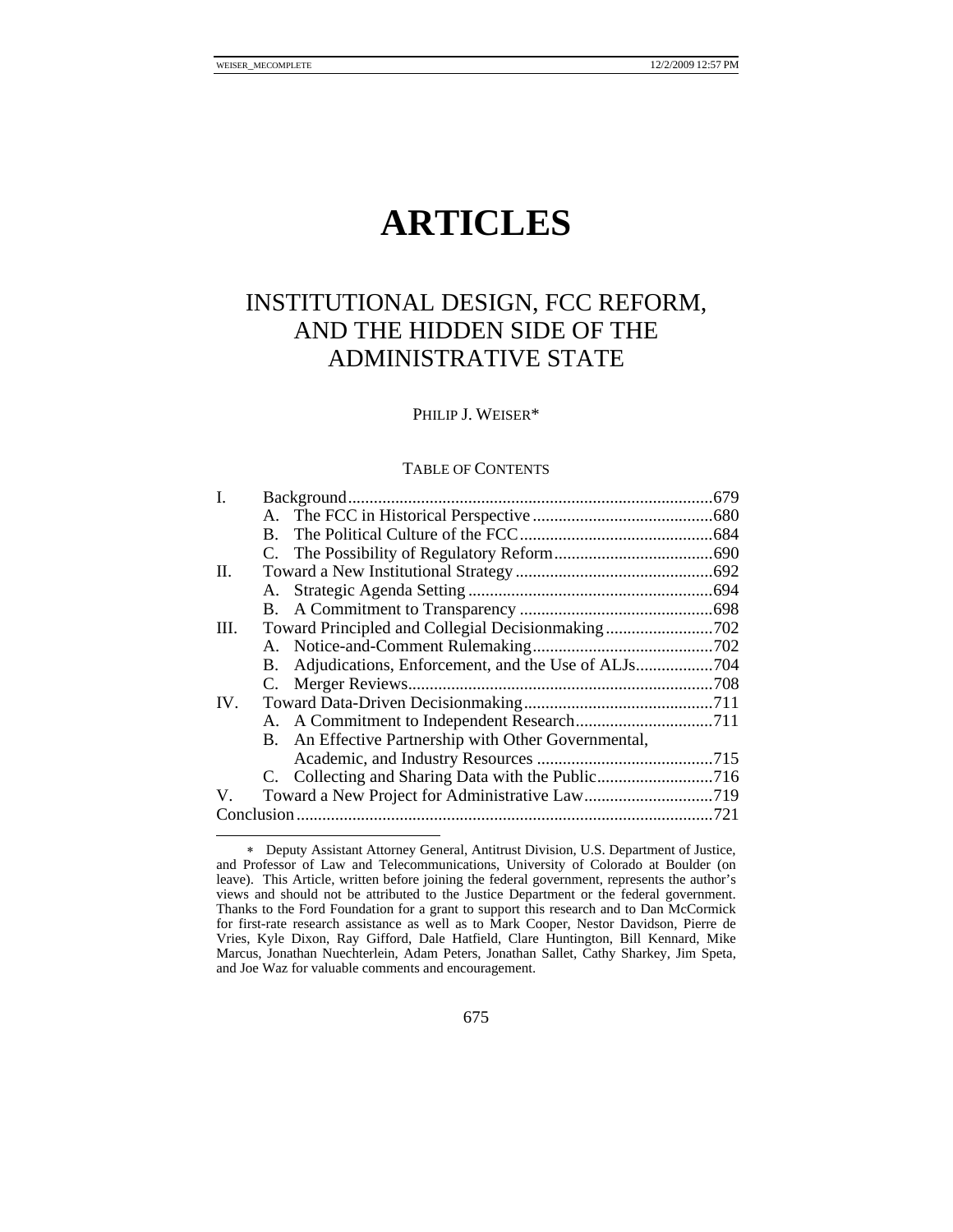We are in danger of becoming prisoners of our own procedures in the administrative process.

—Newton N. Minow, FCC Chairman, 1961–631

Administrative law has yet to grapple with its most fundamental challenge. Today, administrative agencies are more significant than common law courts, leading Cass Sunstein to conclude that "[a]s a matter of simple practice, administrative agencies have become America's common law courts."<sup>2</sup> Consequently, legal scholars have focused considerable attention on the substantive rules generated by administrative areas, ranging from environmental law to health and safety regulation to telecommunications policy. At the same time, traditional administrative law scholars have generally focused on the rules governing federal court review of agency decisionmaking. What remains off the agenda, however, is the equally, and perhaps more, important question of how administrative agencies actually develop the rules that are evaluated on appeal.

In studying the modern administrative state, legal scholars have failed to examine the questions related to institutional competence and structure that determine whether administrative regulation can be effective.<sup>3</sup> At the dawn of the administrative state, this type of inquiry was taken seriously by scholars.<sup>4</sup> Of late, however, it has fallen out of fashion. To make the case for evaluating how administrative agencies actually operate, this Article evaluates the institutional failings of the Federal Communications Commission (FCC or Commission), arguing that these failings are even

 <sup>1.</sup> Newton N. Minow, *Suggestions for Improvement of the Administrative Process*, 15 ADMIN. L. REV. 146, 153 (1963).

 <sup>2.</sup> Cass R. Sunstein, *Is Tobacco a Drug? Administrative Agencies as Common Law Courts*, 47 DUKE L.J. 1013, 1068 (1998). For a discussion of the turn from courts to agencies as the primary driver of legal policy decisions, see Philip J. Weiser, *Federal Common Law, Cooperative Federalism, and the Enforcement of the Telecom Act*, 76 N.Y.U. L. REV. 1692, 1716–26 (2001).

 <sup>3.</sup> Unfortunately, the complaint of law professor and former Federal Communications Commission (FCC) Commissioner Nick Johnson lodged over a quarter century ago still holds: "Rather than seeking methods for improving the administrative process to avoid unsound, unfair, and arbitrary decisions, scholars have focused almost exclusively on the role of the courts in supervising and reviewing agency action." Nicholas Johnson, *The Second Half of Jurisprudence: The Study of Administrative Decisionmaking*, 23 STAN. L. REV. 173, 174 (1970) (reviewing KENNETH CULP DAVIS, DISCRETIONARY JUSTICE: A PRELIMINARY INQUIRY (1969)).

<sup>4</sup>*. See, e.g.*, Kenneth Culp Davis, *Institutional Administrative Decisions*, 48 COLUM. L. REV. 173 (1948) (examining the strengths and weaknesses of agency adjudication processes); A.H. Feller, *Prospectus for the Further Study of Federal Administrative Law*, 47 YALE L.J. 647 (1938) (arguing that, between mere hostility to, defense of, and general misunderstanding of the administrative system, scholars must make serious attempts to understand the justifications for the administrative state).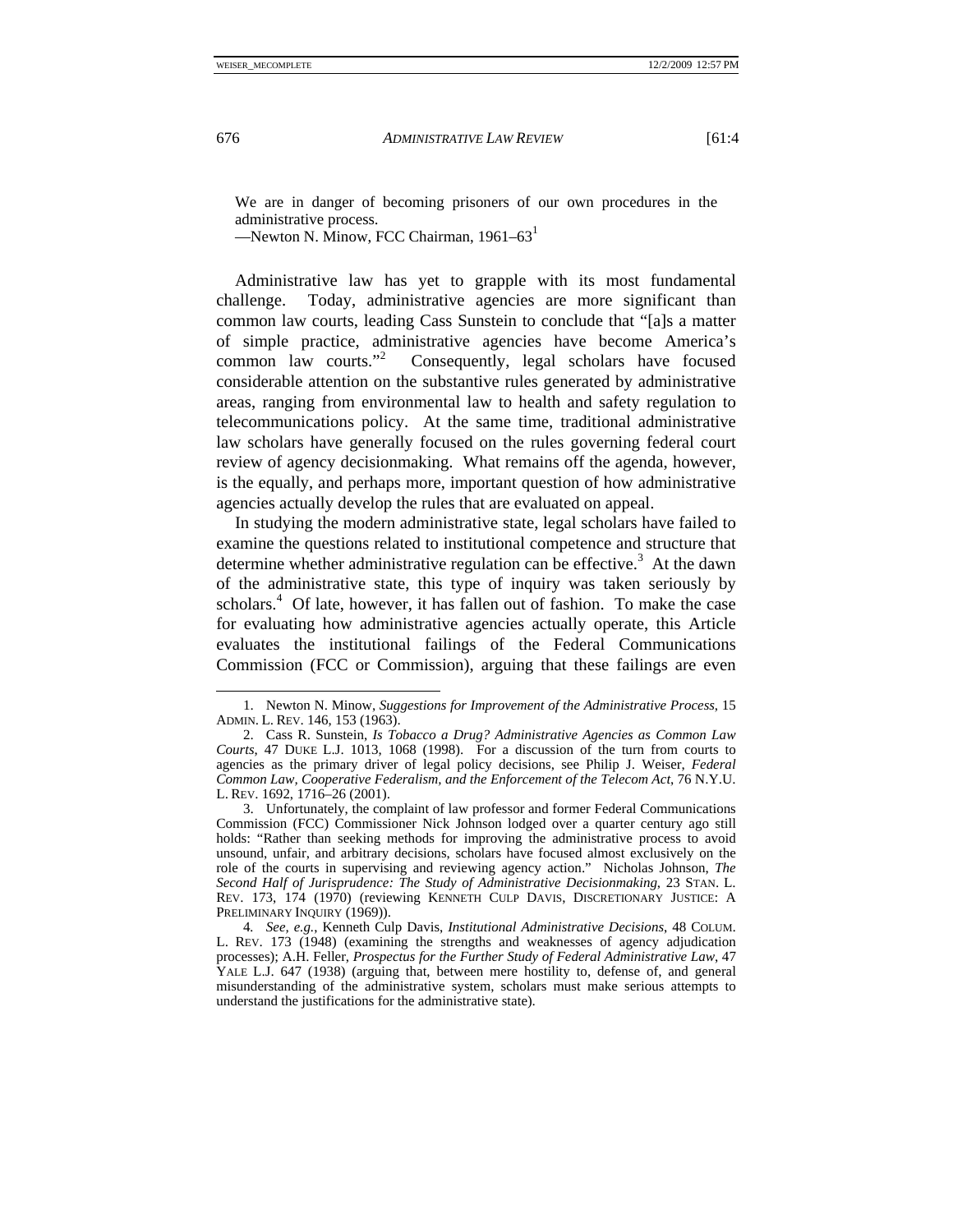more significant than the substantive policy issues superintended by that agency. In so doing, this Article explains how institutional processes can often dictate or distort substantive outcomes.

The institutional failings of the FCC have long escaped careful review in both scholarly and popular discussions about the agency. For years, the agency has maintained a level of mystery and secrecy over both what issues it chooses to consider and how it considers them. In particular, the agency has relied on the ex parte process at the expense of the formal notice-and-comment procedure. Moreover, it has utilized a limited degree of collegial discussion between the commissioners and the public in making its decisions. The result of such broken procedures is that the FCC operates in a dysfunctional fashion and fails to grapple effectively with the critical issues it is charged with addressing.

After years of neglecting the FCC's institutional flaws, Congress has finally taken an interest in the question of whether and how to reform the FCC's institutional processes. To that end, both House Commerce Committee Chair Emeritus John Dingell and Senate Commerce Committee Chair Jay Rockefeller have expressed serious concerns about how the agency operates,<sup>5</sup> and the House Commerce Committee majority released a report citing serious failings in the operations of the agency.<sup>6</sup> As for public commentaries, law professor Lawrence Lessig has responded to the criticisms of the agency by calling for its abolition.<sup>7</sup>

In response to the congressional interest in institutional reform at the FCC, former Chairman Kevin Martin disclaimed the need for any legislative action, adjusted some of the FCC's operating procedures, and defended the agency on the grounds that his tactics were similar to those of

 <sup>5.</sup> Letter from John D. Dingell, Chairman, House Comm. on Energy and Commerce, to Kevin J. Martin, Chairman, Fed. Commc'ns Comm'n (Dec. 3, 2007),

http://energycommerce.house.gov/Press\_110/110-ltr.120307.FCC.Martin.transparency.pdf ("Given several events and proceedings over the past year, I am rapidly losing confidence that the Commission has been conducting its affairs in an appropriate manner."); Ted Hearn, Watching the Martin Watch, MULTICHANNEL NEWS, Jan. 21, 2008, *Watching the Martin Watch*, MULTICHANNEL NEWS, Jan. 21, 2008, http://www.multichannel.com/article/CA6524092.html (calling on the Senate to evaluate the "'structure of the agency, its mission, the terms of the commissioners, and how to make the agency a better regulator, advocate for consumers, and a better resource for Congress.'" (quoting Sen. Rockefeller)).

<sup>6</sup>*. See* MAJORITY STAFF, HOUSE COMM. ON ENERGY AND COMMERCE, 110TH CONG., DECEPTION AND DISTRUST: THE FEDERAL COMMUNICATIONS COMMISSION UNDER CHAIRMAN KEVIN J. MARTIN (2008), http://energycommerce.house.gov/images/stories/Documents/PDF/Newsroom/fcc%20major ity%20staff%20report%20081209.pdf [hereinafter DECEPTION AND DISTRUST] (finding that the FCC suffers from significant transparency and management issues).

 <sup>7.</sup> Lawrence Lessig, *Reboot the FCC*, NEWSWEEK.COM, Dec. 23, 2008, http://www.newsweek.com/id/176809.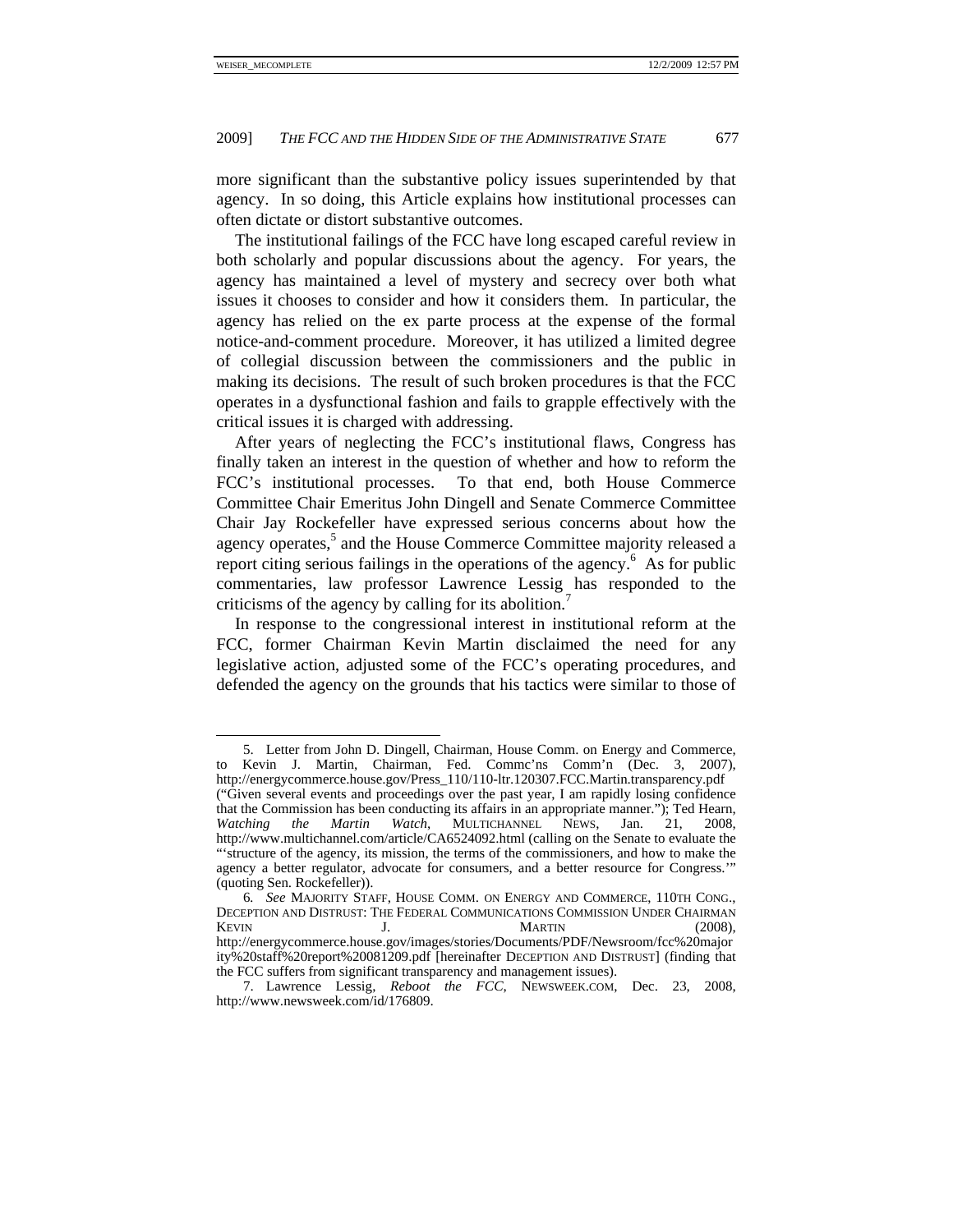his predecessors.<sup>8</sup> Whether Martin's management style is different from past agency chairs, the great weight of opinion is that the FCC has always operated in a suboptimal fashion and is in dire need of institutional reform. As former FCC Commissioner Glen Robinson noted over forty years ago, "Few agencies of Government have been so doggedly pursued by critics as the FCC."<sup>9</sup> Former FCC Chairman Reed Hundt added his own damning observation: that the agency suffers from a perennial "reputation for agency capture by special interests, mind-boggling delay, internal strife, lack of competence, and a dreadful record on judicial review."<sup>10</sup> In short, the question is not whether to reform the agency's operations, but how to do

Even with an awareness of the importance of institutional processes, there is a powerful pull at policymakers and scholars to focus solely on the substantive issues on an agency's agenda: spectrum policy reform, network neutrality, and universal service policy in the case of the FCC. This approach, however, overlooks the fundamentally important point that institutional processes shape the ability of an agency to be an effective regulator for the public interest.<sup>11</sup> In the case of the FCC, its current lack of data-driven decisionmaking and emphasis on political dealing hinders the thoughtfulness of its analysis, limits its ability to address issues effectively, and invites a cynical attitude toward government. $^{12}$ 

so.

 $\overline{a}$  8. John Eggerton, *Martin: FCC Doesn't Need Major Reform*, BROADCASTING & CABLE, Jan. 15, 2008, http://www.broadcastingcable.com/article/CA6522942.html (quoting Martin as stating that "[i]n general, our processes aren't any different than they were under previous chairmen both Republican and Democrat."). Some longtime agency observers essentially second Martin's judgment, noting that "[t]he FCC needs to reform and it has needed to for 25 years. . . . Too much is done behind closed doors secretly and it has been that way through Democratic and Republican leadership." Cecilia Kang, *FCC Chairman Abused Power, House Probe Finds*, WASH. POST, Dec. 10, 2008, at D1 (quoting Consumer Union's Gene Kimmelman).

 <sup>9.</sup> Glen O. Robinson, *Radio Spectrum Regulation: The Administrative Process and the Problems of Institutional Reform*, 53 MINN. L. REV. 1179, 1239 (1969).

 <sup>10.</sup> Reed E. Hundt & Gregory L. Rosston, *Communications Policy for 2006 and Beyond*, 58 FED. COMM. L.J. 1, 31 (2006).

 <sup>11.</sup> In explaining his commitment to a serious evaluation of the Federal Trade Commission's (FTC's) institutional processes (as part of an "FTC at 100" study), Chairman Bill Kovacic explained,

The quality of institutional design, institutional infrastructure, and institutional process has a great deal to do with determining the quality of substantive outcomes. The same energy that's dedicated to asking what's the right doctrine or what's the right conceptual framework has to be applied to questions concerning optimal institutional design and operational arrangements*.* 

*Interview with William E. Kovacic, Chairman, Federal Trade Commission*, ANTITRUST SOURCE, Aug. 2008, at 8, http://www.abanet.org/antitrust/at-source/08/08/Aug08- KovacicIntrvw8=6f.pdf.

<sup>12</sup>*. See* Jim Puzzanghera, *Criticism of the FCC's Chairman Is Widely Aired*, L.A. TIMES, Dec. 10, 2007, at C1 ("Critics have complained that important issues—such as the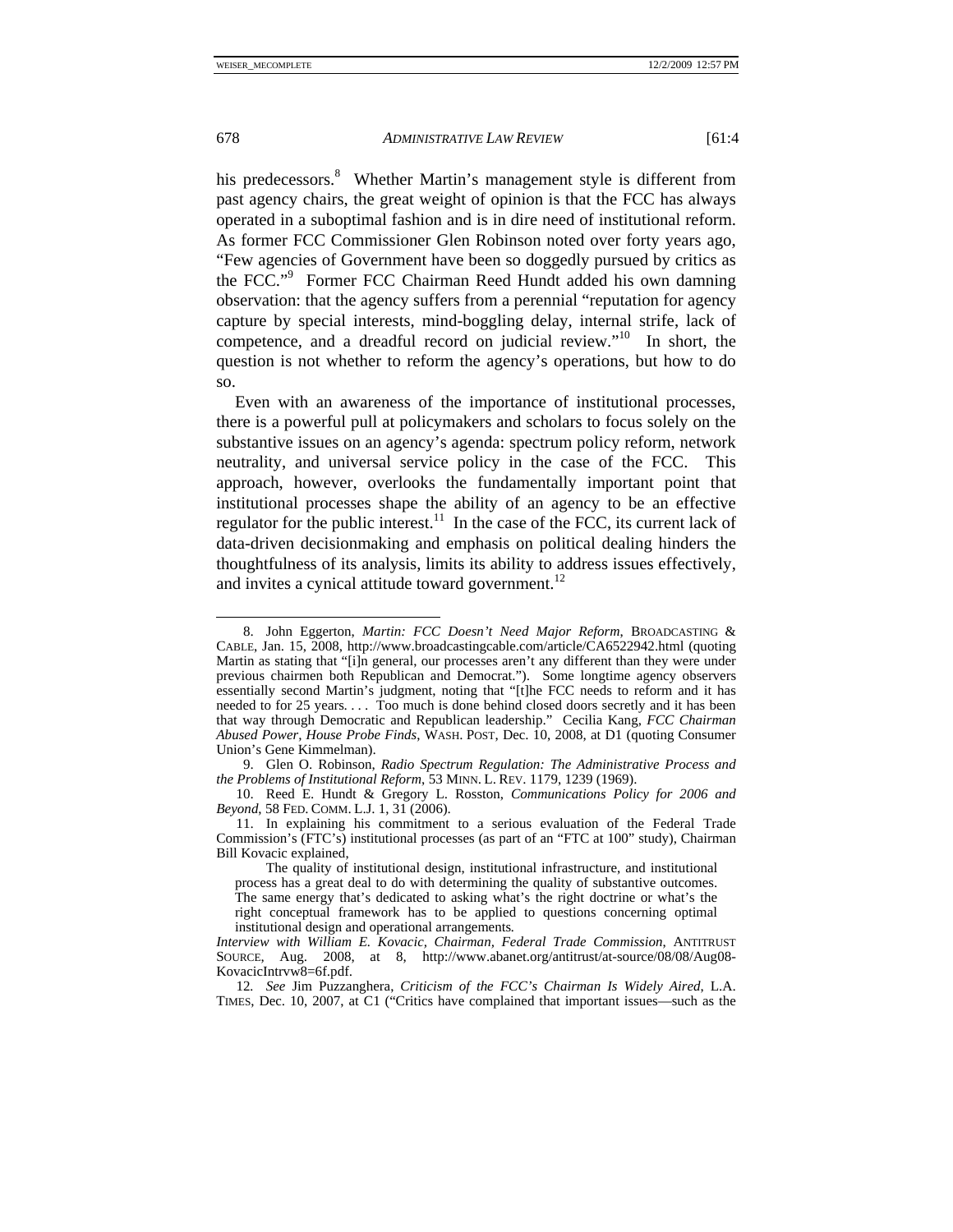This Article proceeds in six parts. Part I briefly describes the longstanding criticisms of how the FCC operates, highlighting a few recent episodes that have drawn attention to the need for institutional reform. Part II discusses the opportunity for the FCC to adopt a new institutional strategy for telecommunications policymaking, emphasizing the importance of strategic agenda setting and transparency. Part III explains how the agency can use its policymaking tools—rulemaking, adjudication, and merger review—more effectively. Part IV underscores the opportunity for the agency to upgrade its collection and dissemination of data as well as its involvement of the public in its decisionmaking processes. Part V highlights, using the analysis of the FCC as a case study, the need for administrative law scholars to evaluate the importance of institutional structure, competence, and process. Finally, this Article offers a short conclusion.

#### I. BACKGROUND

The FCC is a good case study for how a regulatory commission operates because it oversees an important and large segment of the economy and its operations are deeply flawed, with many claiming that its acronym stands for "from crisis to crisis."<sup>13</sup> In theory, an administrative agency like the FCC should be able to evaluate alternative regulatory strategies and take a holistic perspective to its policymaking mission. In practice, however, the agency is constrained by its tendency to view issues in isolation without any strategic direction or focus. In some respects, the Commission has adopted the most limiting aspects of the judicial process—reacting mostly

 <sup>2009</sup> transition to digital television and reforming a fund that subsidizes phone and Internet service for low-income and rural residents—are taking a back seat to bickering."). The often cavalier attitude toward regulation was described and bemoaned by Judge Posner as follows:

There has I think been a tendency of recent Administrations, both Republican and Democratic but especially the former, not to take regulation very seriously. This tendency expresses itself in deep cuts in staff and in the appointment of regulatory administrators who are either political hacks or are ideologically opposed to regulation. (I have long thought it troublesome that Alan Greenspan was a follower of Ayn Rand.) This would be fine if zero regulation were the social desideratum, but it is not. The correct approach is to carve down regulation to the optimal level but then finance and staff and enforce the remaining regulatory duties competently and in good faith. Judging by the number of scandals in recent years involving the regulation of health, safety, and the environment, this is not being done.

Posting of Richard Posner to Becker–Posner Blog, http://www.becker-posnerblog.com/archives/2008/04/reregulate\_fina.html (Apr. 28, 2008, 12:35 EST).

<sup>13</sup>*. See, e.g.*, James H. Quello, Comm'r, Fed. Commc'ns Comm'n, Remarks at the John Bayless Broadcast Foundation Annual Banquet (Oct. 30, 1996), http://www.fcc.gov/Speeches/Quello/spjhq608.txt (remarking that the institutional structure of the FCC is often slow to confront emerging challenges).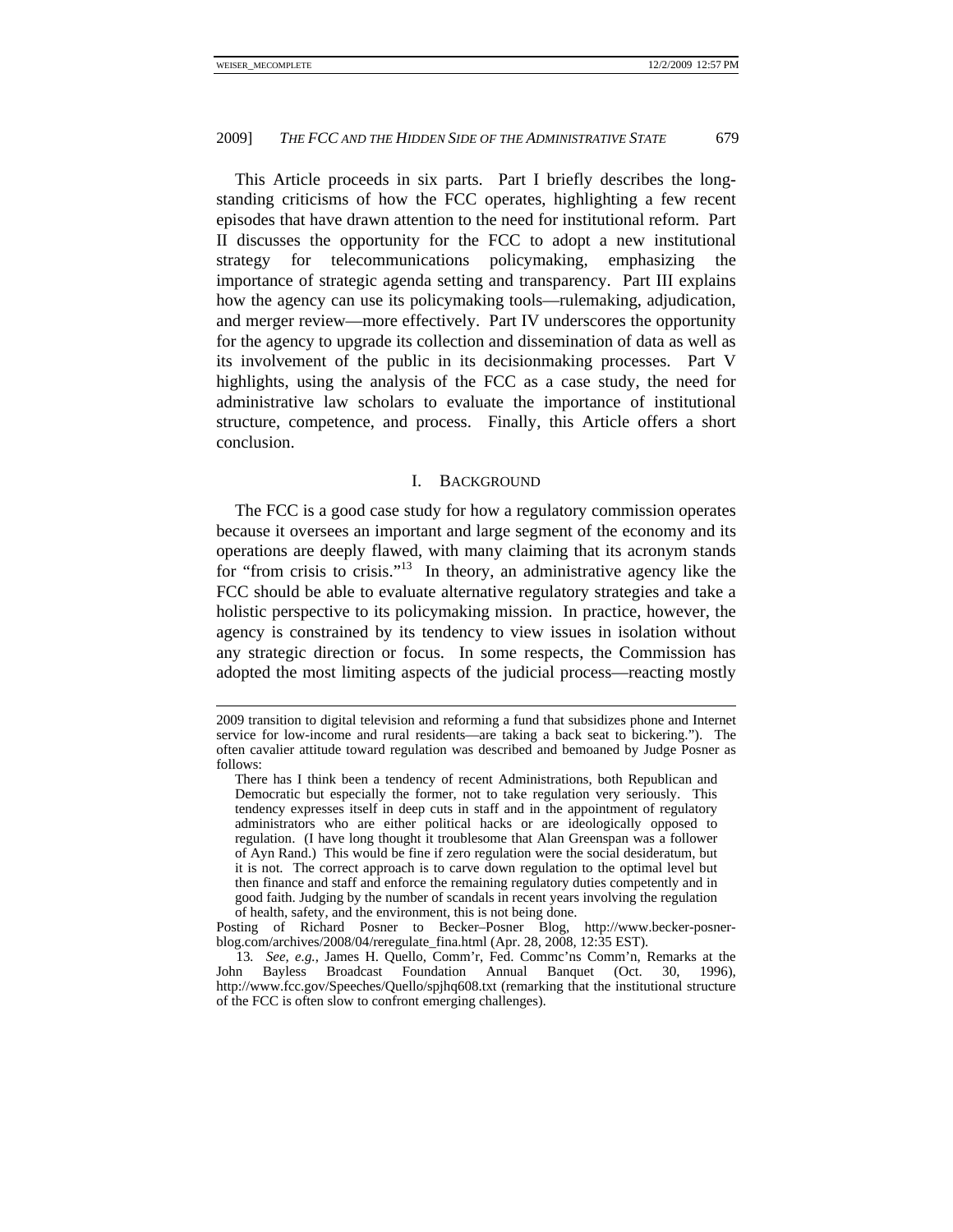to matters that come before it—as well as the less elevated aspects of the legislative process: engaging in political dealmaking and rewarding those with influence. The challenge for the agency—and for scholars analyzing it—is to evaluate how to combine the best of both traditions, i.e., drawing on the Judiciary's legacy of impartiality and data-driven decisionmaking and the Legislative Branch's ability to view issues in a broad and strategic manner. This Part thus first provides some background on how the agency operates, then discusses its political culture, and concludes by highlighting some avenues for institutional reform.

# *A. The FCC in Historical Perspective*

The FCC has long used suboptimal procedures and processes. These failings are not, however, due merely to shortcomings in leadership. As an initial matter, the agency's "public interest" standard is notoriously flexible, open-ended, and susceptible to legislative-like decision making.<sup>14</sup> Moreover, the agency's operations and institutional habits were shaped by its early statutory assignments. One critical role the FCC traditionally played was making the inherently political judgments of who had the right to use particular radio frequencies. As a historical matter, the agency took as its mandate the need to evaluate which particular firms or individuals were best suited to hold licenses to use the radio spectrum, using comparative hearings to select the best applicant. In some cases, this process was famously used to benefit those with political connections including then-Congressman Lyndon Johnson's wife<sup>15</sup>—and, in other cases, it led the agency to make judgments about the relative importance to the U.S. economy of different activities (such as livestock breeding as opposed to dairy inspection).<sup>16</sup> In all cases, the agency was limited in its ability to use judicial-like processes because, as noted economist Alfred Kahn put it, "The dispensation of favors to a selected few is a political act, not a judicial one."<sup>17</sup>

 <sup>14.</sup> As such, some have questioned the constitutionality of the FCC's statutory mandate. *See* Randolph J. May, *The Public Interest Standard: Is It Too Indeterminate to Be Constitutional?*, 53 FED. COMM. L.J. 427, 429–30 (2001) (noting the FCC's broad use of the public interest standard and arguing that the standard is inconsistent with constitutional separation of powers principles).

 <sup>15.</sup> ROBERT A. CARO, THE YEARS OF LYNDON JOHNSON: MEANS OF ASCENT 82–95 (1990).

<sup>16</sup>*. See* Petition of Lehigh Coop. Farmers, Inc., 10 F.C.C.2d 315 (1967) (selecting best applicant for a radio license based indirectly on value of relevant occupations).

 <sup>17.</sup> THOMAS K. MCCRAW, PROPHETS OF REGULATION 286 (1984). For many years, the FCC attempted to justify its use of comparative hearings as to who received a broadcast license as a principled enterprise. Ultimately, however, former FCC Chairman Newton Minow captured the prevailing conclusion in stating that "it is largely true that the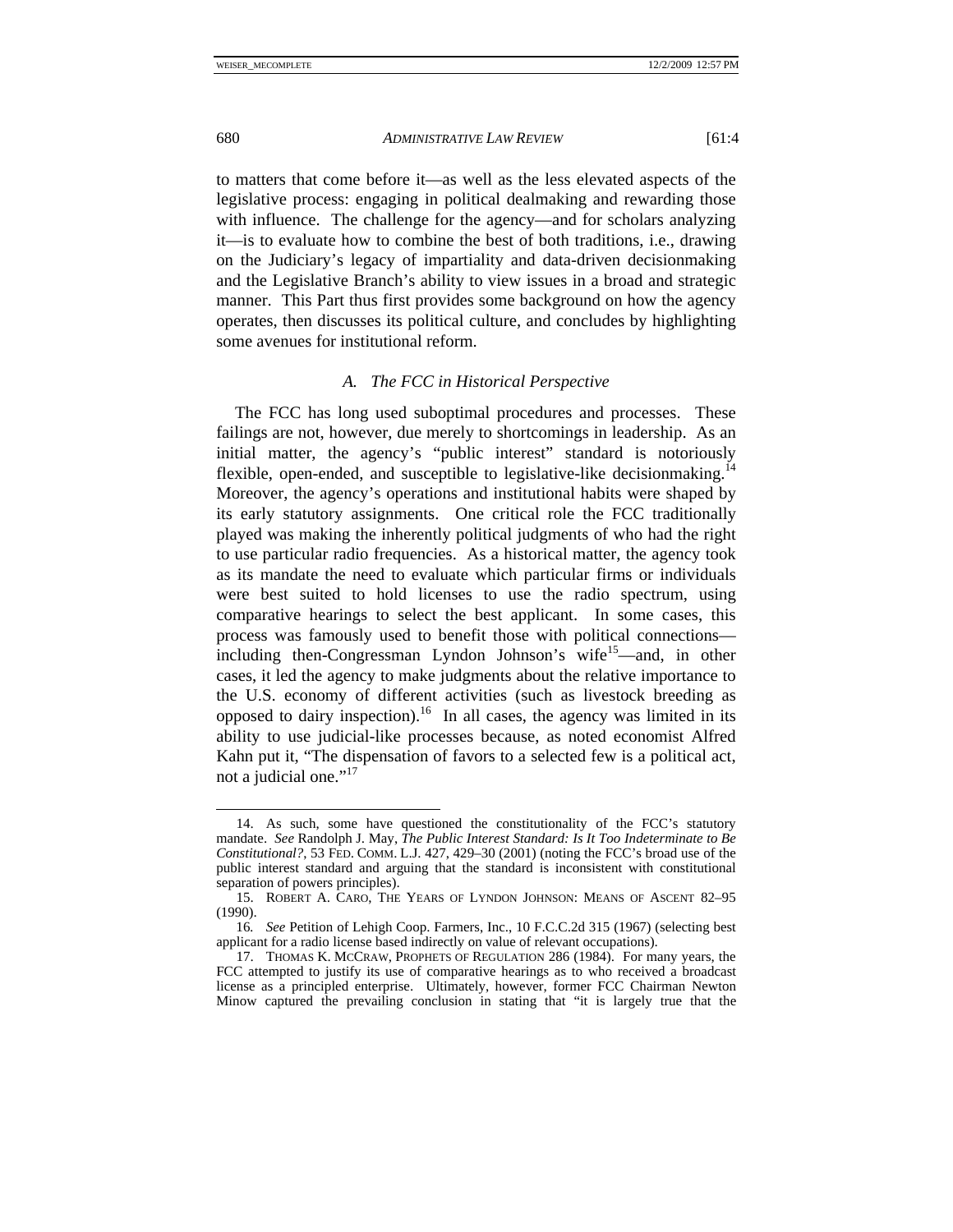A second critical and formative role of the FCC was to regulate natural monopolies. This project often entailed an implicit partnership between the regulated parties and the regulator. As former FCC Chairman Reed Hundt put it, the old tradition embraced monopolies "as the best market structures to deliver universal and high quality communications services, such as telephony or video."18 In the assessment of Judge Posner, this model of regulation involved a cozy relationship between the two parties, but not necessarily because the regulator was captured by or subject to political forces. Rather, as Posner saw it, the agency's regulatory regime allowed (or even encouraged) the interests of the regulator to become intertwined with the conduct of the regulated firm that participated in an agency program—such as the protection of universal service—through a process that he called "taxation by regulation."19

The FCC's legacy of command-and-control regulation and political favoritism has often steered the agency toward ad hoc judgments and away from any principled framework for evaluating alternative courses of action. Almost forty years ago, FCC Commissioner Nicholas Johnson summed up this legacy in bemoaning that "[t]oo often decisions are the product of an *ad hoc* disposition reigning in the absence of any clearly articulated standards for spectrum allocation and utilization priorities."<sup>20</sup> In reviewing the spectrum management decisions by the Commission of the 1960s, Johnson offered criticisms that could be made of today's Commission, highlighting "the need to view spectrum problems as a whole; the need to anticipate and plan for future spectrum requirements; and the need to obtain better and more complete data on the use of the spectrum."<sup>21</sup> Moreover, in another criticism that holds equally true today, Johnson noted that the FCC generally fails to utilize any of its own insights or independent research,

Commission has failed to develop any coherent policy in the comparative field. Almost every student of the Commission has reached this conclusion . . . ." Minow, *supra* note 1, at 148.

 <sup>18.</sup> Reed Hundt, Chairman, Fed. Commc'ns Comm'n, Speech at the Center for National Policy (May 6, 1996), http://www.fcc.gov/Speeches/Hundt/spreh624.txt.

 <sup>19.</sup> Richard A. Posner, *Taxation By Regulation*, 2 BELL J. ECON. & MGMT. SCI. 22 (1971); *see also* Richard A. Posner, *Theories of Economic Regulation*, 5 BELL J. ECON. & MGMT. SCI. 335 (1974) (analyzing and critiquing the "public interest" theory of government regulation).

 <sup>20.</sup> Nicholas Johnson, *Towers of Babel: The Chaos in Radio Spectrum Utilization and Allocation*, 34 LAW & CONTEMP. PROBS. 505, 512 (1969).

<sup>21</sup>*. Id.* at 528. For my own suggestions on spectrum policy reform, see Philip J. Weiser, *The Untapped Promise of Wireless Spectrum* (Hamilton Project, Brookings Inst., Discussion Paper No. 2008-08, 2008), http://www.brookings.edu/~/media/Files/rc/papers/2008/07\_wireless\_weiser/07\_wireless\_w eiser.pdf (arguing that the FCC should measure how spectrum is used, identify blocks of unused spectrum, and encourage flexibility in leasing and licensing to utilize unused spectrum).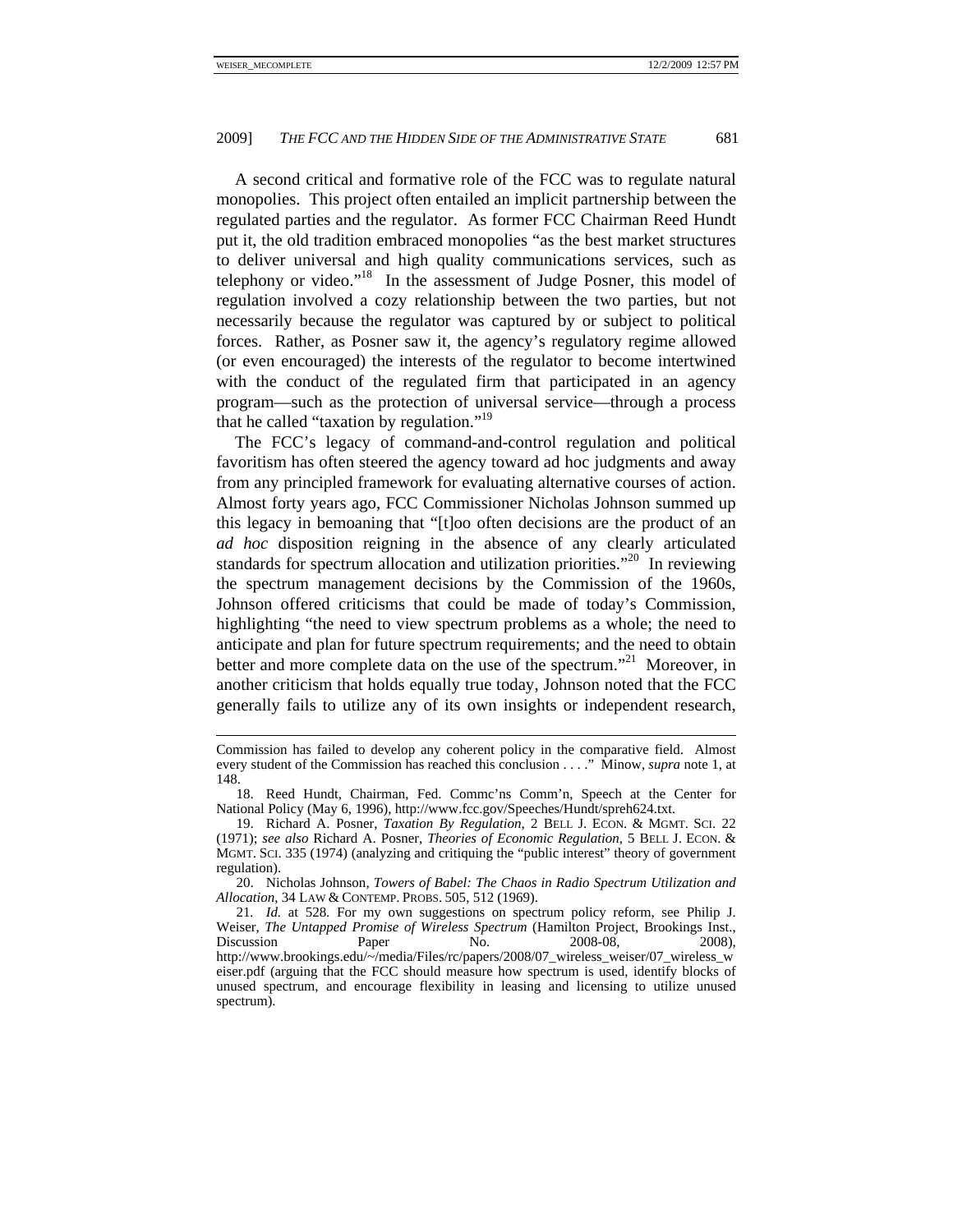relying "almost exclusively upon information and analysis supplied by [the parties that appear before it]."<sup>22</sup>

The FCC's tendency to engage in ad hoc decisionmaking—which goes hand in hand with a lack of any serious effort at strategic planning—has perennially attracted criticism. In 1949, former President Herbert Hoover—who as Commerce Secretary was largely responsible for the establishment of the Federal Radio Commission, which evolved into the FCC—led a commission that concluded that the FCC had "failed both to define its primary objectives and to make many policy determinations required for efficient and expeditious administration.<sup>323</sup> In a similar vein, Professor Landis, who helped President Roosevelt develop the basic architecture of the modern administrative state, authored a report for President Kennedy that excoriated the FCC for being "incapable of policy planning, of disposing within a reasonable period of time the business before it, [and] of fashioning procedures that are effective to deal with its problems."24 Despite such criticisms, the FCC's practice of ad hoc decisionmaking has remained largely intact.

To appreciate the costs of a lack of strategic planning, consider the landmark proceeding that authorized domestic satellites. This proceeding, while seemingly obscure to many of today's observers, led to a revolutionary form of communications that transformed an array of communications technologies, from video programming to cell phones to international voice communications. As Commissioner Johnson explained, this proceeding did not emerge from a strategic assessment of technological possibilities and how the Commission could advance their development, but rather from a proposal shaped by  $ABC<sup>25</sup>$  Consequently, the FCC began its analysis of that matter by debating whether to grant the request without first carefully evaluating the appropriate regulatory strategy. Fortunately, as Johnson described it, "The Ford Foundation subsequently filed a proposal that radically changed the frame of reference in which the question was being discussed—including the concept of a 'people's dividend'" from the substantial investment that followed the FCC's decision.<sup>26</sup> That concept, in short, led to proposals for funding the Public Broadcasting Service that, but for the Ford Foundation's intervention, the

 <sup>22.</sup> Johnson, *supra* note 20, at 530.

 <sup>23.</sup> COMM'N ON ORG. OF THE EXECUTIVE BRANCH OF THE GOV'T, TASK FORCE REPORT ON REGULATORY COMMISSIONS 95 (1949).

 <sup>24.</sup> JAMES LANDIS, REPORT ON REGULATORY AGENCIES TO THE PRESIDENT-ELECT 53  $(1960)$ .

<sup>25</sup>*. See* Johnson, *supra* note 20, at 530 (describing the formulation of proceedings authorizing domestic satellite use).

<sup>26</sup>*. Id*.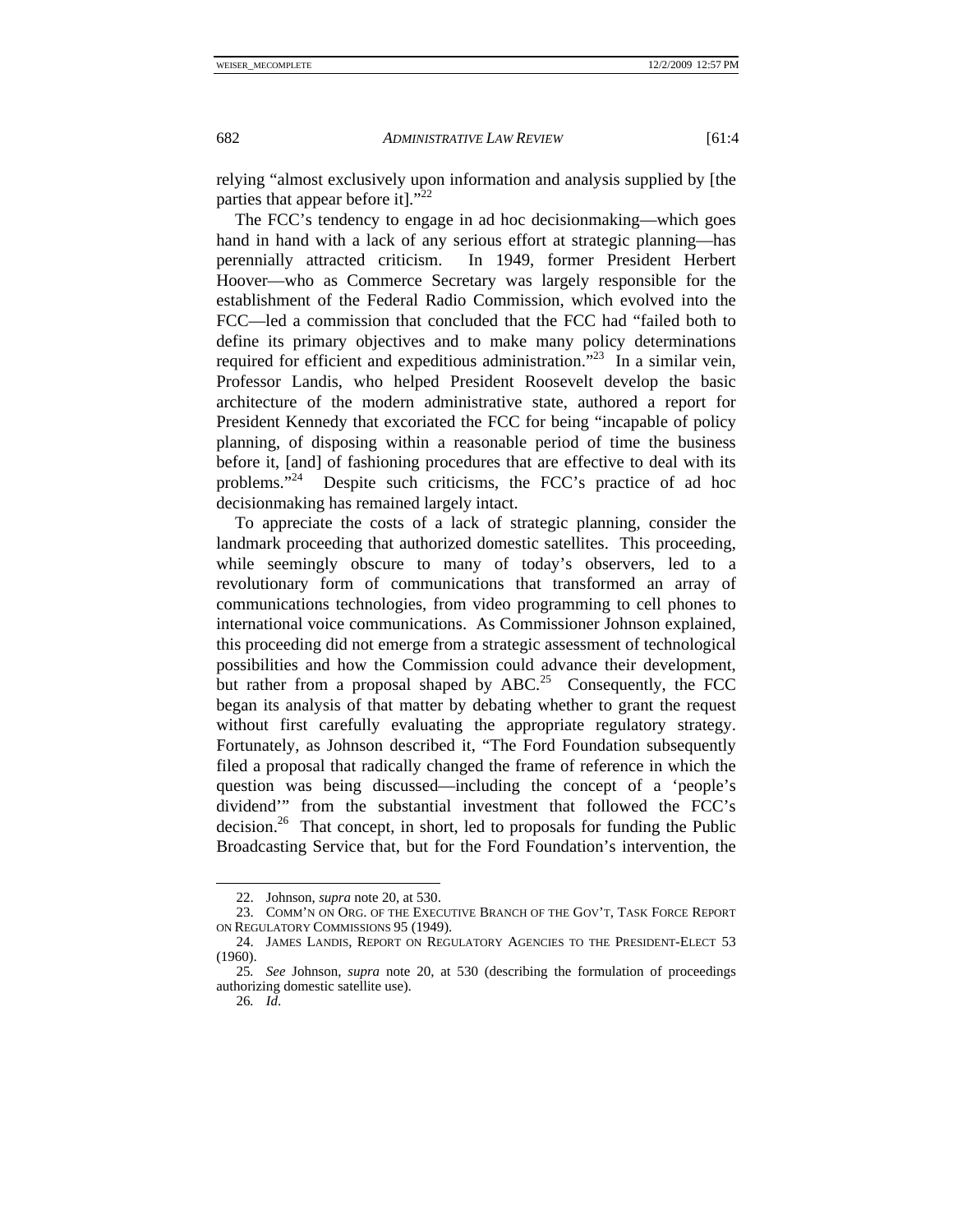Commission would have overlooked.

For another case illustrating the costs of the FCC's lack of strategic planning and its inability to act proactively, consider the decision to authorize cellular telephone service. The proposal stemmed from a request by AT&T, which sought the sole authority to deploy such a service. Significantly, AT&T's incentive to roll out the service was dulled by its status as a dominant firm evaluating a potentially disruptive technology, i.e., it was skeptical that the technology could succeed, it did not believe there would be a huge market for it, and it worried that wireless services might ultimately pose a threat to its landline operations.<sup>27</sup> Consequently, neither the FCC nor AT&T pushed the matter aggressively, leading to a "slow rolled" authorization, which cost American consumers, by one account, \$33 billion in lost productivity gains. $^{28}$ 

Flowing in part from the agency's tendency to approach issues in a reactive and ad hoc manner, the FCC also often fails to address issues in an intellectually defensible and careful manner. One notable and famous such case arose from the agency's reevaluation of the financial interest and syndication (finsyn) rules, which restricted the ability of broadcast networks to produce TV programming.<sup>29</sup> Originally, these rules were seen as providing important protections for independent TV producers, but over time the rules increasingly appeared to protect the Hollywood studios (which fought for the preservation of the rules) from competition by the networks that were eager to create their own programming development arms. The FCC wrote a long opinion deciding to keep the rules in place that Judge Posner, in overturning it on appeal, famously remarked was "like a Persian cat with its fur shaved  $\dots$  alarmingly pale and thin."<sup>30</sup> To that zinger, he added that "[t]he impression created [by the agency's opinion] is of unprincipled compromises of Rube Goldberg complexity among contending interest groups viewed merely as clamoring supplicants who have somehow to be conciliated."<sup>31</sup>

In evaluating the above proceedings and the Commission's legacy, some former FCC officials have concluded that the agency is prone to capture by the interests it regulates. Former Chair Reed Hundt, for example,

 <sup>27.</sup> The dulled incentives of AT&T in this case are consistent with the dynamics described in CLAYTON M. CHRISTENSEN, THE INNOVATOR'S DILEMMA: WHEN NEW TECHNOLOGIES CAUSE GREAT FIRMS TO FAIL (1997).

 <sup>28.</sup> Jerry A. Hausman, *Valuing the Effect of Regulation on New Services in Telecommunications*, *in* BROOKINGS PAPERS ON ECONOMIC ACTIVITY: MICROECONOMICS 1, 23 (Martin Neil Baily et al. eds., 1997).

<sup>29</sup>*. See* Schurz Commc'ns, Inc. v. FCC, 982 F.2d 1043 (7th Cir. 1992) (holding that new finsyn rules were arbitrary and capricious).

<sup>30</sup>*. Id.* at 1050.

<sup>31</sup>*. Id.*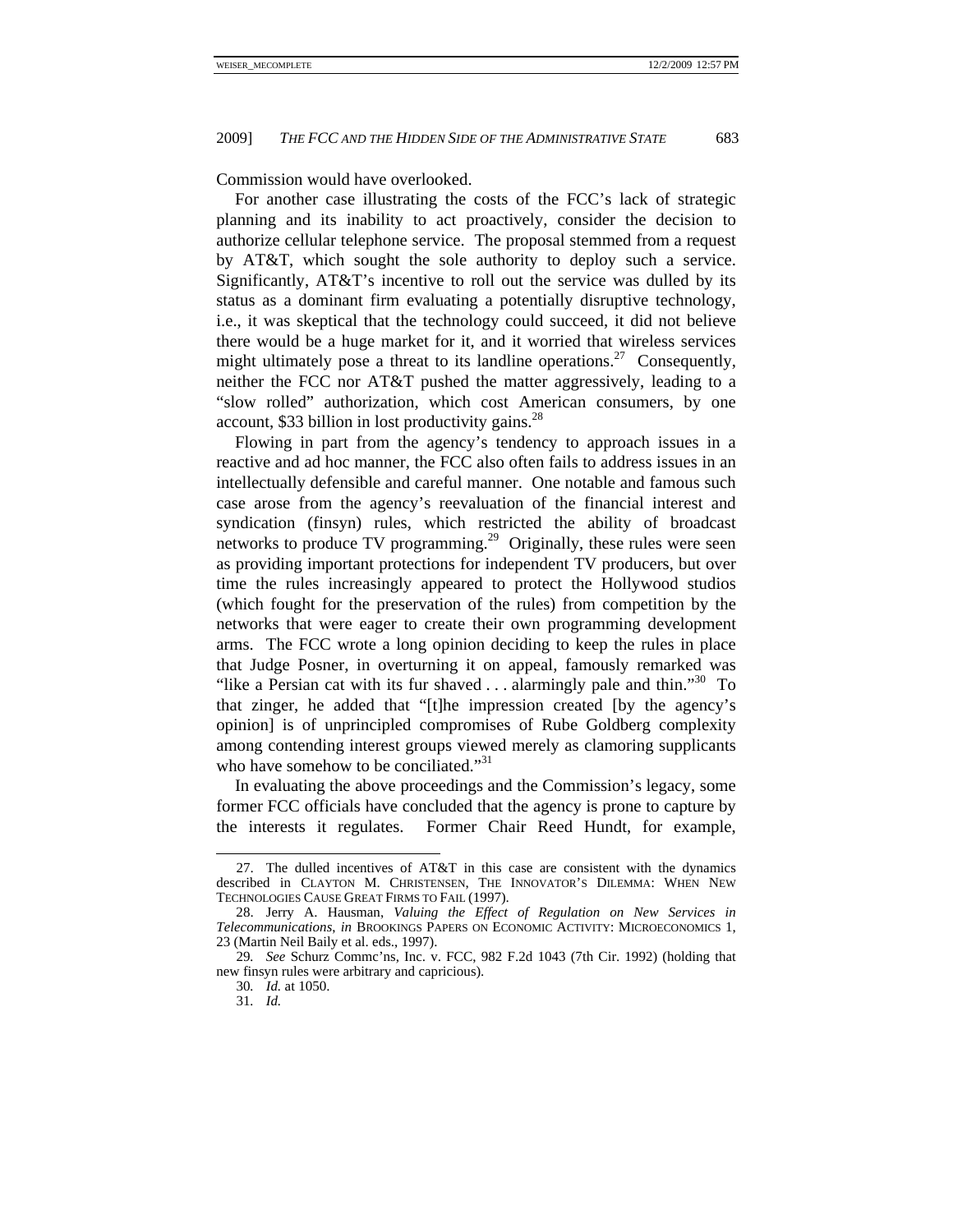suggested that the acronym "FCC" stands for "Firmly Captured by Corporations,"32 while former FCC Chief Economist Tom Hazlett counters that "FCC" stands for "Forever Captured by Corporations."33 Contrary to these suggestions, the FCC's challenge is not so much the classic portrait of agency capture (e.g., the revolving door) or even the more subtle version of the intertwined interests model (i.e., taxation by regulation) advanced by Posner. Rather, it is the agency's institutional limitations—a failure to approach issues strategically, to develop independent solutions, and to anticipate issues ahead of particular crises—that often lead it to miss opportunities to chart independent courses of action like the one identified by the Ford Foundation as to satellite policy. To highlight this issue, the next section discusses three recent case studies in which the agency operated in a highly questionable fashion.

#### *B. The Political Culture of the FCC*

The conduct of administrative regulation at the FCC over the last several years has underscored the political culture described above as well as the institutional failings long cited by critics of the agency. In just the second half of 2007, the processes used in three high profile and important proceedings—the open access rules imposed as part of the 700 Megahertz (MHz) auction, the proposed regulations on cable providers based on a finding of adoption of cable services by 70% of consumers, and the media ownership rules—all illustrate the problematic nature of how the FCC often operates. The portrait of agency dysfunction raised by these three proceedings makes plain the nature of the agency's institutional failings, highlights how it can ultimately undermine the success of policymaking initiatives, and provides a compelling case for institutional reform.

In the summer of 2007, the FCC debated and developed rules for imposing an open access obligation on a wireless provider as part of the auction of valuable "beachfront" wireless spectrum in the  $700$  MHz band. $34$ In stimulating this discussion, however, the FCC failed to suggest publicly that it had any particular proposal in mind, only stating in its Notice of Proposed Rulemaking (NPRM) the general possibility that it might take

 <sup>32.</sup> Hundt, *supra* note 18.

 <sup>33.</sup> Drew Clark, *Industry Experts Disagree on Best Path to Improve FCC*, TECHNOLOGY DAILY, Mar. 24, 2005, http://www.nationaljournal.com/pubs/techdaily/pmedition/2005/tp050324.htm.

 <sup>34.</sup> Service Rules for the 698-746, 747-762 and 777-792 MHz Bands, 22 F.C.C.R. 8064 (2007) (report and order and further notice of proposed rulemaking) (explaining the need to revise access rules to expand 700 MHz spectrum availability and establishing new licensing regulations).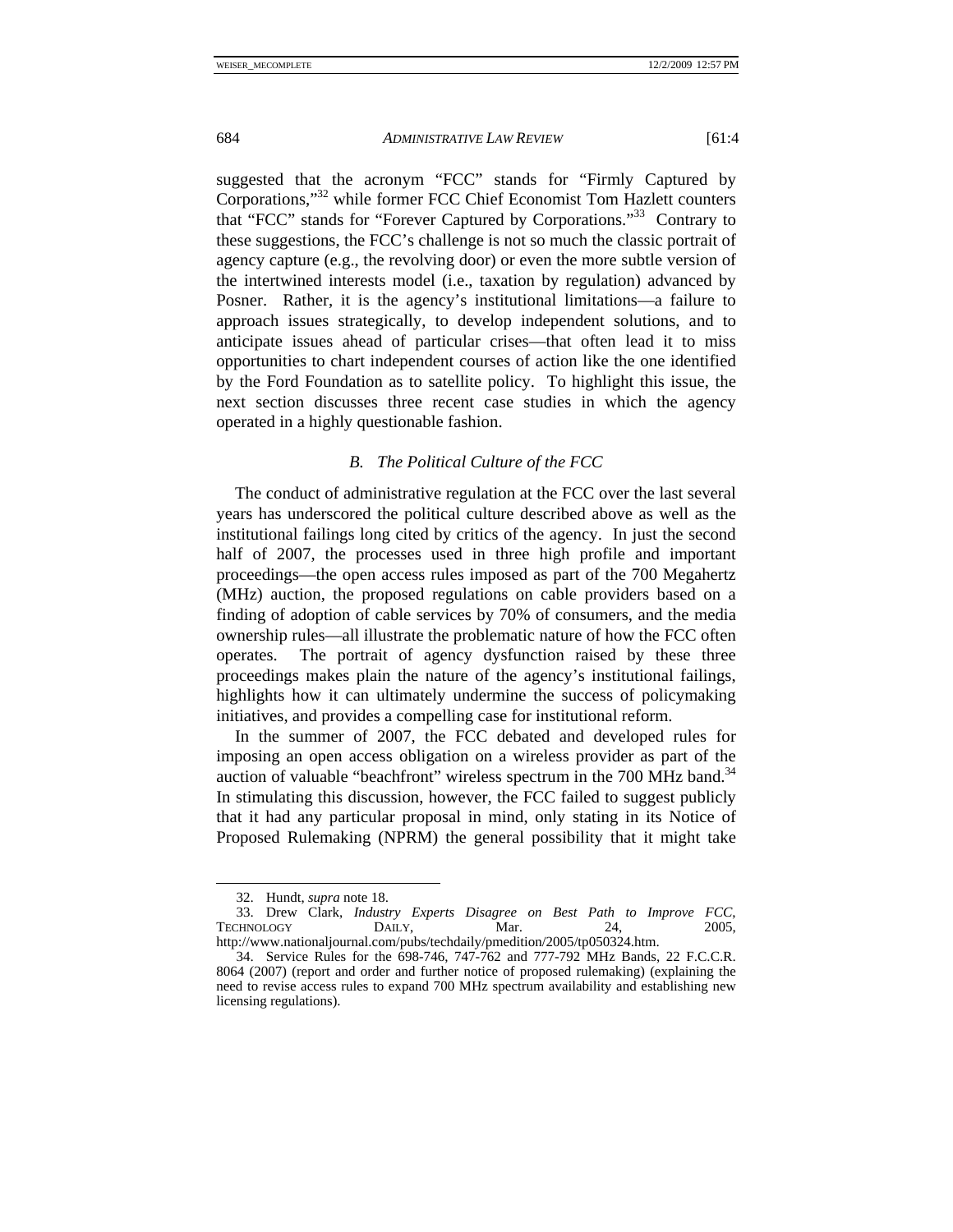some action along these lines.<sup>35</sup> Subsequent to the issuance of the NPRM, as Cynthia Brumfield described the process, "Chairman Kevin Martin floated an unofficial proposal (via *USA Today* no less),<sup>36</sup> everybody scrambled, a circus ensued and a compromise, *a clearly political compromise*, was ultimately made."<sup>37</sup> Consequently, the debate over the proposal was hurried and conducted via vague and hard-to-follow ex parte filings after the official notice-and-comment period had ended, resulting in a decision that left open a number of issues for later resolution.<sup>38</sup>

The rushed nature of the FCC's deliberation and decisionmaking process gave rise to a subsequent shadow debate over the scope of the rules after they were formally adopted. In the wake of the agency's decision, some parties apparently saw an opportunity for continued lobbying after the matter had purportedly been decided.<sup>39</sup> Using the Google Public Policy Blog as a means of shedding sunlight on this effort to raise the issue anew, Google Telecom Counsel Rick Whitt highlighted this very unorthodox tactic and noted with dismay that "it seems that a 'final' vote by a federal government agency is merely the beginning of a new phase in the process."<sup>40</sup> Ultimately, the FCC declined to change its rules in response to this effort. $41$ 

The second proceeding that merits examination is the effort to impose a wide-ranging set of prescriptive regulations on cable companies based on highly questionable information. Under the 1992 Cable Act, the FCC is authorized to develop more-restrictive regulations of cable television

 <sup>35</sup>*. Id.* at 8086 (noting the debate concerning adopting additional rules to promote secondary market transactions).

 <sup>36.</sup> Leslie Cauley, *New Rules Could Rock Wireless World*, USATODAY.COM, July 10, 2007, http://www.usatoday.com/money/industries/telecom/2007-07-09-wirelesstelecom\_n.htm.

 <sup>37.</sup> IP Democracy, http://www.ipdemocracy.com/archives/2007/09/13/#002651 (Sept. 13, 2007, 23:15 EST); *see also* IP Democracy, http://www.ipdemocracy.com/archives/2007/09/05/#002640 (Sept. 5, 2007, 09:17 EST) ("Martin never made his proposal public and everybody was working off of press reports and rumors.").

 <sup>38.</sup> Service Rules for the 698-746, 747-762 and 777-792 MHz Bands, 22 F.C.C.R. 15,289 (2007) (second report and order) (addressing several issues left untouched by the initial Report and Order and Further Notice of Proposed Rulemaking).

<sup>39</sup>*. See* Posting of Richard Whitt to Google Public Policy Blog, http://googlepublicpolicy.blogspot.com/2007/10/pro-consumer-spectrum-auction-rules-

at.html (Oct. 3, 2007, 14:29 EST) (noting that in the wake of the revised 700 MHz auction rules, Verizon Wireless lobbied the FCC to restrict consumer choice provisions of the rules). 40*. Id.*

 <sup>41.</sup> According to one account, this decision was not for lack of trying by Chairman Martin. *See* Jeffrey Silva, *Martin Working to Revise 700 MHz Open-Access Provisions*, RCRWIRELESS, Sept. 26, 2007,

http://www.rcrwireless.com/article/20070926/SUB/70926006/Martin-working-to-revise-700-MHz-open-access-provisions.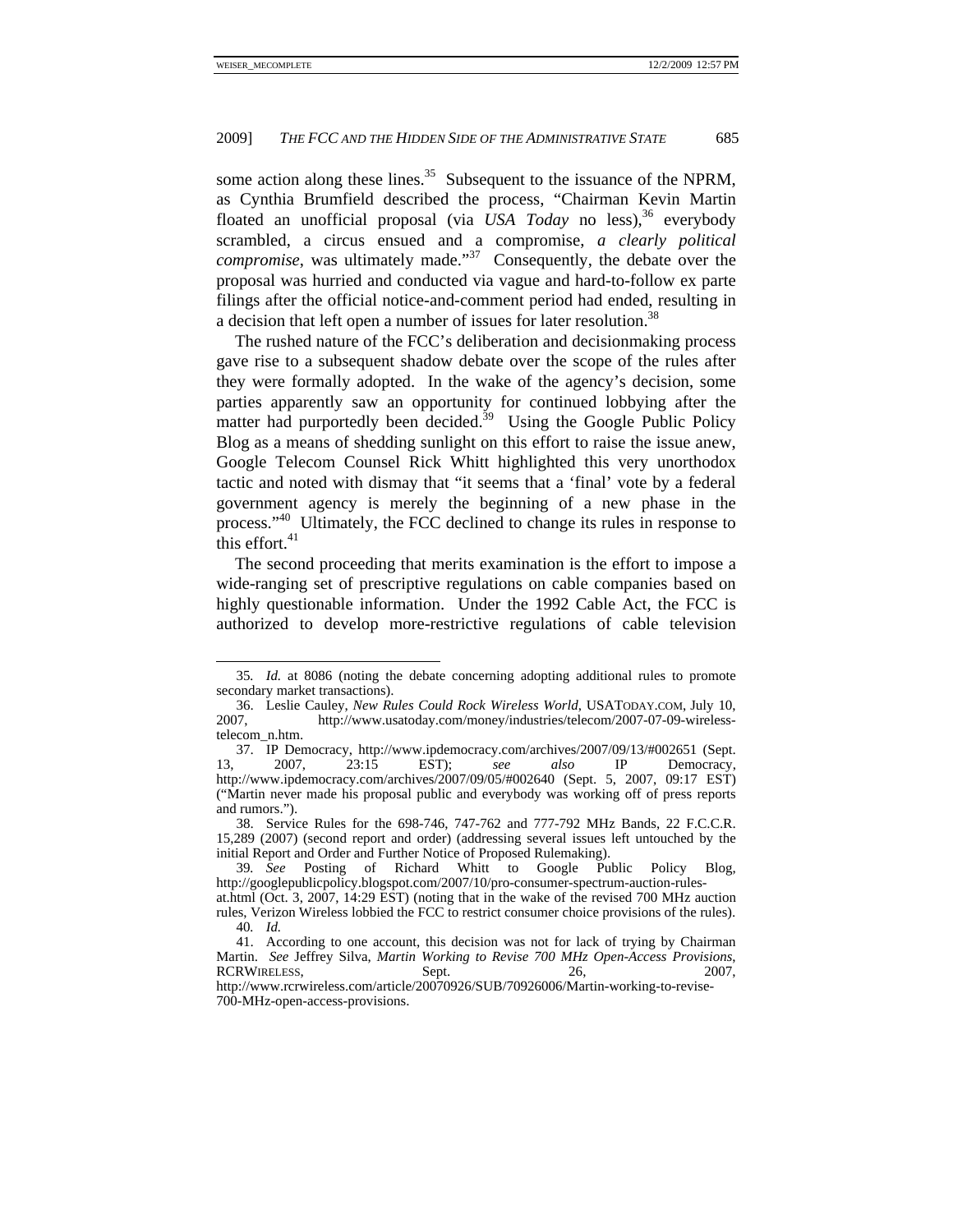providers if they serve 70% of the country and have 70% of subscribers in that territory with thirty-six or more activated channels available to them.<sup>42</sup> The first figure was attained many years ago, but the FCC has never suggested that cable providers had reached the second one, generally suggesting that cable penetration reaches a lower level than 70% (with satellite TV and over-the-air TV serving the rest).<sup>43</sup> In compiling its regular report evaluating the multichannel video programming distribution (MVPD) marketplace, the FCC regularly asked about the reach of cable television providers, but this report was widely viewed as a fact-gathering effort and not as a prelude to adopting regulations.

In the fall of 2007, Chairman Martin proposed that the FCC conclude that the so-called 70–70 threshold had been met. To justify this finding, he suggested that the agency rely on a single source (from a company that later repudiated its own figure) and sought to suppress other relevant information.44 In so doing, the agency did not use an adjudicative process—or even the formal notice-and-comment process—to generate a factual basis for its actions or to examine the issue. Moreover, in proposing to embark on a new course, Chairman Martin did not even alert his fellow commissioners—let alone the public—of the specifics of the proposed rule changes or the questions related to the data that underlie them. In fact, as the House Commerce Committee majority report examining the FCC's processes found, "All of the other data collected in response to the Notice of Inquiry was initially withheld from the other Commissioners, and the career staff was directed not to discuss it with them."45 To some observers, this tactic merely reflected Chairman Martin's operating style of keeping "his plans tightly wrapped, believing there's a tactical advantage in springing them on other commissioners with little notice."<sup>46</sup>

In the case of the proposed regulations for cable providers, the agency ultimately refused to act in a secretive and hurried manner. Notably, in evaluating the relevant information, Commissioner Adelstein (who apparently was the swing vote) reported on the day he voted against the proposed order that

I did not learn until after 7:00 pm last night that the FCC's own 2006 survey

 <sup>42. 47</sup> U.S.C. § 532(g) (2000).

 <sup>43.</sup> Press Release, Fed. Commc'ns Comm'n, FCC Adopts 13th Annual Report to Congress on Video Competition and Notice of Inquiry for the 14th Annual Report (Nov. 27, 2007), http://hraunfoss.fcc.gov/edocs\_public/attachmatch/DOC-278454A1.pdf.

<sup>44</sup>*. See* Hearn, *supra* note 5 ("Not only did [Chairman Martin] rely on one and only one data source—which turned out to be unreliable—but he was also nabbed suppressing FCC-generated data that flatly contradicted his assertions about the level of cable penetration.").

 <sup>45.</sup> DECEPTION AND DISTRUST, *supra* note 6, at 13.

 <sup>46.</sup> Jim Puzzanghera, *supra* note 12.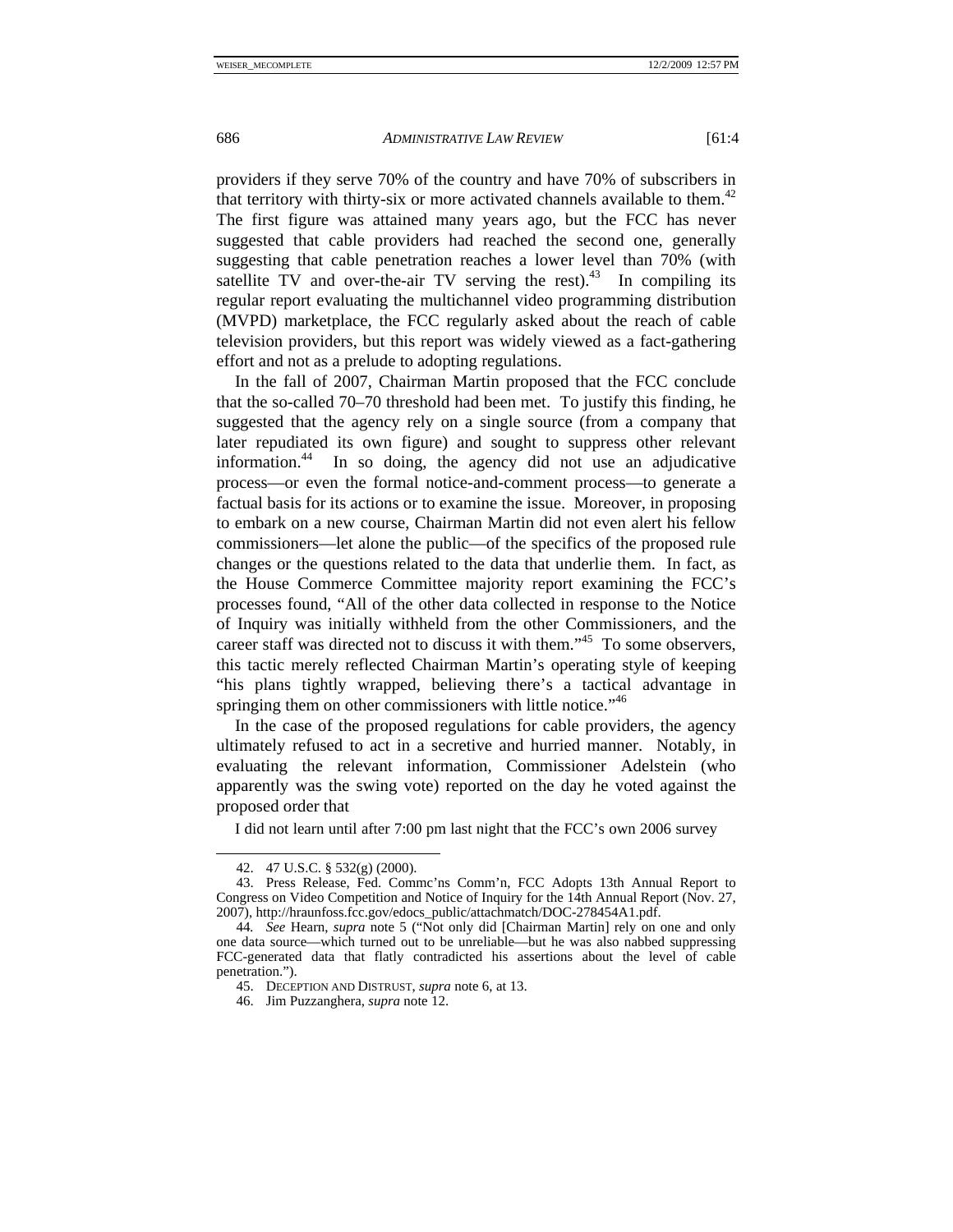found that only 54 percent of homes passed subscribe to cable. Similarly, the FCC's cable price survey came in at 55.2 percent penetration.

 Based on these newly unearthed facts and the conflicting evidence on the record, I am unable to support a finding that 70 percent of homes passed subscribe to cable at this time. The data is inconclusive. If we were truly searching for the truth, it is inconceivable that our own data would be cast aside without mention.

Moreover, Commissioner Adelstein noted that the process used in that case—a failure to give sufficient notice to the other commissioners—did not reflect any imperative for immediate action but was merely a tactical effort to limit the opportunity for discussion and deliberation.<sup>48</sup>

A third proceeding that merits notice is the Commission's 2007 evaluation of the media ownership rules. In that case, Chairman Martin detailed his proposal in a *New York Times* op-ed (rather than in a Further Notice) only a little over a month before he asked his fellow commissioners to vote on the proposal.49 Notably, this release "was not only the first time the public [heard of the particular proposal but it] was also the first time the Commissioners were notified of the details." $50$  In defense of this tactic,

48. As Commissioner Adelstein put it,

 $\overline{a}$ 

 One of the reasons for the embarrassing delay of today's meeting, and the general disarray in working through these issues, was the effort to push through such an aggressive number of controversial items today without sufficient notice to all Commissioners. Short-circuiting Commission procedures short-changes the American public in the end. This is particularly true given that nothing we are considering today requires immediate action. There are numerous items that would have benefited greatly from more deliberation and care.

*Id.* at 3. In that same proceeding, Commissioner Robert McDowell also questioned Chairman Martin's management of the deliberative process, explaining that

[i]nterestingly, this year, in a disturbing development, the FCC's most recent Form 325 data was not made available to commissioners for review until 7:09 p.m. last night. It was only made available once it was obvious that a majority of the Commission would not support the initial draft of this Report because it was such a dramatic departure based on mysterious statistical manipulation. But why was this data omitted or suppressed to begin with? Was it because it concluded cable penetration was only at 54 percent, just like last year?

Statement of Robert M. McDowell, Comm'r, Fed. Commc'ns Comm'n, Dissenting in Part, Re: Annual Assessment of the Status of Competition in the Market for Delivery of Video Programming, MB Docket No. 06-189, Thirteenth Annual Report (Nov. 27, 2007), at 1, http://hraunfoss.fcc.gov/edocs\_public/attachmatch/DOC-278454A6.pdf.

49. Kevin J. Martin, Op-Ed., *The Daily Show*, N.Y. TIMES, Nov. 13, 2007, at A29.

50*. Federal Communications Commission Oversight Hearing Before the S. Comm. on Commerce, Science & Transportation*, 110th Cong. 2 (2007) (testimony of Jonathan S. Adelstein, Comm'r, Fed. Commc'ns Comm'n). Comm'r, Fed. Commc'ns Comm'n), http://hraunfoss.fcc.gov/edocs\_public/attachmatch/DOC-278905A1.pdf. Ironically, the regulations being considered were to replace a set of regulations that the Third Circuit invalidated because, among other reasons, they were adopted without sufficient public

 <sup>47.</sup> Statement of Jonathan S. Adelstein, Comm'r, Fed. Commc'ns Comm'n, Re: Annual Assessment of the Status of Competition in the Market for Delivery of Video Programming, MB Docket No. 06-189, Thirteenth Annual Report (Nov. 27, 2007), at 1 http://hraunfoss.fcc.gov/edocs\_public/attachmatch/DOC-278454A4.pdf.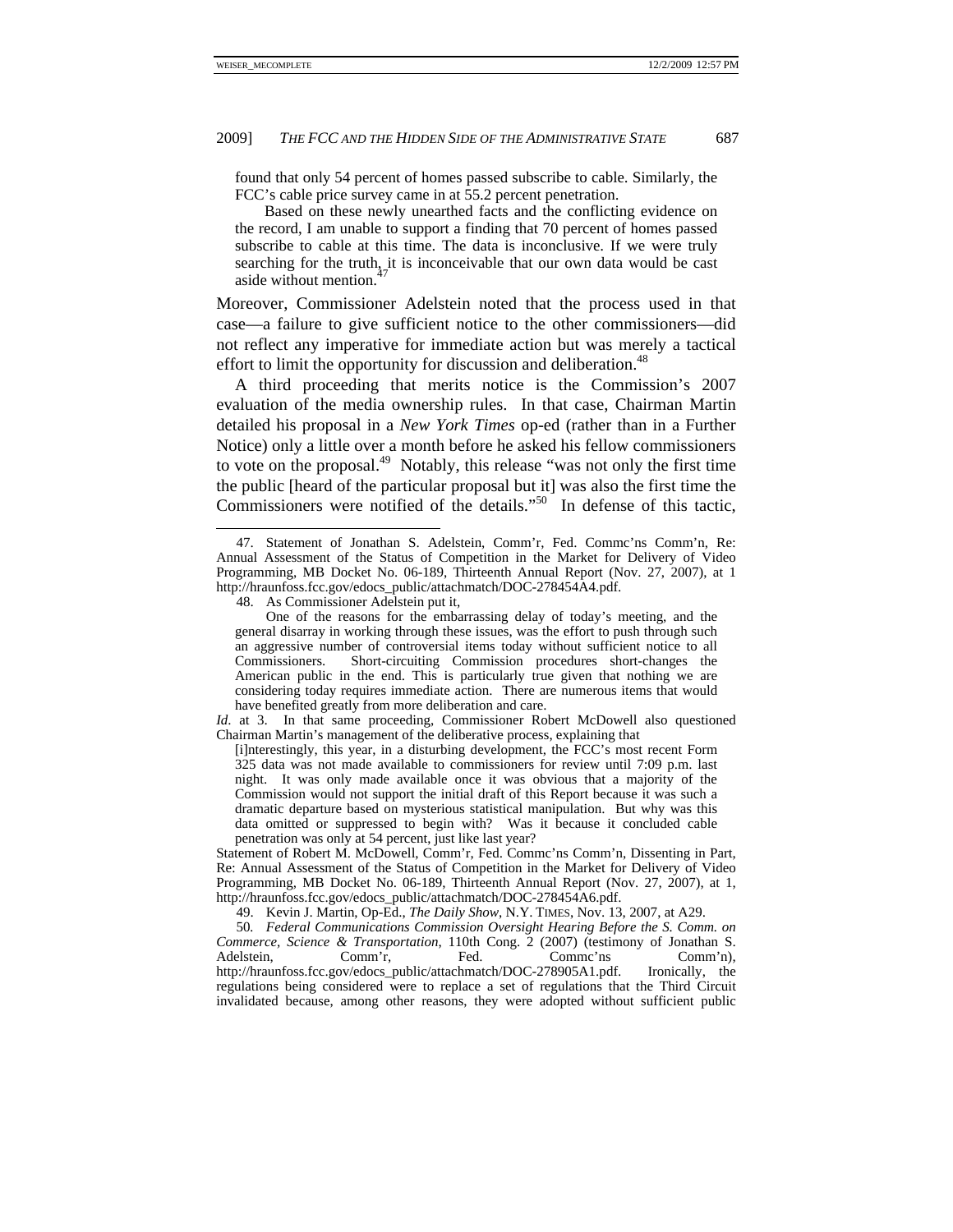Chairman Martin stated that the FCC adhered to its traditional practices in this proceeding. $51$ 

In the media ownership proceeding, the Commission announced its decision in a twelve-page press release a week before Christmas 2007.<sup>52</sup> At that time, Commissioners Copps and Adelstein protested both the substance and the process used to develop the rules. In particular, Commissioner Copps recounted that the FCC engaged in the last-minute charade of pretending to allow input via a public hearing in Seattle (to which 1,100 citizens came with a week's notice) and a last-minute notice (after the outcry about the *New York Times* op-ed) while at the same time rushing to complete and vote on the Order without taking the public's concerns seriously. In a telltale sign of the rushed nature of the proceeding, the process of revising the Order continued right up until the Commission was set to vote on it. As Copps recounted,

 Then, last night at 9:44 pm—just a little more than twelve hours before the vote was scheduled to be held and long after the Sunshine period [when comments, even on an "ex parte" basis, can no longer be filed] had begun—a significantly revised version of the Order was circulated. Among other changes, the item now granted all sorts of permanent new waivers and provided a significantly-altered new justification for the [relevant rules]. But the revised draft mysteriously deleted the existing discussion of the "four factors" to be considered by the FCC in examining whether a proposed combination was in the public interest. In its place, the new draft simply contained the cryptic words "[Revised discussion to come]." Although my colleagues and I were not apprised of the revisions, *USA Today* fared better because it apparently got an interview that enabled it to present the Chairman's latest thinking.<sup>5</sup>

notice to allow careful deliberation and examination of their weaknesses. *See* Prometheus Radio Project v. FCC, 373 F.3d 372, 409–12 (3d Cir. 2004) (remanding regulations to the FCC for further consideration because the Commission's notice that it planned to create a "new metric" to "reformulate [its] mechanism for measuring diversity and competition in a market," and the fact that the commission was "contemplating 'design[ing] a test that accords different weights to different outlet types,'" did not allow public scrutiny of the regulations which were adopted, prejudicing the appellants).

<sup>51</sup>*. See Federal Communications Commission Oversight Hearing Before the S. Comm. on Commerce, Science & Transportation*, 109th Cong. 4 (2007) (written statement of Kevin<br>
J. Martin, Chairman, Fed. Commc'ns Comm'n), J. Martin, Chairman, Fed. Commc'ns Comm'n), http://hraunfoss.fcc.gov/edocs\_public/attachmatch/DOC-278904A1.pdf ("[A]lthough not required, I took the unusual step of publishing the actual text of the one rule I thought we should amend.").

 <sup>52.</sup> Press Release, Kevin J. Martin, Chairman, Fed. Commc'ns Comm'n, Media Ownership (Dec. 18, 2007), http://www.fcc.gov/kjm121807-ownership.pdf (explaining adoption of media ownership rules).

 <sup>53.</sup> Statement of Michael J. Copps, Comm'r, Fed. Commc'ns Comm'n, Concur in Part, Dissent in Part, Promoting Diversification of Ownership in the Broadcasting Services 2 (Dec. 18, 2007), http://hraunfoss.fcc.gov/edocs\_public/attachmatch/FCC-07-217A3.pdf [hereinafter Copps Statement].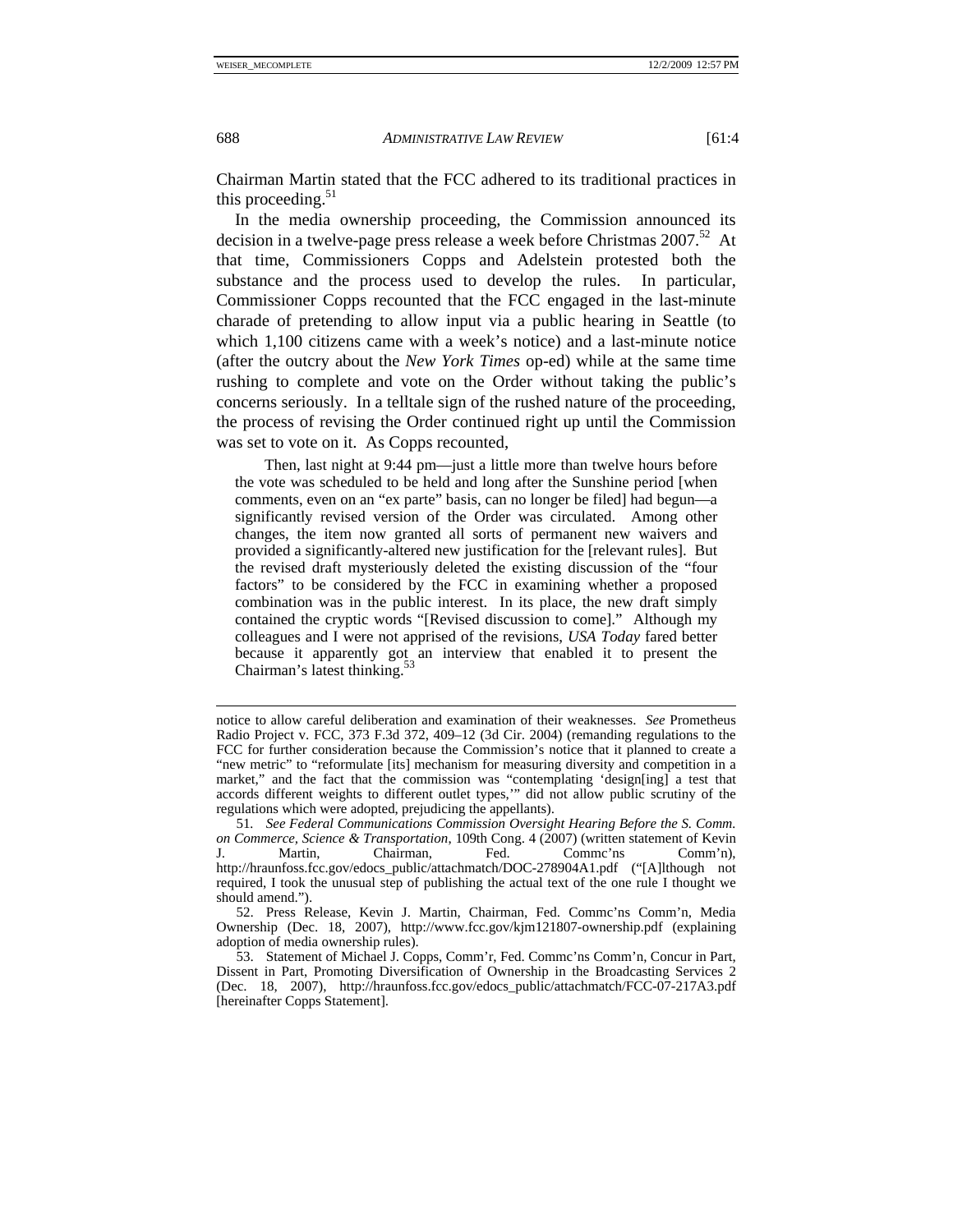Finally, in a practice that is all too common at the FCC, the agency did not release its opinion and final rules until almost three months after the vote,<sup>54</sup> leaving affected parties to guess what the actual opinion discussed, allowing a shadow lobbying process to attempt to influence the ultimate opinion after the FCC announced its decision and raising questions about the legitimacy of its action. In this context, moreover, the delay only underscored that the earlier rushed push for a vote did not reflect any bona fide urgency but rather was a tactical effort by the Chairman to close the proceedings on his preferred terms.<sup>55</sup>

In all three cases described above, the Commission treated the public as irrelevant to its institutional operation. In each case, interested parties, and even some commissioners, were reduced to reading press reports (based on leaks) to gain insight into the issues before the agency. Commissioner Adelstein decried the agency's approach to regulatory policy in the cable context, stating that "[w]e cannot cook the books to pursue a political agenda without dismantling our very institution. We simply must act like the expert agency Congress intended, and not squander our precious legacy."56 Finally, agency staff persons have criticized the politicized manner in which the agency has operated of late, complaining, on one account, that they were "sick of what they experience as a super-politicized work life in which just about anything that they want to do has to get the

 <sup>54.</sup> Promoting Diversification of Ownership in the Broadcasting Services, 23 F.C.C.R. 5922 (2008). For the newspaper–broadcast cross-ownership rule, the FCC released the text of the order around six weeks after the initial vote. *See* 2006 Quadrennial Regulatory Review, 23 F.C.C.R. 2010 (2008).

 <sup>55.</sup> In particular, Commissioners Copps and Adelstein noted upon the release of the newspaper–broadcast cross-ownership rule,

After being told we have to "hurry up" and vote by December 18, the Commission waited over a month and a half before finally issuing this Order. Apparently, it took the majority that long to finalize issues left unresolved at the time we voted. There is no reason we could not have heeded the wishes of many in Congress to take the time needed to work these kinks out before the Commission voted.

Press Release, Fed. Commc'ns Comm'n, Joint Statement by Fed. Commc'ns Comm'n Comm'rs Michael J. Copps and Jonathan S. Adelstein on Release of Media Ownership Order 1 (Feb. 4, 2008), http://hraunfoss.fcc.gov/edocs\_public/attachmatch/DOC-280001A1.doc.

 <sup>56.</sup> IP Democracy, http://www.ipdemocracy.com/archives/2007/11/28/#002781 (Nov. 28, 2007, 06:42 EST). Commissioner Copps offered similar assessments as to how the media ownership proceeding was conducted, explaining in his dissenting opinion,

This is not the way to do rational, fact-based, and public interest-minded policy making. It's actually a great illustration of why administrative agencies are required to operate under the constraints of administrative process—and the problems that occur when they ignore that duty. At the end of the day, process matters. Public comment matters. Taking the time to do things right matters.

Copps Statement, *supra* note 53, at 3.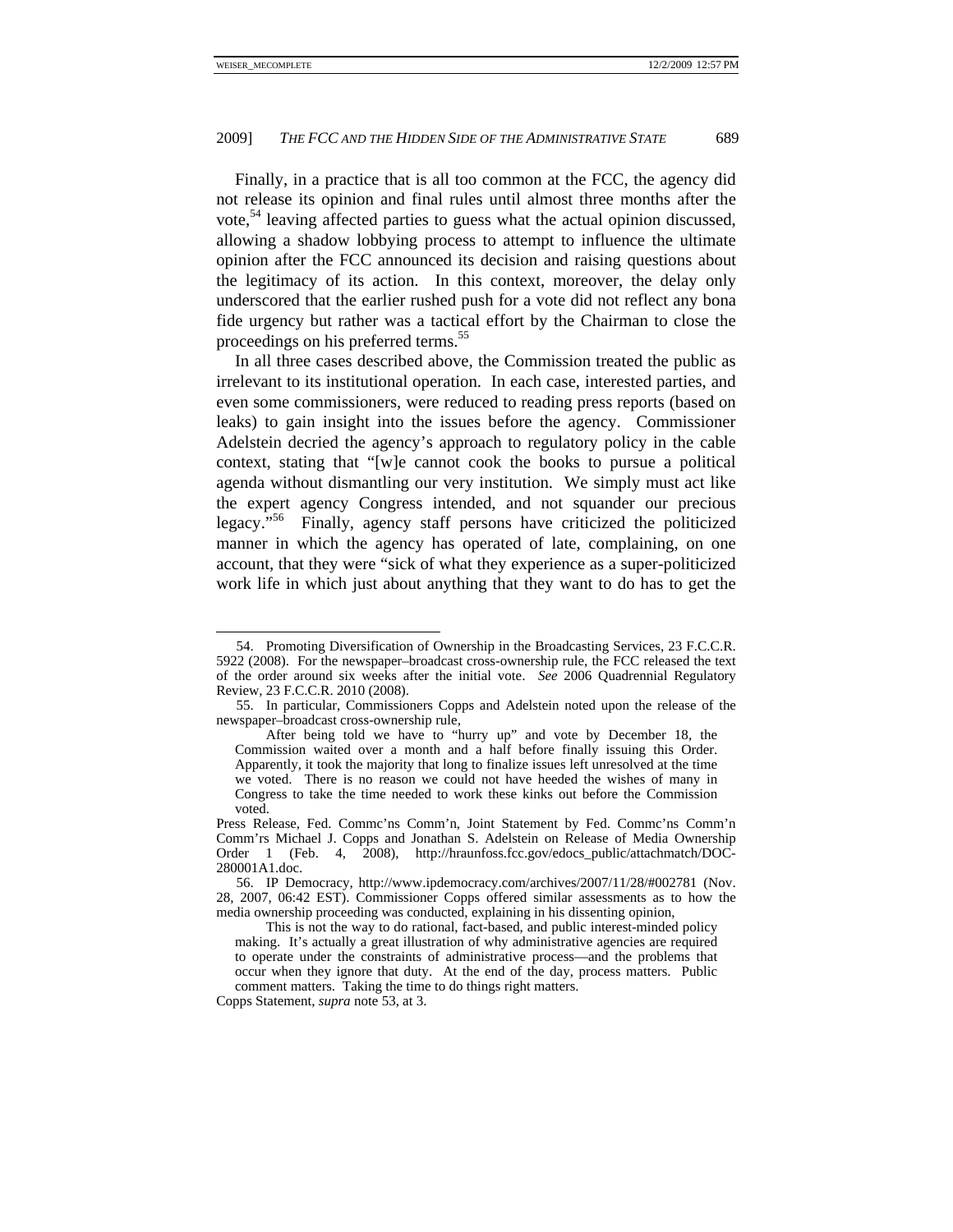go-ahead from the top."<sup>57</sup>

# *C. The Possibility of Regulatory Reform*

Shakespeare famously wrote that "what's past is prologue."<sup>58</sup> At the FCC, that might well be the case. Nonetheless, scholars and policymakers need not view it as inevitable that the agency will continue to use broken procedures. As emphasized by the teachings of new institutional economics, institutional strategies matter and "organizations can be structured to optimize the benefits and costs of expert decisionmaking."<sup>59</sup> Famously, after President Kennedy blundered in the management of the Bay of Pigs episode, which reflected poor planning and a lack of discussion of alternatives, he instituted a far more effective institutional process to manage the Cuban Missile Crisis.<sup>60</sup>

For an example of how a regulatory agency can change in terms of its operating procedures, consider the Civil Aeronautics Board (CAB). Historically, that agency's operating procedures failed to spur deliberation and data-driven decisionmaking. Thus, after being appointed Chair of the agency, "[Alfred] Kahn criticized what he viewed as an intellectually bankrupt means of doing business—deciding issues in secret, without deliberation, and asking lawyers to develop the necessary justification for a pre-determined result."61 Reflecting his commitment to transparency and open debate, he systematically changed how the agency operated, starting

 $\overline{a}$ 

58. WILLIAM SHAKESPEARE, THE TEMPEST act 2, sc. 1.

 <sup>57.</sup> Matthew Lasar, *FCC Insider: This Place Is Hell; Silent Protest Planned*, ARS TECHNICA, Mar. 16, 2008, http://arstechnica.com/tech-policy/news/2008/03/fcc-insider-thisplace-is-hell-silent-protest-planned.ars. Reportedly, an FCC staff person related the following:

<sup>&</sup>quot;In the past I may or may not have agreed with the outcome, but at least the proper procedures were followed. Now they tell us 'what are the media reform groups going to do: file a class action lawsuit? Just do it.' But ethically I have to sleep at night. It's not the decision, it's *how* the decision is reached. The situation has become arbitrary and capricious."

*Id.* 

 <sup>59.</sup> Jeffrey J. Rachlinski & Cynthia R. Farina, *Cognitive Psychology and Optimal Government Design*, 87 CORNELL L. REV. 549, 561 (2002).

<sup>60</sup>*. Id.* at 561–62.

 <sup>61.</sup> Philip J. Weiser, *Alfred Kahn as a Case Study of a Political Entrepreneur*, 7 REV. NETWORK **ECON.** 603, 607 (2008), http://www.rnejournal.com/artman2/uploads/1/weiser\_RNE\_dec08.pdf (footnote omitted). As Kahn described the CAB's process for generating opinions before his arrival,

<sup>[</sup>A] lawyer on the General Counsel's staff, amply supplied with blank legal tablets and a generous selection of cliches—some, like "beyond-area benefits," "route strengthening" or "subsidy need reduction," tried and true, others the desperate product of a feverish imagination—would construct a work of fiction that would then be published as the Board's opinion.

MCCRAW, *supra* note 17, at 286.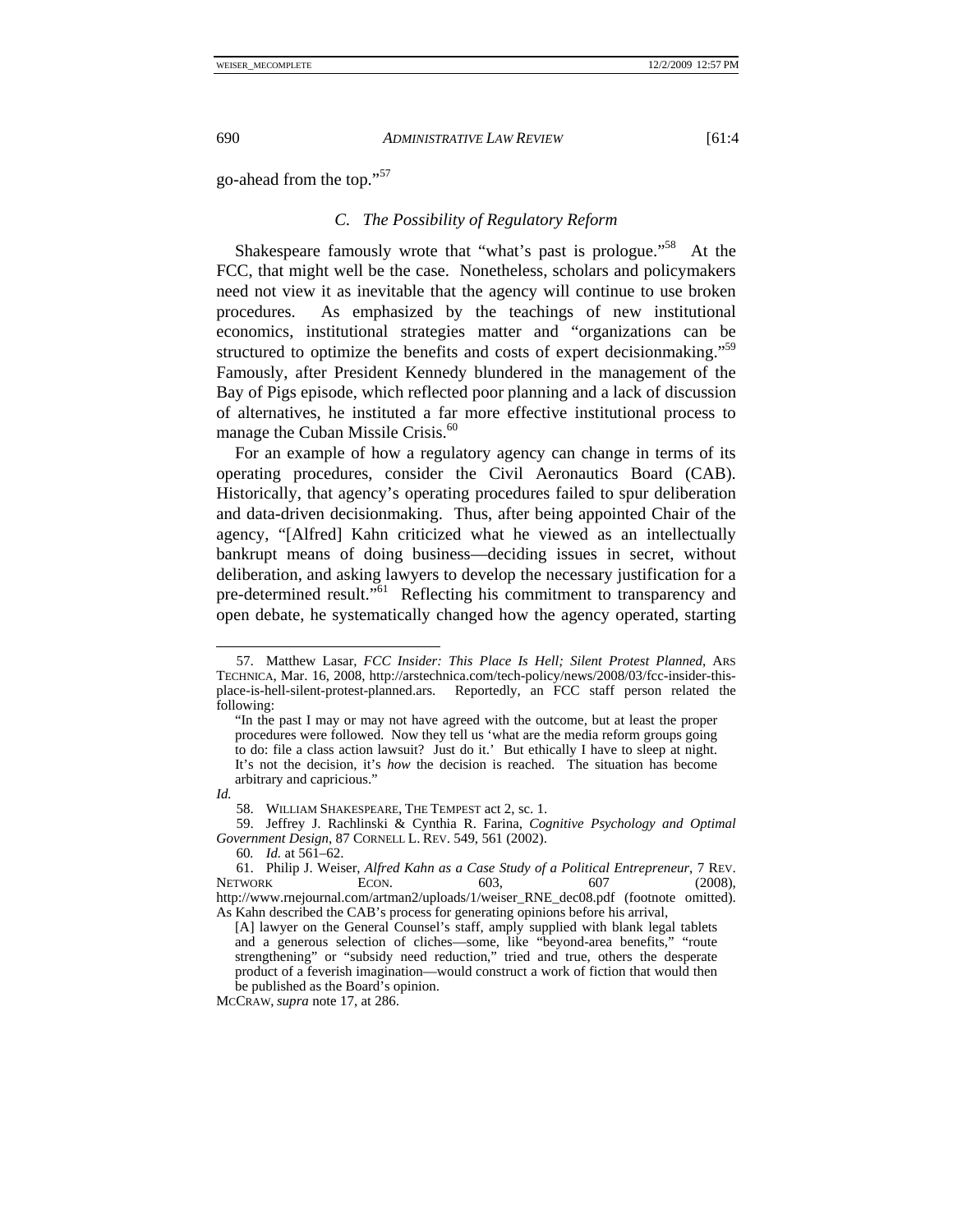with a commitment to write orders in understandable prose. Ultimately, however, Kahn's changes at the CAB were short-lived because the agency was dismantled in the 1980s pursuant to the Airline Deregulation Act.

At the Federal Trade Commission (FTC), strong leadership and a commitment to sound institutional practices overcame the legacy of an "erratic career" that left the agency vulnerable to mission creep and sailing adrift.<sup>62</sup> In particular, over the last twenty-five years, the agency has come back from the brink and currently operates in an effective manner that has won accolades for its ability to be an effective political entrepreneur and regulator in the Internet age.<sup>63</sup> Two successful recent FTC Chairs, Robert Pitofsky and Timothy Muris, both were successful political entrepreneurs who effectively utilized strategic planning and a positive agenda to lead the agency. Both Pitofsky and Muris focused on important opportunities, such as confronting the Internet as an important social and economic force as well as spearheading the enactment of the Do Not Call list regulations. The Chairs' actions ensured, as Timothy Muris put it, that the agency was not merely a "passive observer, swept along by external developments and temporary exigencies."64 The agency's ability to implement such an agenda and reestablish its value to the nation underscored the wisdom of giving it a chance to right itself in the midst of calls for it to be shut down on account of its flawed institutional processes and lack of clear-eyed and common-sense priorities.<sup>65</sup>

For a final example of how an agency can change, consider the case of Ofcom, the United Kingdom (UK) communications industry regulator. Prior to the establishment of Ofcom, observers complained about the operation of one of its predecessor agencies, the Independent Television Commission (ITC). Notably, those complaints parallel how the FCC operates today. As one regulated entity noted,

 <sup>62.</sup> MCCRAW, *supra* note 17, at 126–27.

 <sup>63.</sup> As FTC Chairman Kovacic described, the FTC was loathed by Congress in the early 1980s, with one congressman concluding that it was "'a rogue agency gone insane.'" William E. Kovacic, *The Federal Trade Commission and Congressional Oversight of Antitrust Enforcement*, 17 TULSA L.J. 587, 590 (1982) (quoting Rep. William Frenzel). By the time Kovacic wrote his article on the topic, he concluded that the agency was already mending its ways and becoming more effective. *Id.* at 671 (noting its effective use of, among other things, "planning, research, and preliminary screening"). For a more recent positive appraisal of the agency, see Steven Hetcher, *The FTC as Internet Privacy Norm Entrepreneur*, 53 VAND. L. REV. 2041 (2000).

 <sup>64.</sup> Timothy J. Muris, *Principles for a Successful Competition Agency*, 72 U. CHI. L. REV. 165, 168 (2005).

 <sup>65.</sup> Former FTC Commissioner Philip Elman, for example, concluded in the early 1970s that the "best thing to do would be to start all over again, abolish the [C]ommission and set up a new agency." NORMAN I. SILBER, WITH ALL DELIBERATE SPEED: THE LIFE OF PHILIP ELMAN 368 (2004).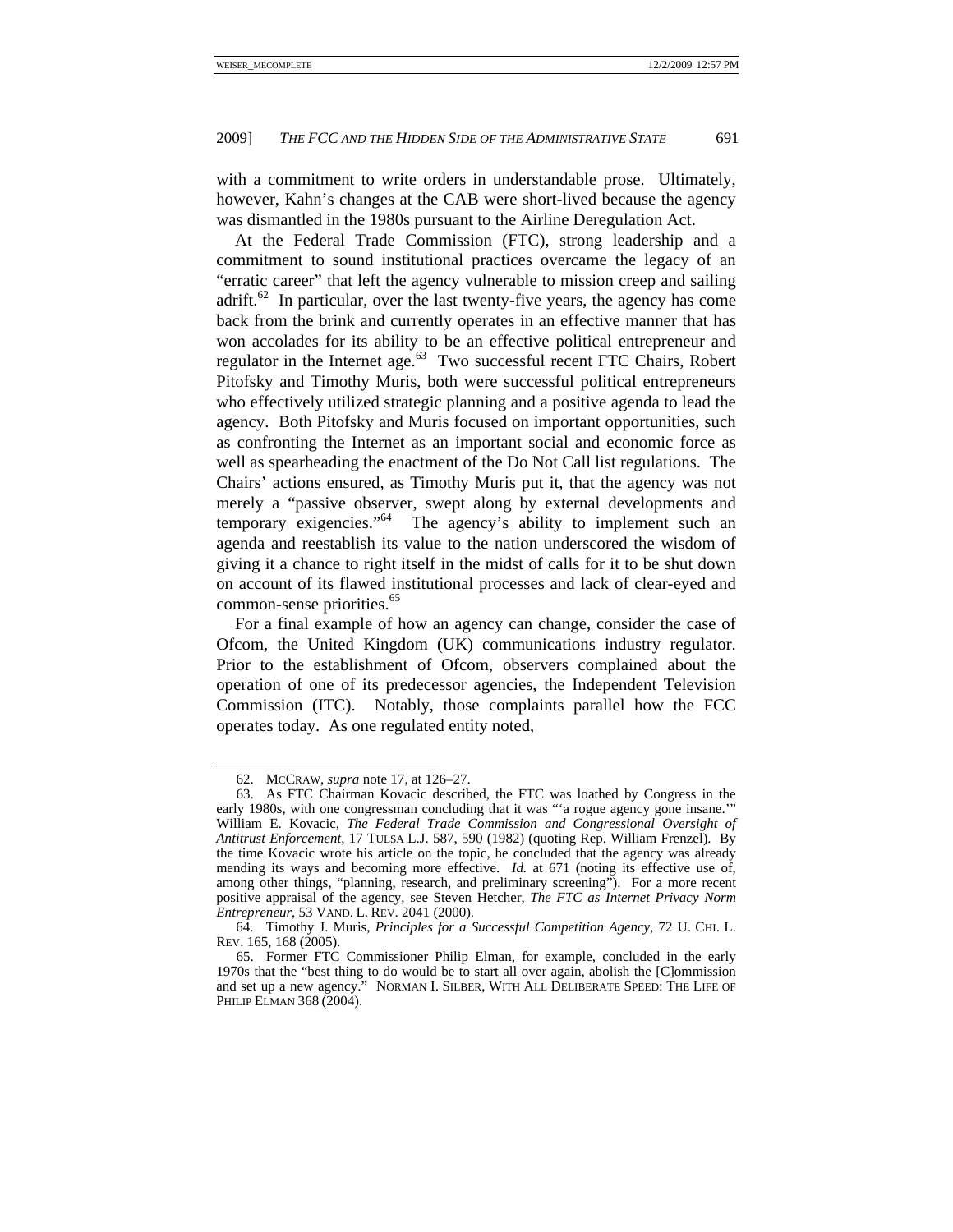[I]n terms of getting a fair hearing and in terms of being confident that the regulator has absolutely assessed the merits of the various competing cases, we think Ofcom plays a pretty straight bat, and that was not always the case in the past. At the ITC there was a tendency for a decision to come out of nowhere and you would not have any forewarning, you would not even know it was an issue for consultation and suddenly it was not just a consultation, it was a decision.<sup>66</sup>

In contrast to its legacy means of operation, Ofcom has established itself, in a relatively short period of time (it was founded in 2003), as an "evidenceled" regulator committed to the proposition that gathering evidence and making data-driven decisions is "part and parcel of effective regulation."<sup>67</sup>

# II. TOWARD A NEW INSTITUTIONAL STRATEGY

Thoughtful leadership can help to change an agency's culture and commit to serious strategic thinking and planning. To be successful, the agency's leadership must overcome the tendency toward making reactive judgments at both the macro-level, in terms of what issues the agency prioritizes, as well as on the micro-level, in how the agency conducts and manages its particular proceedings. With respect to the FCC, it generally does not set forth and commit to a clear agenda of what issues it will prioritize; indeed, when it does address specific issues, it generally seeks to preserve its discretion (to act in an ad hoc manner) by avoiding standards that constrain its policy choices.68 On the micro-level, the FCC tends to use NPRMs that set forth broad and vague lines of inquiries, giving parties very little guidance on what issues to address while preserving its discretion to proceed in any number of directions. This practice gives a decided advantage to "inside players," who are sophisticated at reading tea leaves, skilled at keeping up with leaks of information, and able to follow the ex parte process, which has long been abused at the FCC. $^{69}$ 

Going forward, the FCC has the opportunity to set a strategic agenda and

<sup>66.</sup> Statement of Mr. Christy Swords, Director of Regulatory Affairs, ITV plc, at the use of Lords Select Committee 11 (Apr. 24, 2007). House of Lords Select Committee 11 (Apr. 24, 2007), www.parliament.uk/documents/upload/correctedEV920070424.pdf.

<sup>67</sup>*. Id*. at 4.

 <sup>68.</sup> The Landis Report highlights this phenomenon, reporting that

criteria of various different kinds are articulated but they are patently not the grounds motivating decision. No firm decisional policy has evolved from these case-by-case dispositions. Instead the anonymous opinion writers for the Commission pick from a collection of standards those that will support whatever decision the Commission chooses to make.

LANDIS, *supra* note 24, at 53.

 <sup>69.</sup> Indeed, in the Landis Report's assessment of administrative agencies, it concluded that the FCC "more than any other agency, has been susceptible to *ex parte* presentations." *Id.*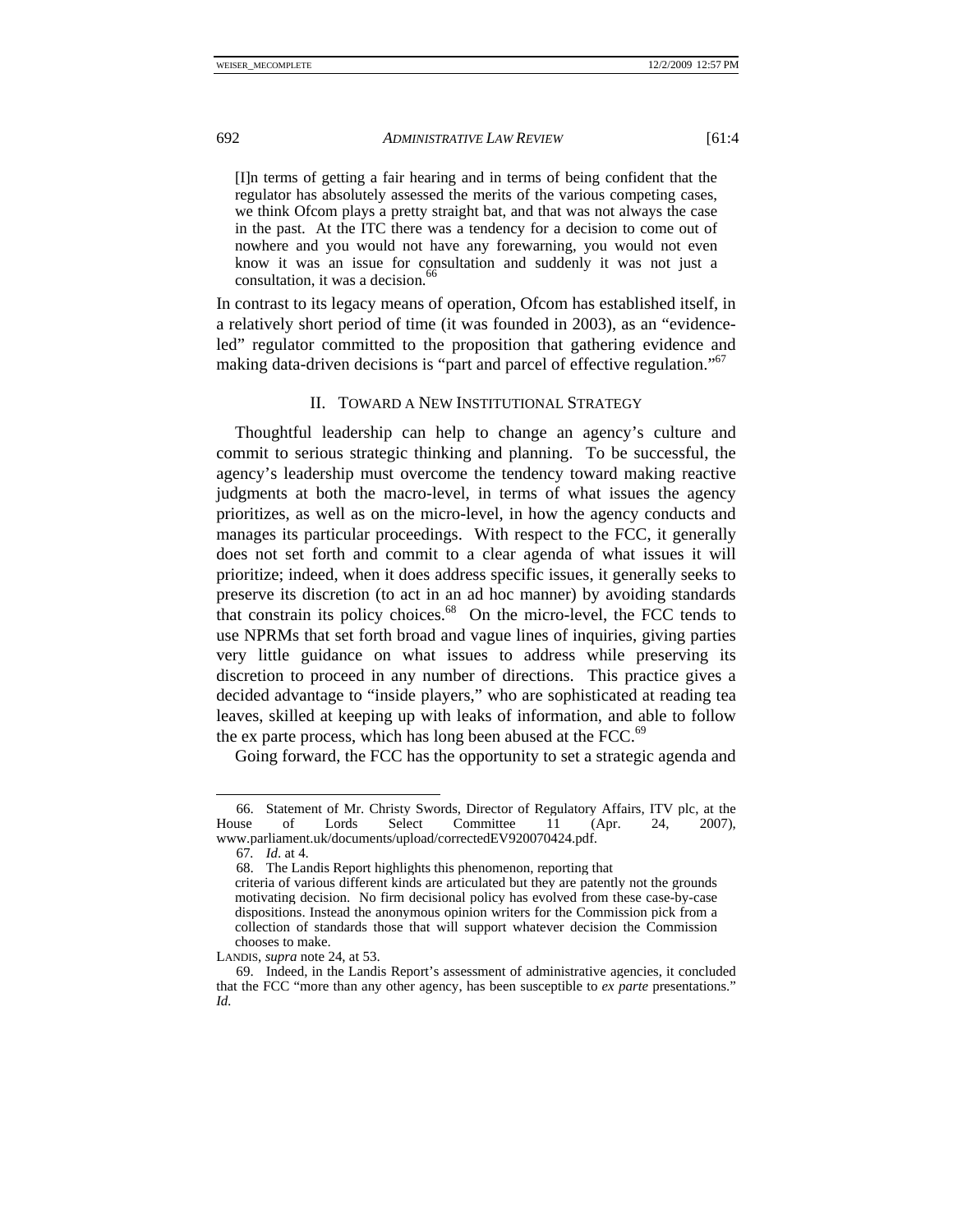commit to procedures that ensure a high level of transparency. On the strategic level, the FCC needs to establish a preset agenda and begin to undertake overarching evaluations of broad policy such as maximizing the use of spectrum, the impact of market structure (on prices, innovation, and, in the media sector, the availability of local and diverse content), and the use of advanced technology by public-safety agencies.<sup>70</sup> All too often, the FCC approaches these topics in an isolated fashion—for example, in the context of a merger review or a proceeding involving a band of spectrum and is forced to invent its entire approach to an issue in a hurried fashion.<sup>71</sup> In so doing, the agency improvises on a series of dimensions at once whether to use a rulemaking or an adjudication to set or refine rules, how to emphasize back-end enforcement versus front-end restrictions, and whether to impose disclosure requirements.

The upshot of the FCC's method of decisionmaking is that it often makes important judgments with limited data, an artificially constrained set of alternatives, and, in many cases, a penchant for delay. As is evidenced in a number of cases (including the ones discussed in Part I), this approach produces suboptimal results and leaves both Commission staff and affected parties without a clear sense of the agency's goals or direction.<sup>72</sup> But the impact of the FCC's process is more subtle and insidious than that. Notably, because the agency's flawed processes undermine the ability of investors and entrepreneurs to predict how and when the agency will act, the FCC's institutional processes discourage new firms from developing technologies that depend on FCC decisions (like spectrum regulation). Thus, whereas the poor results that flow from the FCC's flawed processes are sometimes apparent and may be corrected at some point down the road (through, for example, judicial review), the lack of investment and innovation that ensues from an absence of predictable, expeditious, and

 <sup>70.</sup> Former Chairman Hundt and Greg Rosston suggested a similar approach, albeit one that would also involve the Department of Justice. *See* Hundt & Rosston, *supra* note 10, at 34.

 <sup>71.</sup> Former FCC Chairman Newton Minow claims that this failure is endemic to the multimember commission structure, which drives the practice of "postpon[ing] the policy decision to resolution on a case-by-case basis which all too often means inconsistent decisions with the public and the regulated industry not knowing the ground rules." Minow, *supra* note 1, at 147. This claim is questionable, however, insofar as other regulatory agencies, such as the Securities and Exchange Commission (SEC) and the FTC, do not face this systemic problem despite their need to operate as a collegial body.

 <sup>72.</sup> Former FCC Commissioner Johnson bemoaned this state of affairs by highlighting that if the Commission precommitted to clear goals, methodologies, and constrained its discretion through a commitment to transparent institutional processes, "The FCC staff and the parties that appear before the Commission would have more specific knowledge of what is required of them in the regulatory scheme, and the regulated industries would operate more efficiently by knowing more about what the Commission's regulatory policies were designed to accomplish." Johnson, *supra* note 3, at 179.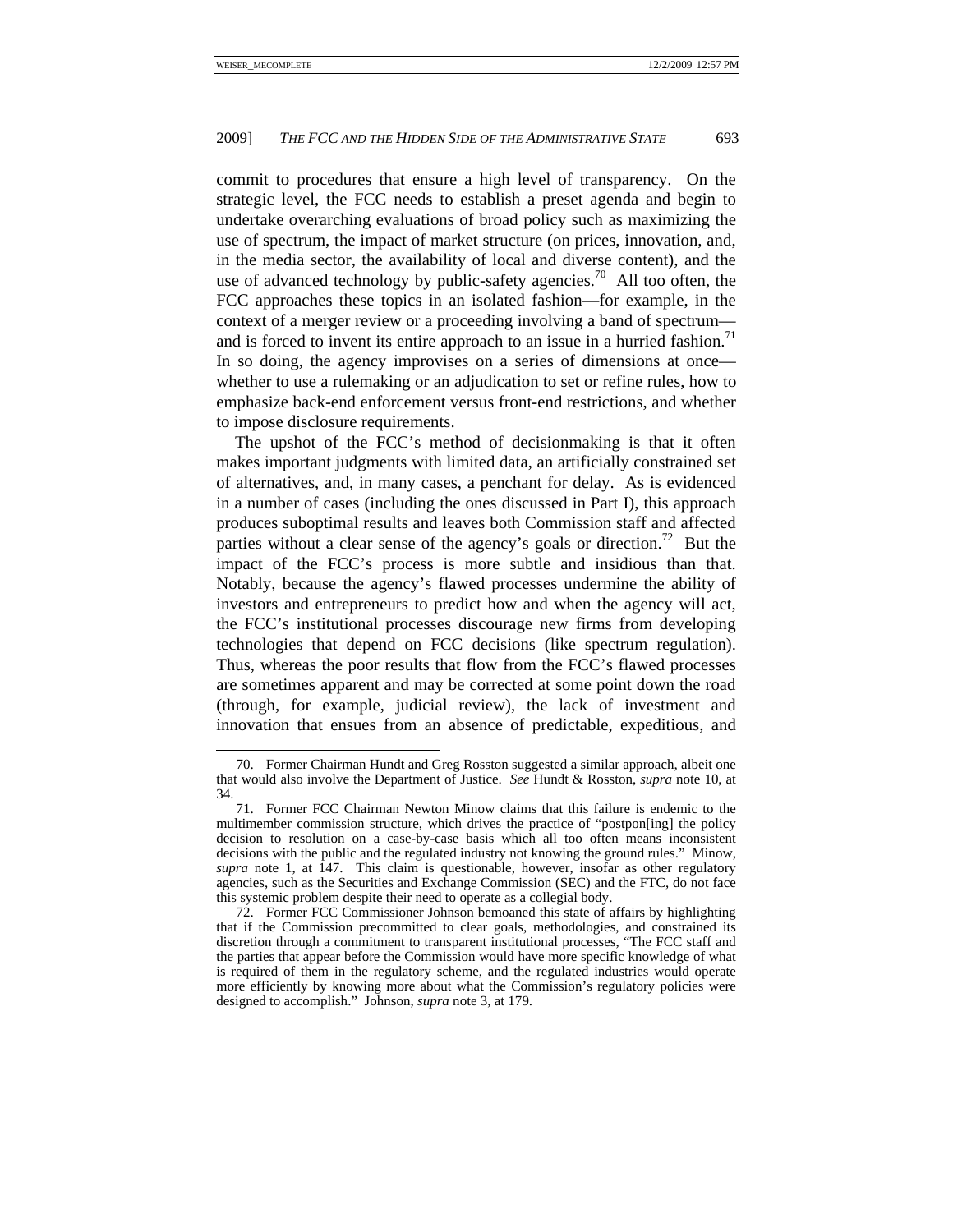reasoned decisionmaking invariably remains unaddressed and constitutes a loss to the economy and society as a whole.

# *A. Strategic Agenda Setting*

To appreciate the overall lack of strategic agenda setting at the FCC, compare the model of regulation used by the European Commission (EC). The EC uses a tripartite process to gather information and engage the public when it formulates its regulatory strategy. First, it encourages its staff members to develop their views and perspectives in working papers, which are released to the public. Second, the agency commissions independent research to inform the agency's own thinking. Finally, it engages the public, opening up what it calls a "consultation," to seek diverse views and perspectives on the relevant issues. Based on this process, the EC is in a position to develop its overarching regulatory strategy for a broad policy area, such as the transition to the next generation of Internet technology and the role for public policy therein.<sup>73</sup> In that context, for example, the EC has set out its specific goals and outlined a timetable for consideration of a number of the relevant issues.<sup>74</sup>

The European Union is hardly alone in using a model of regulatory policymaking that involves considerable up-front analysis and discussion before setting an overarching course. Ofcom, the regulator established in the UK in 2003, has internalized a commitment to strategic policymaking. To that end, it embarks on a series of broad reviews, uses regular consultancies, and issues "Annual Plans" to explain its views on the general regulatory environment and what issues will be addressed going forward.75 In a case closer to home, consider how the FTC has used a systematic effort to increase its knowledge base on emerging issues such as

 <sup>73.</sup> For the European Commission's press release, see Press Release, Europa, Commission Consults on How to Put Europe into the Lead of the Transition to Web 3.0 (Sept. 29, 2008),

http://europa.eu/rapid/pressReleasesAction.do?reference=IP/08/1422&format=HTML&age d=0&language=EN&guiLanguage=nl. For the background working paper, see Comm'n of the European Cmtys., Early Challenges Regarding the "Internet of Things" (Working Document, 2008),

http://ec.europa.eu/information\_society/policy/rfid/documents/earlychallengesIOT.pdf.

 <sup>74.</sup> COMM'N OF THE EUROPEAN CMTYS., COMMUNICATION ON FUTURE NETWORKS AND THE INTERNET 10–11 (2008), http://ec.europa.eu/information\_society/eeurope/i2010/docs/future\_internet/act\_future\_netw orks\_internet\_en.pdf.

<sup>75</sup>*. See, e.g.*, OFCOM: OFFICE OF COMMUNICATIONS, A CASE STUDY ON PUBLIC SECTOR MERGERS AND REGULATORY STRUCTURES (2006), http://www.ofcom.org.uk/about/accoun/case\_study/case\_study.pdf (addressing, among other matters, the politics and legislation, public engagement, and governance issues surrounding Ofcom's development and future public-sector mergers).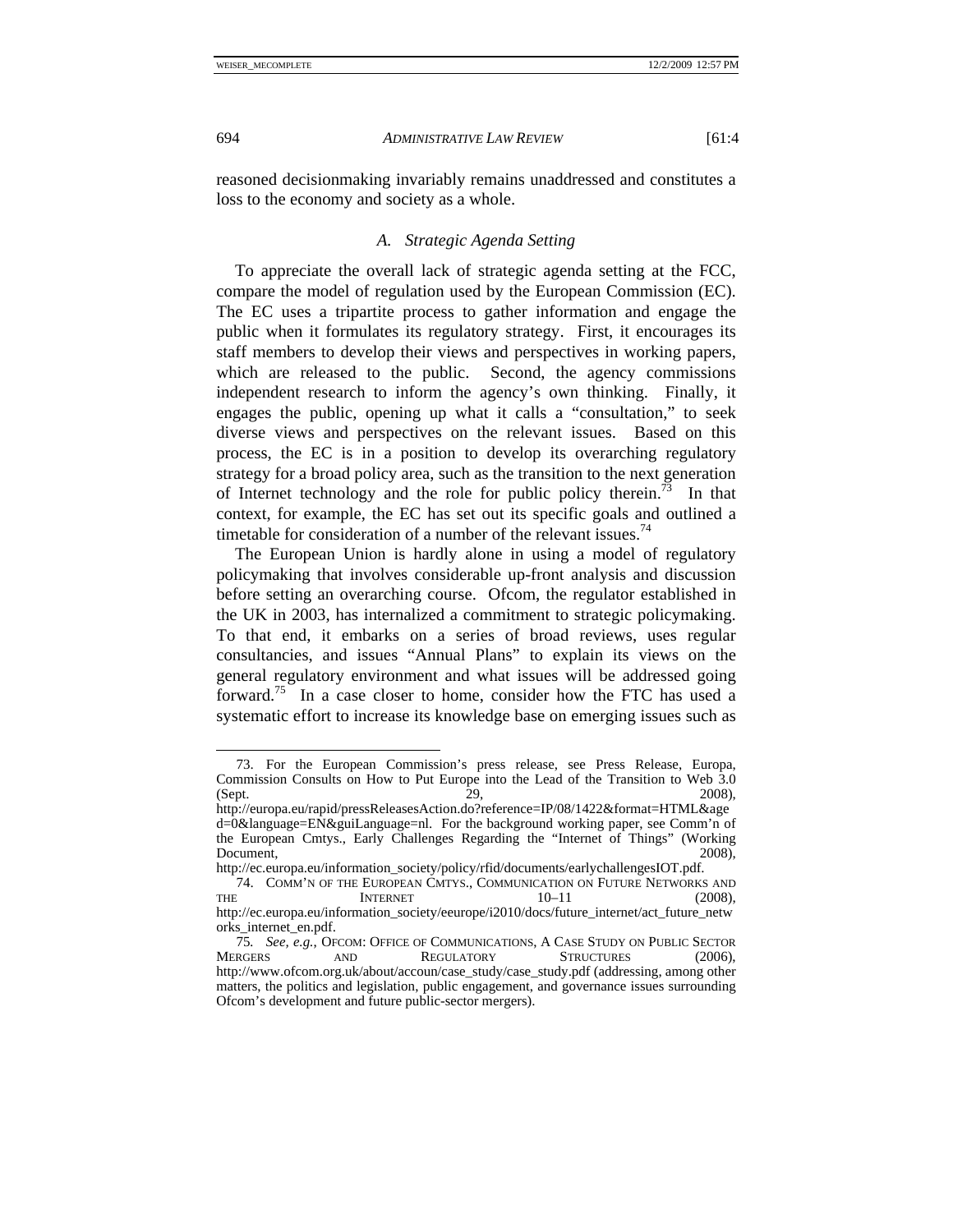behavioral advertising.<sup>76</sup> In that context, the agency first identified the issue as part of its set of hearings on "Protecting Consumers in the Next Tech-Ade," where it invited a large number of stakeholders to offer their perspectives.<sup>77</sup> Resulting from that investigation, the FTC hosted a town hall discussing behavioral advertising.<sup>78</sup> Finally, after an effort by FTC staff to identify a set of principles and issues for resolution, the agency released a document entitled "Online Behavioral Advertising: Moving the Discussion Forward to Possible Self-Regulatory Principles," inviting further comments from stakeholders.<sup>79</sup> By contrast, the FCC generally collapses all three of these steps into a single process that all too often begins with a broad and vague notice and ends with a blizzard of ex parte filings and rules adopted in haste without sufficient deliberation, public input, or transparency.

It merits noting that the model of strategic agenda setting urged here is not completely foreign to the FCC. Such an approach, however, has yet to take hold as part of the agency's culture. Consider, for example, the extremely thoughtful framework developed by Chairman Kennard in his vision of "A New Federal Communications Commission for the 21st Century."80 In his vision document, Chairman Kennard highlighted the importance of identifying high-level strategic priorities and specific measures that the agency aims to implement. Notably, he focused on the value of moving away from classic technology-based distinctions, urging the Commission to focus instead on "universal service, consumer protection and information; enforcement and promotion of pro-competition goals domestically and internationally; and spectrum management."<sup>81</sup> Kennard's list presciently identified that the traditional divide between local and long-distance communications would disappear and broadband communications would eclipse narrowband. Unfortunately, while Kennard's vision document identified very important, forward-looking questions—such as "whether and how the government should be involved,

 <sup>76.</sup> As former Chairman Muris explains, this approach follows similar efforts by Pitofsky and himself to engage in relevant policy research and development. *See* Muris, *supra* note 64, at 176–79 (detailing the FTC's efforts to increase their knowledge base, including holding multi-day workshops and fact-finding hearings).

 <sup>77.</sup> Federal Trade Commission, Protecting Consumers in the Next Tech-Ade, http://www.ftc.gov/techade (last visited Oct. 31, 2009).

 <sup>78.</sup> Federal Trade Commission, 2007 FTC Workshop: Ehavioral Advertising, http://www.ftc.gov/bcp/workshops/ehavioral/index.shtml (last visited Oct. 31, 2009).

<sup>79</sup>*. See generally* FED. TRADE COMM'N, ONLINE BEHAVIORAL ADVERTISING: MOVING THE DISCUSSION FORWARD TO POSSIBLE SELF-REGULATORY PRINCIPLES (2007), http://www.ftc.gov/os/2007/12/P859900stmt.pdf.

 <sup>80.</sup> WILLIAM E. KENNARD, A NEW FEDERAL COMMUNICATIONS COMMISSION FOR THE 21ST CENTURY (1999), http://www.fcc.gov/Reports/fcc21.pdf.

<sup>81</sup>*. Id.* at 1.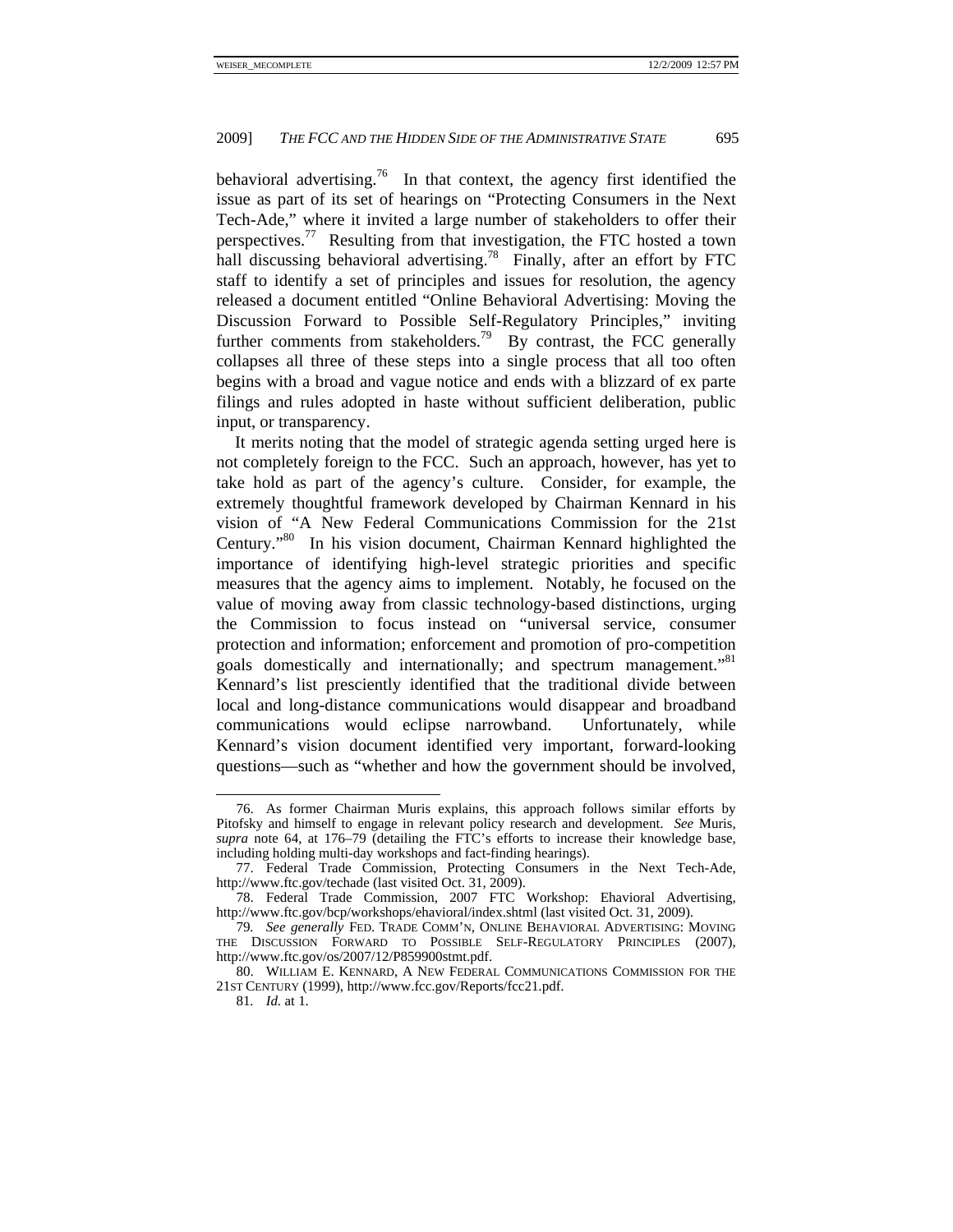if at all, in applying these principles," such as the historic commitment to open architecture and interconnection in "a world where competition will largely replace regulation"82—it failed to provide any framework to generate answers for these questions or a timeline for the relevant questions to be addressed.

When Chairman Powell replaced Chairman Kennard, he declined to embrace and follow through on the vision set forth in *A New Federal Communications Commission for the 21st Century*. In particular, he did not seek to fundamentally restructure the operations of the agency along functional lines, $83$  as Kennard had begun to do by consolidating the agency's enforcement and public information functions in a stand-alone bureau.<sup>84</sup> Although Powell did not take any transformational steps to align the agency's operations along functional lines, he did take the important step of recognizing the impact of technological convergence by merging the separate Mass Media and Cable Bureaus.<sup>85</sup> Moreover, he appreciated, in principle at least, the importance of setting broad areas of focus and identified six of them— $(1)$  broadband,  $(2)$  competition,  $(3)$  spectrum,  $(4)$ media, (5) public safety and homeland security, and (6) the modernization of the FCC.<sup>86</sup> He did not, however, offer any "meta" strategy for how the agency would approach these policy domains.

In the important area of spectrum reform, Chairman Powell developed a strategic and broad agenda through a process similar to the EC's process. In particular, he commissioned the creation of an interdisciplinary task force that drew upon a number of talented public servants at the FCC to think through and broadly reevaluate the goals of spectrum policy. The Spectrum Policy Task Force report that emerged from that process highlighted a number of important issues for the agency to evaluate and sought to set a proactive agenda for the agency. $87$  Moreover, the Task Force's work and its effort to identify relevant proceedings in a comprehensive and coherent manner markedly distinguished the treatment of that area from other priorities of the agency.88 To underscore the point,

 <sup>82</sup>*. Id*. at 4.

<sup>83</sup>*. Id*. at 15.

<sup>84</sup>*. Id*. at 10–12.

 <sup>85.</sup> *Cf. id.* at 4 (discussing the convergence of various technologies and the need for the FCC to respond through its regulations).

 <sup>86.</sup> *See generally id.* at 6–9 (discussing goals and proposed changes at the FCC).

<sup>87</sup>*. See* SPECTRUM POLICY TASK FORCE, FED. COMMC'NS COMM'N, REPORT (2002), http://hraunfoss.fcc.gov/edocs\_public/attachmatch/DOC-228542A1.pdf.

 <sup>88.</sup> Compare, for example, the information related to the relevant goals of the agency with respect to spectrum and other issues. *Compare* Fed. Commc'ns Comm'n, Strategic Goals for Proceedings and Initiatives, http://wireless.fcc.gov/spectrum/proceeding.htm (last visited July 25, 2009), *with* Fed. Commc'ns Comm'n, Strategic Goals for Competition, http://www.fcc.gov/competition (last visited July 25, 2009), *and* Fed. Commc'ns Comm'n,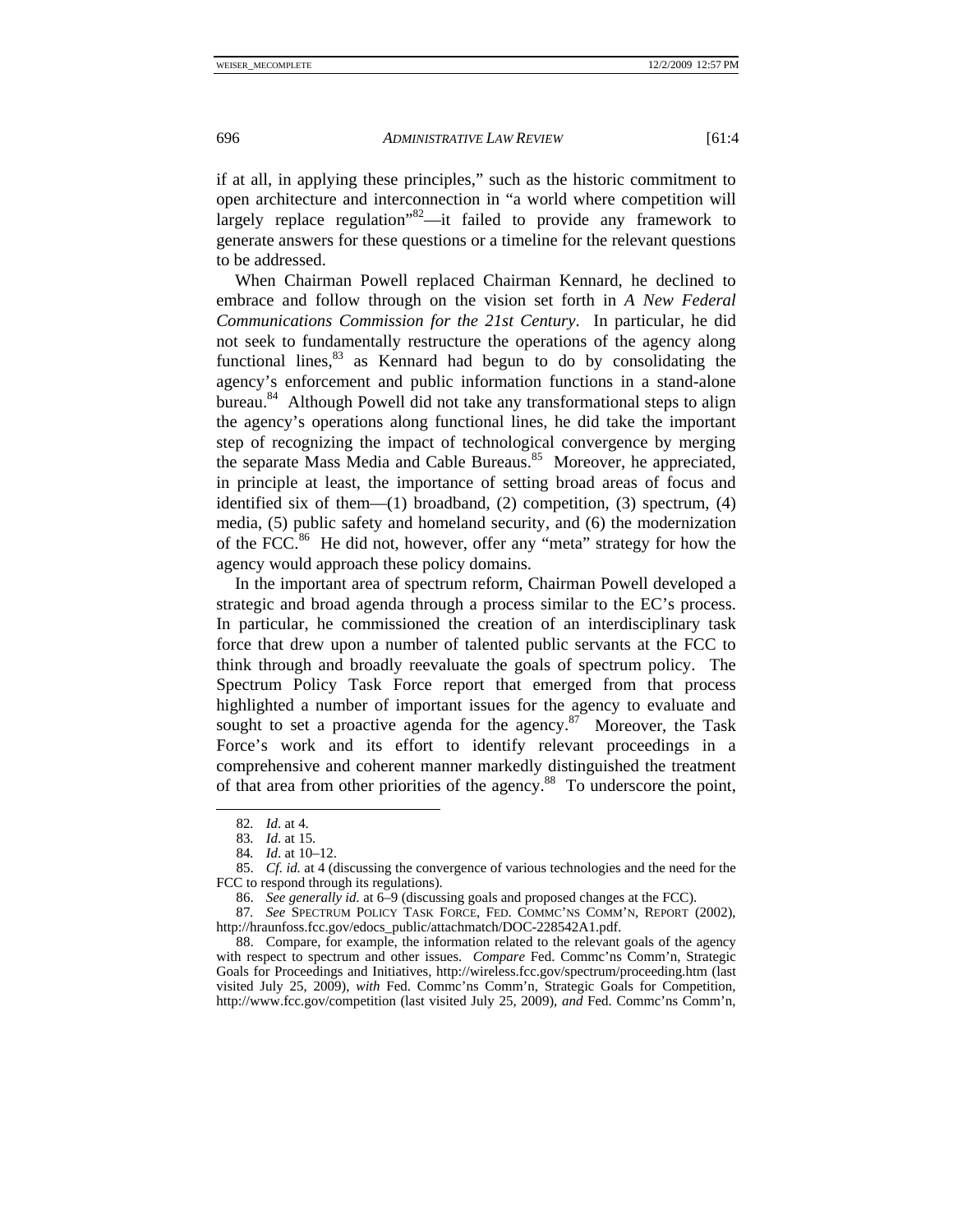the only other one of the six priorities noted above where the agency displayed a hint of broad strategic thinking was public safety and homeland security. As to that issue, the agency adopted a two-page action plan to govern its efforts in 2003.<sup>89</sup>

Under Chairman Martin, the broad goals identified by Chairman Powell were kept in place, but the broad project of spectrum reform as identified by the Task Force report was essentially abandoned without any effort to set alternative strategic priorities. $90$  In so doing, the agency left spectrum policy issues to once again be addressed on an ad hoc basis, i.e., without the benefit of any overarching commitment to resolve particular issues, a more developed empirical and theoretical framework for regulatory policy, or any commitment to communicating to the public the agency's perspective on those issues. $91$  Reflecting the frustration that telecommunications issues are not guided by any overarching agenda and thus appear on (and disappear from) the agency's agenda without apparent reason or warning, some commentators have complained that the FCC is "the worst communicator in Washington."<sup>92</sup>

90*. See* Establishment of an Interference Temperature Metric to Quantify and Manage Interference and to Expand Available Unlicensed Operation in Certain Fixed, Mobile and Satellite Frequency Bands, 22 F.C.C.R. 8938, 8938 (2007); *id.* at 8940 (Copps, Comm'r, concurring).

Strategic Goals for Broadband, http://www.fcc.gov/broadband/ (last visited July 25, 2009), *and* Fed. Commc'ns Comm'n, Strategic Goals for Media, http://www.fcc.gov/mediagoals/ (last visited July 25, 2009)*.*

<sup>89</sup>*. See* FED. COMMC'NS COMM'N, FCC HOMELAND SECURITY ACTION PLAN (2003), http://hraunfoss.fcc.gov/edocs\_public/attachmatch/DOC-236428A2.pdf (announcing dual objectives to promote homeland security including strengthening protection of the communications infrastructure and promoting effective communication during emergencies).

 <sup>91.</sup> To be sure, strategic planning should not involve a mechanistic or formalistic commitment to addressing particular issues at predetermined times, but it should provide for a self-conscious commitment to publicly identified priorities. As the Chairman of the U.K. Competition Commission explained, strategic planning "'cannot be too rigid and it cannot be too binding. [B]ut everything we do should take place . . . against a background of priorities and policy consciousness.'" WILLIAM E. KOVACIC, CHAIRMAN, FED. TRADE COMM'N, THE FEDERAL TRADE COMMISSION AT 100: INTO OUR 2ND CENTURY, at xii (2009), www.ftc.gov/os/2009/01/ftc100rpt.pdf (footnote omitted).<br>92. IP

Democracy,

http://www.ipdemocracy.com/archives/002640the\_fcc\_is\_the\_worst\_communicator\_in\_was hington.php (Sept. 5, 2007, 9:17 EST); *see also* John Dunbar, *FCC Shrouds Rulemaking in Secrecy*, NEWS & OBSERVER (Raleigh, N.C.), Sept. 5, 2007, at 3A ("It's odd for an agency that has the word 'communications' as its middle name, but the Federal Communications Commission routinely leaves the public in the dark about how it makes critical policy decisions."); Capital Ideas, http://www.multichannel.com/blog/Capital\_Ideas/7925- Federal\_Incommunicado\_Commission.php (Aug. 8, 2007) (discussing the evasive attitude used by the FCC commissioners when dealing with members of the press).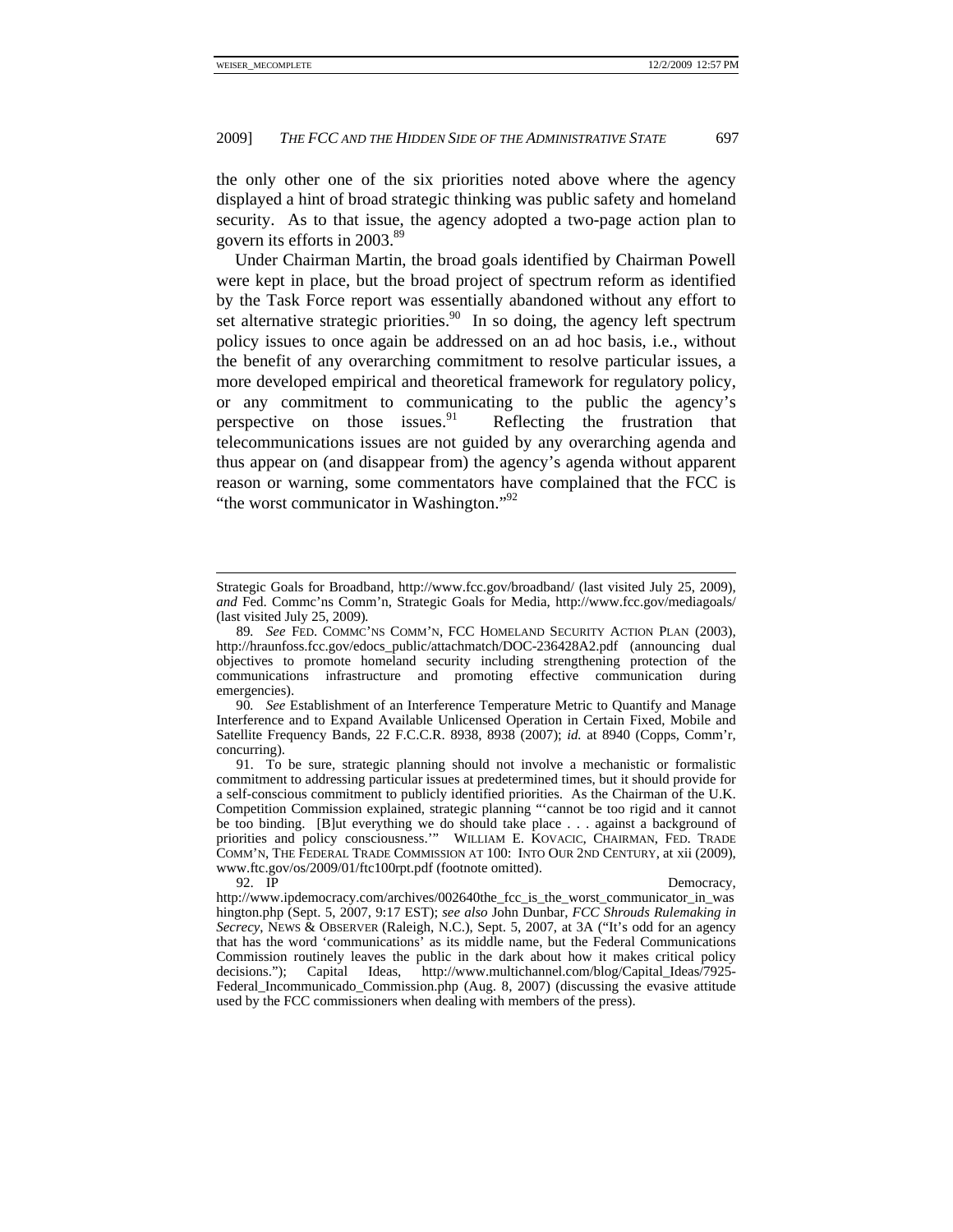#### *B. A Commitment to Transparency*

The FCC's lack of transparency operates on a number of levels. First, when the agency announces a rulemaking, it rarely suggests specific rules and sometimes does not even ask specific questions for parties to address. Second, the FCC's notice-and-comment processes are often a meaningless precursor to the "real" discussion that occurs during the so-called ex parte process, where parties file short statements that, at least often in practice, do not set out the full extent of oral discussions. This unofficial opportunity for comment, which is not regulated by any legal framework and generally is available only to those well connected to the agency, was judged by FCC Chairman Powell in 2005 as "out of control."<sup>53</sup> Finally, when the FCC announces its adoption of an order, it often does so without releasing the actual text, raising questions as to what the agency actually voted on and what happens between the so-called vote and the final issuance of the order—which can take place many months later. This section discusses how and why the FCC needs to reform each of these shortcomings.

In terms of managing its rulemakings, the FCC has gotten into the habit of commencing wide-open proceedings that do not propose specific rules. Consequently, the FCC generally leaves parties with the challenge of either guessing what issues are really important or reserving their energies and resources until the ex parte process when that might become clear. Technically speaking, this practice does not violate the Administrative Procedure Act (APA), which specifies only that NPRMs must include "a description of the subjects and issues involved."<sup>94</sup> Practically speaking, however, this practice undermines the opportunity for meaningful participation and effective deliberation.

To appreciate the real-world impact of the FCC's practice, consider the case of a recent initiative to impose requirements on local radio stations to compile playlists and community outreach efforts.<sup>95</sup> The basic idea behind the proceeding—to develop more information related to how radio stations operate—was a noble one (discussed in Part III below), but the way it was conducted deprived the public and affected parties of key information that

 <sup>93.</sup> Video: Digital Broadband Migration Conference: Rewriting the Telecom Act (University of Colorado Law School 2005), http://itp.colorado.edu/itp-content/sftpconference-videos (scroll to "The Digital Broadband Migration: Rewriting the Telecom Act," then follow "Part 6" hyperlink) (last visited Oct. 31, 2009).

 <sup>94. 5</sup> U.S.C. § 553(b)(3) (2006). The D.C. Circuit has specified that the relevant concern is that "if the final rule deviates too sharply from the proposal, affected parties will be deprived of notice and an opportunity to respond to the proposal." Small Refiner Lead Phase-Down Task Force v. EPA, 705 F.2d 506, 547 (D.C. Cir. 1983).

 <sup>95.</sup> *See generally* Broadcast Localism, 23 F.C.C.R. 1324 (2008).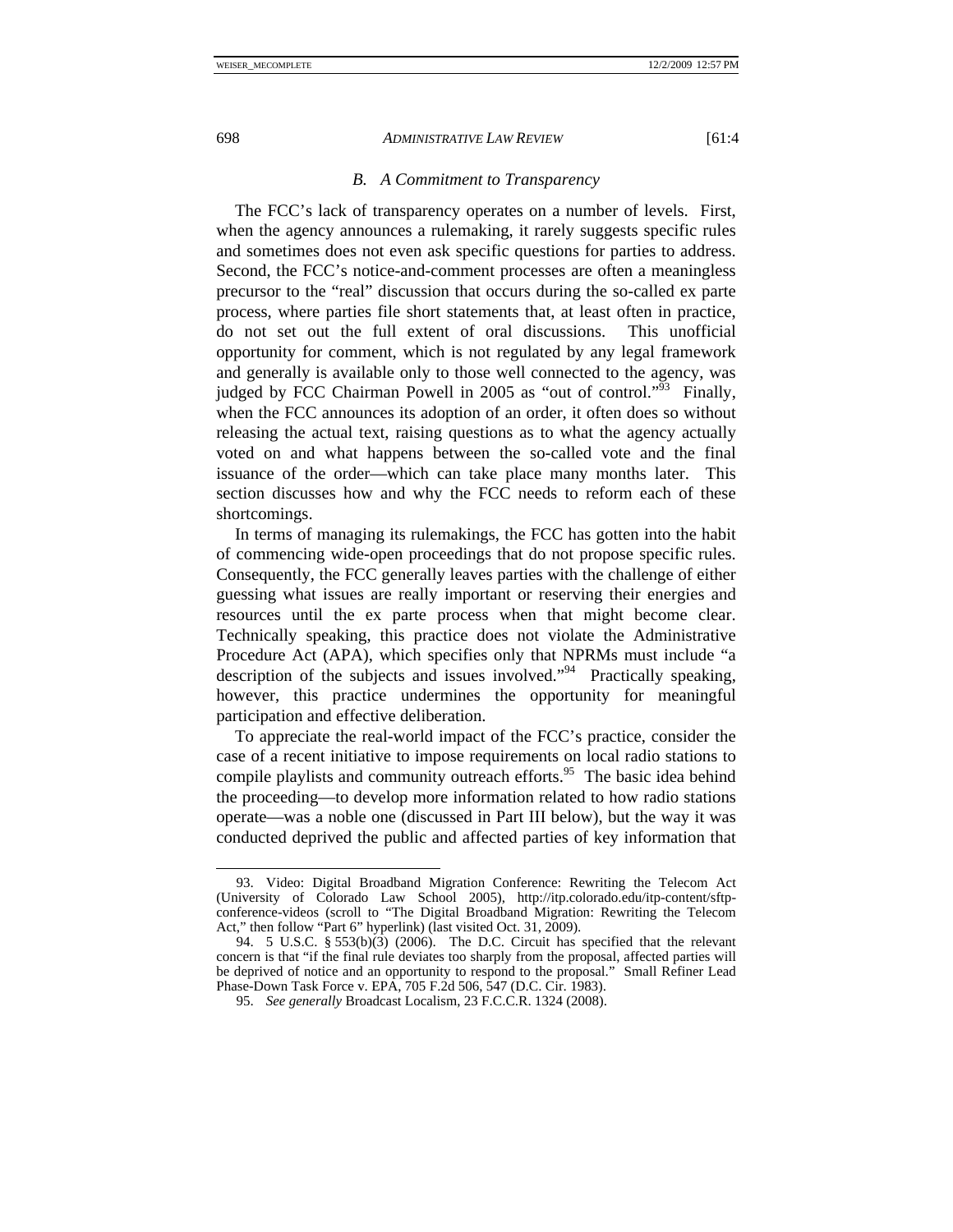could have informed their participation and feedback. In that case, radio lobbyists were left scrambling to find out relevant details about the specific proposal, such as who would have to submit such reports and how often.<sup>96</sup> Unfortunately, the situation was hardly unique, with "[c]ommunications lawyers and lobbyists privately complain[ing] they have difficulty figuring out the status of their issues at the FCC."97 This state of affairs raises the obvious question that, in an environment where even some well-connected lobbyists cannot discern such information, how can ordinary consumers hope to offer meaningful input?

To remedy the FCC's use of vague and generalized NPRMs, the agency should commit to publishing model rules (or at least specific suggestions) on any topic it envisions addressing to set the stage for public comment. If the agency engages in the strategic planning effort suggested above, disclosing more relevant details at the outset of proceedings should flow naturally. Notably, releasing the proposed rules up front is the common practice for many other agencies;  $^{98}$  for the FCC, however, it constitutes the exception. This places the FCC far outside the norm of most agencies, which release notices that "routinely contain the full text of the rule as well as lengthy preambles, including the information, data, and analyses upon which the agency relied."<sup>99</sup>

If the FCC persists in opening proceedings with only a general description of the relevant issues, it has two options for providing sufficient notice and enabling effective deliberation. First, it could begin with a Notice of Inquiry, which is designed to elevate the agency's understanding of an issue and not to generate binding rules. Alternatively, if it does use a NPRM with a limited disclosure of the issues that ultimately emerge as important, it should issue a Further NPRM, as the agency recently did in the so-called D Block proceeding, which was designed to facilitate the emergence of a private–public partnership for public-safety communications.<sup>100</sup>

As for the ex parte process, the agency's commitment to greater transparency as to what issues are up for discussion at the commencement

 <sup>96.</sup> Amy Schatz, *Industry Seethes as FCC's Martin Sets New Curbs*, WALL ST. J., Dec. 18, 2007, at A1.

 <sup>97.</sup> Puzzanghera, *supra* note 12.

 <sup>98.</sup> At the National Telecommunications and Information Administration (NTIA), for example, notices of proposed rulemakings often are both shorter in terms of the relevant background and focus commentators specifically on suggested rules. *See, e.g.*, E-911 Grant Program, 73 Fed. Reg. 57,567 (Oct. 3, 2008) (to be codified at 47 C.F.R. pt. 400).

 <sup>99.</sup> Jennifer Nou, Note, *Regulating the Rulemakers: A Proposal for Deliberative Cost-Benefit Analysis*, 26 YALE L. & POL'Y REV. 601, 610 (2008).

<sup>100</sup>*. See* Service Rules for the 698-746, 747-762 and 777-792 MHz Bands, 23 F.C.C.R. 14,301, 14,452 (2008).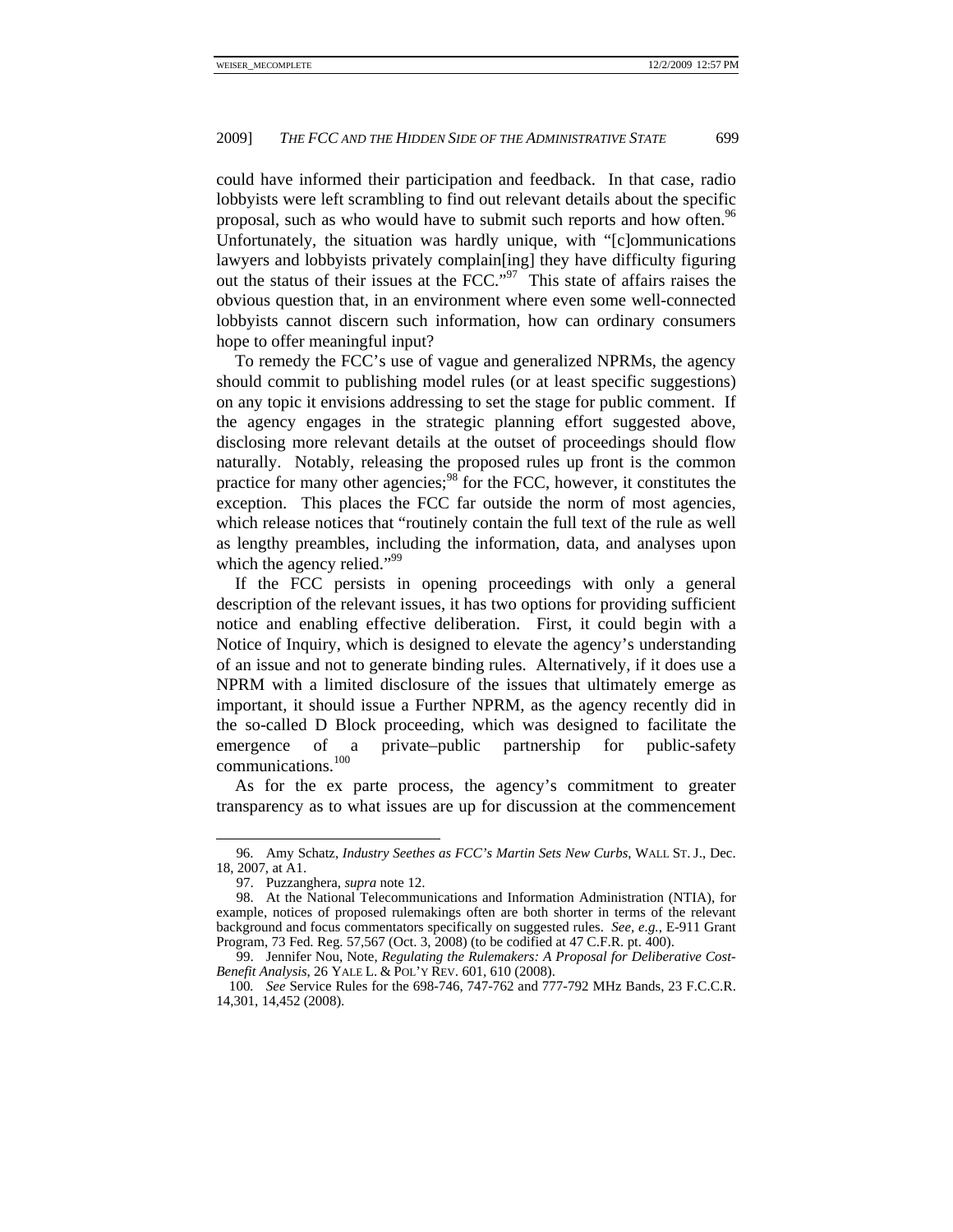of a rulemaking will limit the need and opportunity for a heavy reliance on ex parte communications. In any event, the agency needs to take seriously the value of a reasonable level of disclosure when ex parte meetings take place. Indeed, in some cases, the general disclosures in the filings that accompany such meetings verge on the comedic. Take, for example, a filing by Alltel that stated merely that company officials met with a few FCC staff persons "to share our thoughts" on a particular proceeding.<sup>101</sup> This sort of filing has repercussions for the parties themselves insofar as their desire to keep their presentations secret is at odds with the legal requirement to make "a record" of their objections in order to pursue them on appeal. Unfortunately, the FCC's culture of secrecy around what items are up for discussion at particular points in time has contributed to an environment that, as the Government Accountability Office (GAO) put it, enables "stakeholders with advance information about which rules are scheduled for a vote [to know] when it may be most effective to present their arguments to FCC, while stakeholders without access to this information may not."<sup>102</sup>

The current system of ex parte filings that are devoid of content not only undermines informed deliberation of the relevant issues but also precludes the opportunity for meaningful judicial review.<sup>103</sup> To be sure, the penalty placed on parties deprived of judicial review provides some incentive not to engage in the prevailing practice, but the culture of secrecy retains a powerful hold on those engaged in the ex parte process. Consequently, the appropriate remedy is a fundamental reform of how the agency operates, including not merely ending the use of vague NPRMs but also requiring agency officials, as opposed to lobbyists, to be responsible for filing the document that captures the relevant discussions, as many other agencies require.<sup>104</sup>

 <sup>101.</sup> Letter from Laura Carter, Vice President for Fed. Gov't Affairs, Alltel Corp., to Marlene Dortch, Sec'y, Fed. Commc'ns Comm'n (Apr. 30, 2008), http://fjallfoss.fcc.gov/prod/ecfs/retrieve.cgi?native\_or\_pdf=pdf&id\_document=652000685 4.

 <sup>102.</sup> U.S. GOV'T ACCOUNTABILITY OFFICE, FCC SHOULD TAKE STEPS TO ENSURE EQUAL ACCESS TO RULEMAKING INFORMATION 4 (2007), http://www.gao.gov/new.items/d071046.pdf. In response to the Government Accountability Office's stinging report—which criticized the FCC's ex parte process on the ground that well-connected lobbyists can gain crucial information and insights about its processes not available to others—the FCC committed to post on its website all items that are circulating for a decision.

 <sup>103.</sup> In a costly example of this phenomenon at work, Sprint was prevented from challenging certain FCC rules that might require it to vacate valuable spectrum because the company had failed to make its arguments in ex parte filings with sufficient specificity to be preserved for appellate review. *See* Sprint Nextel Corp. v. FCC, 524 F.3d 253, 256–57 (D.C. Cir. 2008).

 <sup>104.</sup> Another obvious option—for the agency to police abuses in the ex parte process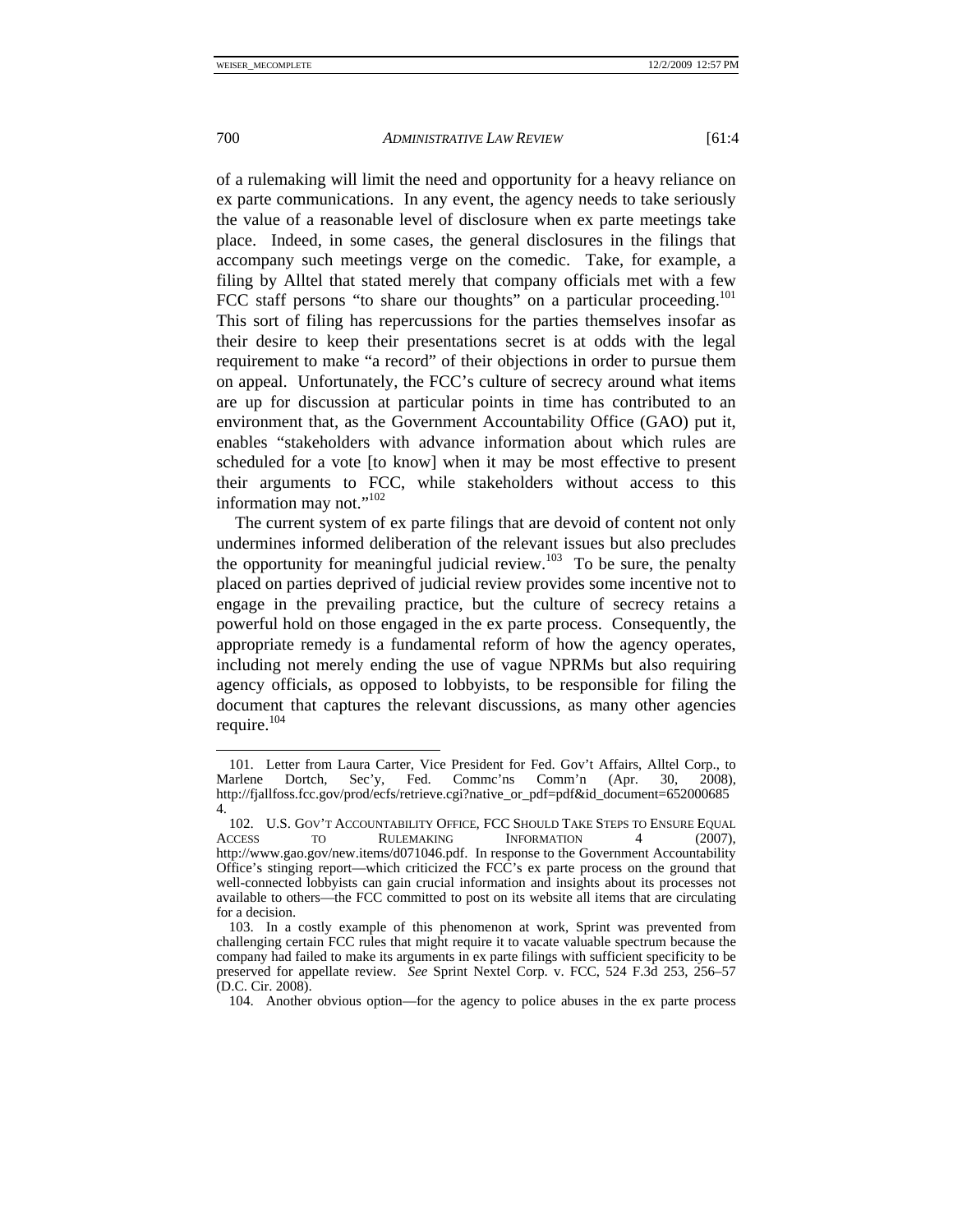The abuse of the ex parte process is exacerbated by two features of FCC proceedings that are under the agency's control: the length of its proceedings and the lack of a well-developed and evidence-based record. First, if the FCC could manage its proceedings with an eye to how issues are developed and commit, as a general strategy, to open a Further NPRM after a certain interval, it would elevate the importance of "official" filings—as opposed to placing the real weight on ex parte filings. One option, suggested by a few commentators, is to institute a "shot clock" that would require agency action within a prescribed period of time.<sup>105</sup> Rather than impose a procedure that would artificially rush resolution of difficult issues, however, the agency should institute the norm that it will conduct proceedings in a timely manner and embarrass itself when it does not prominently listing on its website the pending proceedings, how long they have remained unresolved, and the status of the record.<sup>106</sup> Second, if the FCC would, as discussed below, use administrative law judges (ALJs) to conduct proceedings and develop an evidentiary record through open testimony under oath, it could radically change the agency's culture. In particular, once an ALJ published proposed findings of fact for evaluation by the Commission, the discussion would center on a relevant set of issues grounded in empirical data, ending the guesswork that drives much of the ex parte process for those who are not well-connected lobbyists. Third, as discussed below, the FCC could commission and publish independent research to inform its deliberations and highlight the relevant issues for discussion.

Finally, as to the FCC's procedure for adopting rules, the agency needs to commit to issuing its written opinions on the day the decision is announced. At present, many high-profile matters are decided when the actual written opinion has yet to be finalized. As for what the agency does during this time, one commentator suggested that the opinions that are actually voted on do not reflect "well-reasoned statements of principle" but rather are a "patchwork of pieces" that must be stitched together after the

itself—is one that the FCC has shown itself unwilling or incapable of pursuing. *See*  Spectrum Talk, http://spectrumtalk.blogspot.com/2008/09/marcus-spectrum-solutionsfiles.html (Sept. 11, 2008, 11:57 EST) (presenting a filing with the FCC that took issue with the agency's consistent inability to enforce its ex parte rules over the past few years).

 <sup>105.</sup> Ted Hearn, *The Winds of Change*, MULTICHANNEL NEWS, Jan. 26, 2008, http://www.multichannel.com/article/CA6525874.html. For a skeptical assessment of such suggestions, see Alden F. Abbott, *The Case Against Federal Statutory and Judicial Deadlines: A Cost-Benefit Appraisal*, 39 ADMIN. L. REV. 171 (1987).

 <sup>106.</sup> To appreciate the need and cause for such embarrassment, consider that it is not unheard of for the FCC to leave proceedings languishing for longer than a decade. *See* Hearn, *supra* note 105 (noting pendency of petition to deny must-carry rights to TV stations that primarily air home-shopping programming).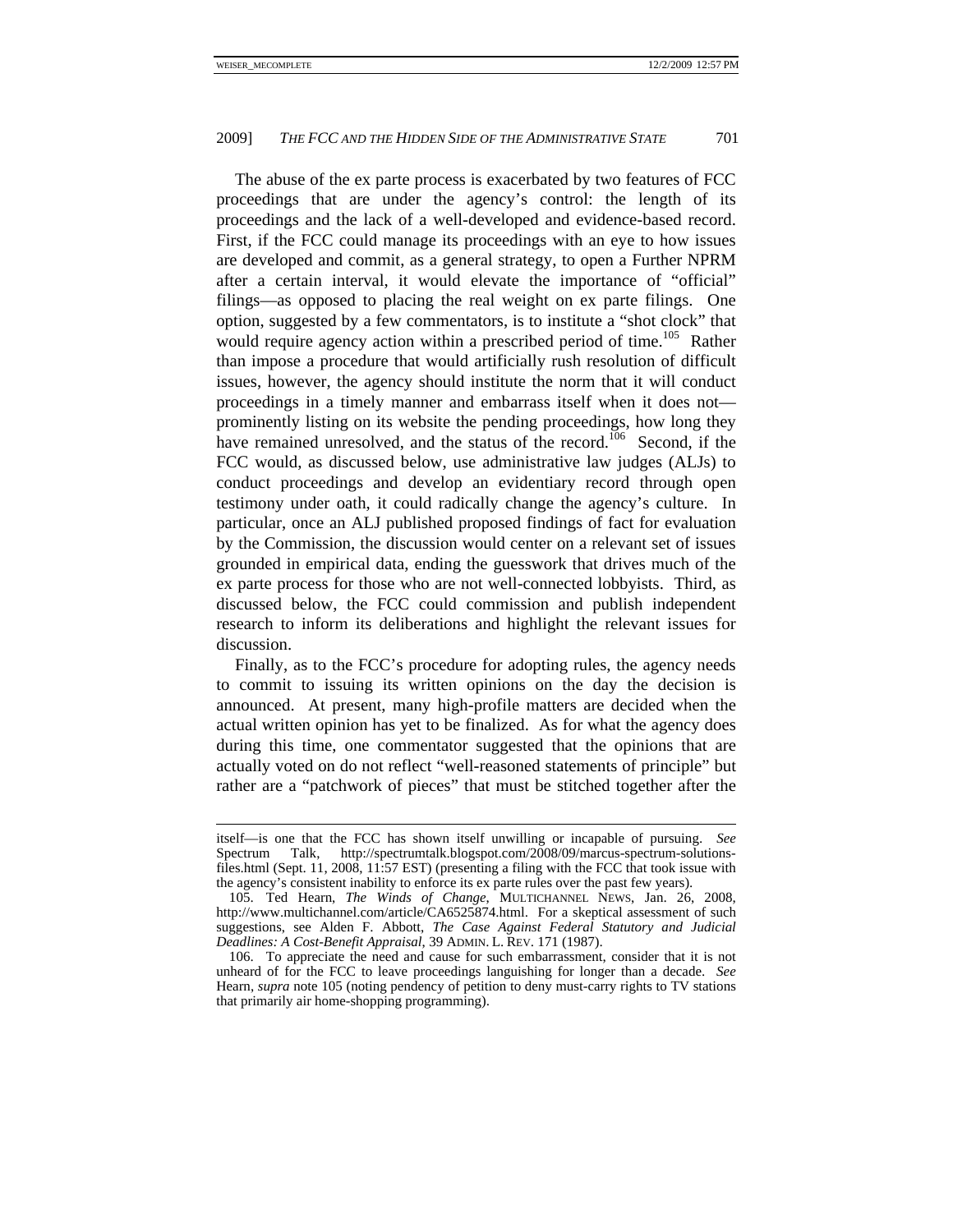decision is announced, often requiring substantive redrafting.<sup>107</sup>

#### III. TOWARD PRINCIPLED AND COLLEGIAL DECISIONMAKING

A critical challenge facing the FCC is how to more carefully evaluate how and when to use notice-and-comment rulemaking, adjudication, and merger-review proceedings as strategies for making policy decisions. In all three contexts, the agency often takes procedural shortcuts that avoid engaging in true data development and evaluation. To highlight the failings in each context and the need for a more well-thought-out strategy of how they should each be used, this Article discusses one example of each and presents a number of different possible reforms.

# *A. Notice-and-Comment Rulemaking*

The theory of notice-and-comment rulemaking is that an agency can use this process to develop its policy judgments. The weakness of this process is that it does not provide the agency with an effective avenue for developing an empirical basis for and understanding of the issues involved in a regulatory policy domain. As Judge Posner explained in observing the agency's handling of the finsyn rules, "The nature of the record compiled in a notice-and-comment rulemaking proceeding—voluminous, largely self-serving commentary uncabined by any principles of reliability, let alone by the rules of evidence—further enlarges the Commission's discretion and further diminishes the capacity of the reviewing court to question the Commission's judgment."<sup>108</sup> Indeed, the appeal of using a procedure that can lead to cooking the books, as Commissioner Adelstein noted as to one rulemaking, $109$  leads the FCC to rely almost exclusively on the paper record of the notice-and-comment rulemaking process and the use of the opaque ex parte process as a means of focusing in on its conclusions.

To appreciate the value of a process focused on data-driven analysis, consider the FCC's recent development of a location mandate for E-911 calls made from wireless phones. At a high level of generality, there was a consensus that facilitating better access to this information for public safety answering points (PSAPs) was an important public policy goal. In

 <sup>107.</sup> Harry M. Shooshan III, *A Modest Proposal for Restructuring the Federal Communications Commission*, 50 FED. COMM. L.J. 637, 648 (1998).

 <sup>108.</sup> Schurz Commc'ns, Inc. v. FCC, 982 F.2d 1043, 1048 (7th Cir. 1992) (citation omitted).

 <sup>109.</sup> Commissioner McDowell apparently seconded that judgment in a private e-mail to his staff. *See* DECEPTION AND DISTRUST, *supra* note 6, at 14 (quoting McDowell as stating, "The books have been cooked to trigger the 70/70 rule.").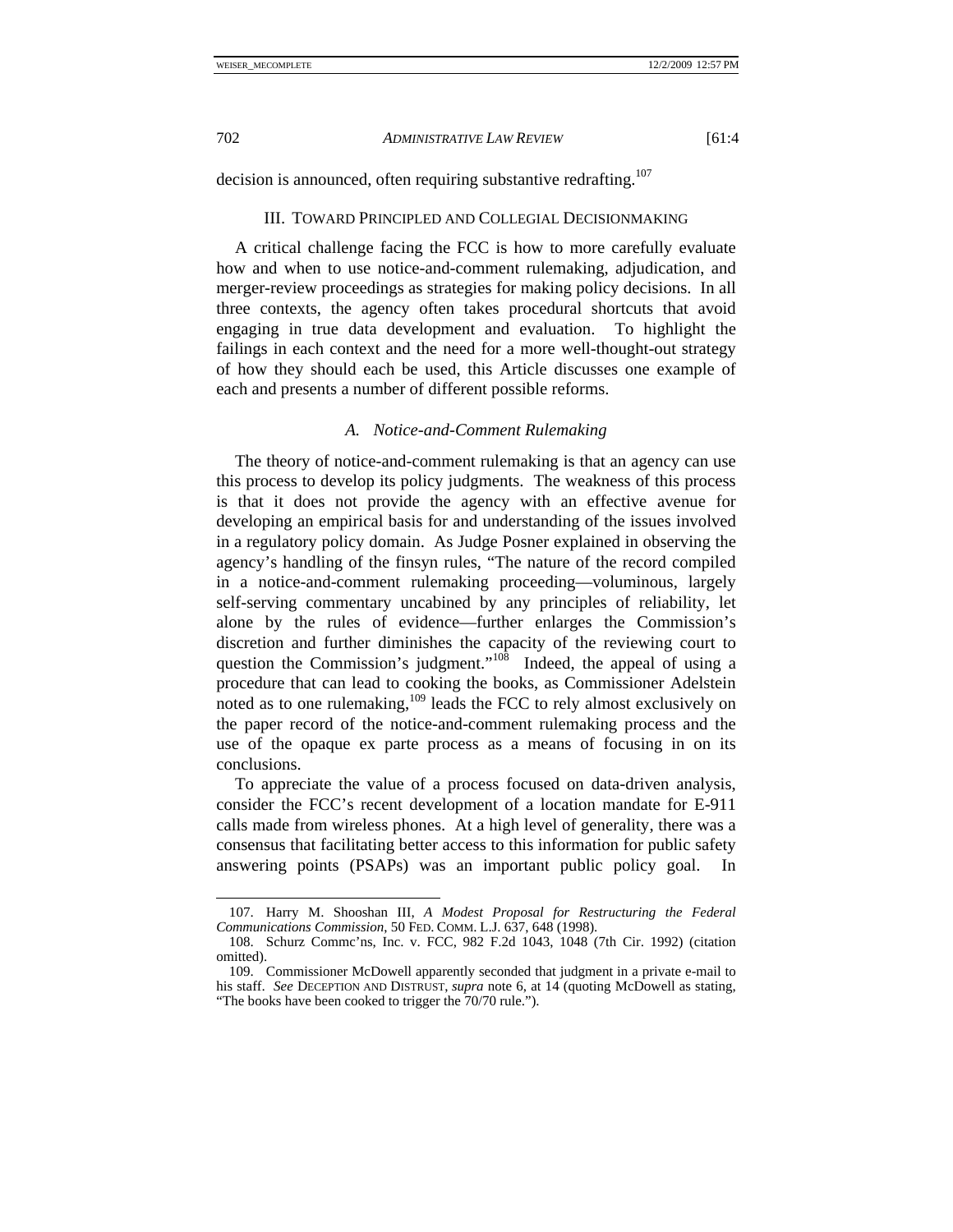conducting the proceeding, however, the FCC used some of the same tactics noted above, seeking to impose greater specificity as to the location accuracy that wireless providers must share with PSAPs<sup>110</sup> after a rushed comment period process and on the basis of an ex parte proposal that was subject to no public comment and no agency deliberation.

In dissenting from the E-911 location Order, Commissioner Adelstein noted that "while I support providing first responders with the best data possible, today's item is fraught with highly dubious legal and policy maneuvering that bypasses a still developing record on what should be the reasonable and appropriate implementation details."<sup>111</sup> In particular, Commissioner Adelstein added that

[g]iven the huge commitment of resources and effort needed to make the vast progress we have yet to make, a collaborative, cooperative approach is the most effective way to achieve the goals all of us share. Adopting in whole cloth an eleventh hour proposal at the stroke of Sunshine's end is not the way to promote an atmosphere for progress. Instead of working with all stakeholders, the Commission today simply adopts on a Tuesday a proposal filed on Friday. Offering no opportunity for deliberation or participation by so many stakeholders does not befit an expert agency.<sup>112</sup>

In highlighting the FCC's questionable conduct, Adelstein noted that the agency should not have rushed to a decision on a paper record but rather should have taken advantage of workshops and collaborative forums to reach a solution that all parties, at least in principle, were committed to reaching.<sup>113</sup> Ultimately, the Public Safety and Homeland Security Bureau acknowledged that the Order was overly aggressive and imposed a stay,  $14$ prompting Commissioner Adelstein to highlight that the earlier decision to "plow[] forward with [mandating] compliance benchmarks without a full record, rather than conducting this proceeding in a more thoughtful and deliberate manner, [did] not truly advance E911."<sup>115</sup>

Rulemaking proceedings conducted on a paper record can serve a useful function. They are not, however, the right tool for all regulatory policy challenges. Moreover, they need to be used in a more strategic context relying on developed knowledge and allowing for informed deliberation to be successful public policymaking tools. Notably, rulemakings need not

<sup>110</sup>*. See* Wireless E911 Location Accuracy Requirements, 22 F.C.C.R. 20,105, 20,108 (2007).

<sup>111</sup>*. Id*. at 20,136 (Adelstein, Comm'r, approving in part, dissenting in part).

<sup>112</sup>*. Id*. at 20,137.

<sup>113</sup>*. See* Wireless E911 Location Accuracy Requirements, 22 F.C.C.R. 10,609, 10,636– 37 (2007) (Adelstein, Comm'r, concurring).

 <sup>114.</sup> Wireless E911 Location Accuracy Requirements, 23 F.C.C.R. 4011, 4012 (2008).

 <sup>115.</sup> Press Release, Fed. Commc'ns Comm'n, Commissioner Jonathan S. Adelstein Responds to Public Safety Bureau Stay Order (Mar. 12, 2008), http://hraunfoss.fcc.gov/edocs\_public/attachmatch/DOC-280787A1.pdf.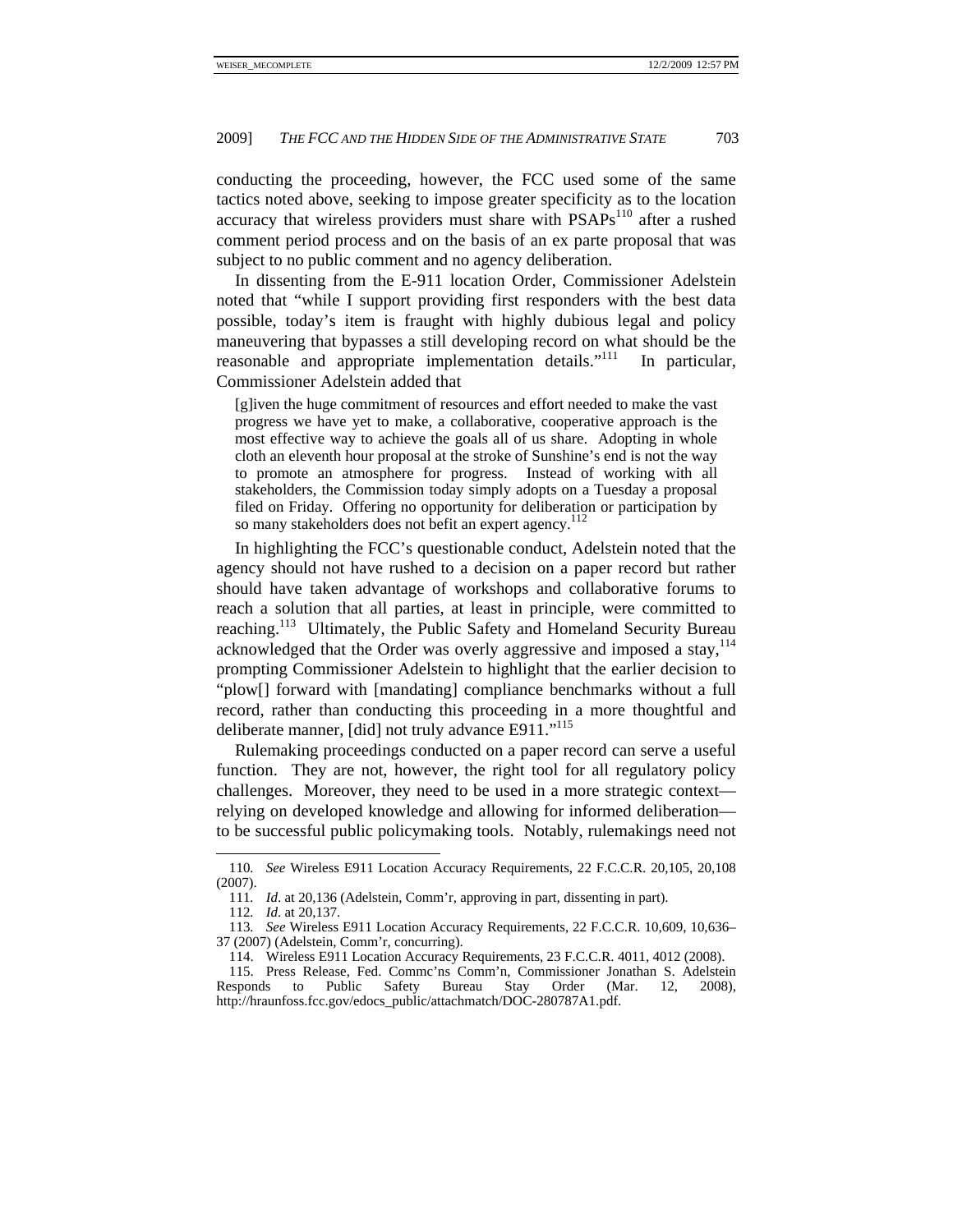be viewed as a binary alternative to the use of adjudication, but can actually follow from and be informed by adjudication. Finally, rulemakings must be managed with appropriate oversight—neither rushing issues to a premature judgment nor allowing them to linger without any resolution.<sup>116</sup>

# *B. Adjudications, Enforcement, and the Use of ALJs*

The FCC so seldom uses adjudicative processes that some observers overlook the fact that the agency is authorized to use them at all. Indeed, when the agency conducts an adjudication, the process looks nothing like traditional adjudicatory processes. After all, the FCC often fails to provide opportunity for discovery, the submission of evidence under oath, the open selection of witnesses, or cross-examination. Consider, for example, the recent *Comcast* case involving that company's network management processes.117 In that case, the FCC styled the proceeding as an adjudication even though it did not use any judicial-like process, i.e., the actual proceeding mirrored the agency's rulemaking processes noted above. Indeed, that proceeding once again evoked the all-too-familiar complaints by dissenting commissioners that they were forced to vote on an order without the benefit of sufficient time to evaluate its substance. $118$ 

The FCC's management of the *Comcast* case in a fashion more akin to a rulemaking should not surprise observers of the agency. After all, the FCC only employs two ALJs and they rarely handle adjudicative proceedings. Indeed, when an ALJ is given an assignment—as occurred recently with a case involving a dispute between the NFL Network and Comcast—the FCC often maintains a high level of involvement and micromanagement of the proceeding, thereby undermining the ALJ's authority.<sup>119</sup> As for the Enforcement Bureau, its processes are often managed with a level of political oversight and a lack of commitment to neutral determination of

 <sup>116.</sup> For a comprehensive assessment of the rulemaking process at administrative agencies (with a focus on the FAA), see U.S. GOV'T ACCOUNTABILITY OFFICE, AVIATION RULEMAKING: FURTHER REFORM IS NEEDED TO ADDRESS LONG-STANDING PROBLEMS (2001), http://www.gao.gov/new.items/d01821.pdf.

<sup>117</sup>*. See generally* Formal Complaint of Free Press and Public Knowledge Against Comcast Corporation for Secretly Degrading Peer-to-Peer Applications, 23 F.C.C.R. 13,028 (2008).

<sup>118</sup>*. Id*. at 13,088 (McDowell, Comm'r, dissenting) ("Commissioner Tate and I received the current version of the order at 7 p.m. last night, with about half of its content added or modified. As a result, even after my office reviewed this new draft into the wee hours of the morning, I can only render a partial analysis.").

 <sup>119.</sup> In that proceeding, the FCC backed off its effort to dictate matters after Chairman Martin left the agency, reassigning the proceeding to the administrative law judge (ALJ) and authorizing it to go forward. *See* John Eggerton, *Cablers Win Respite on Network Access Claims*, MULTICHANNEL NEWS, Jan. 27, 2009, http://www.multichannel.com/article/162848- Cablers Win Respite On Network Access Claims.php?rssid=20059.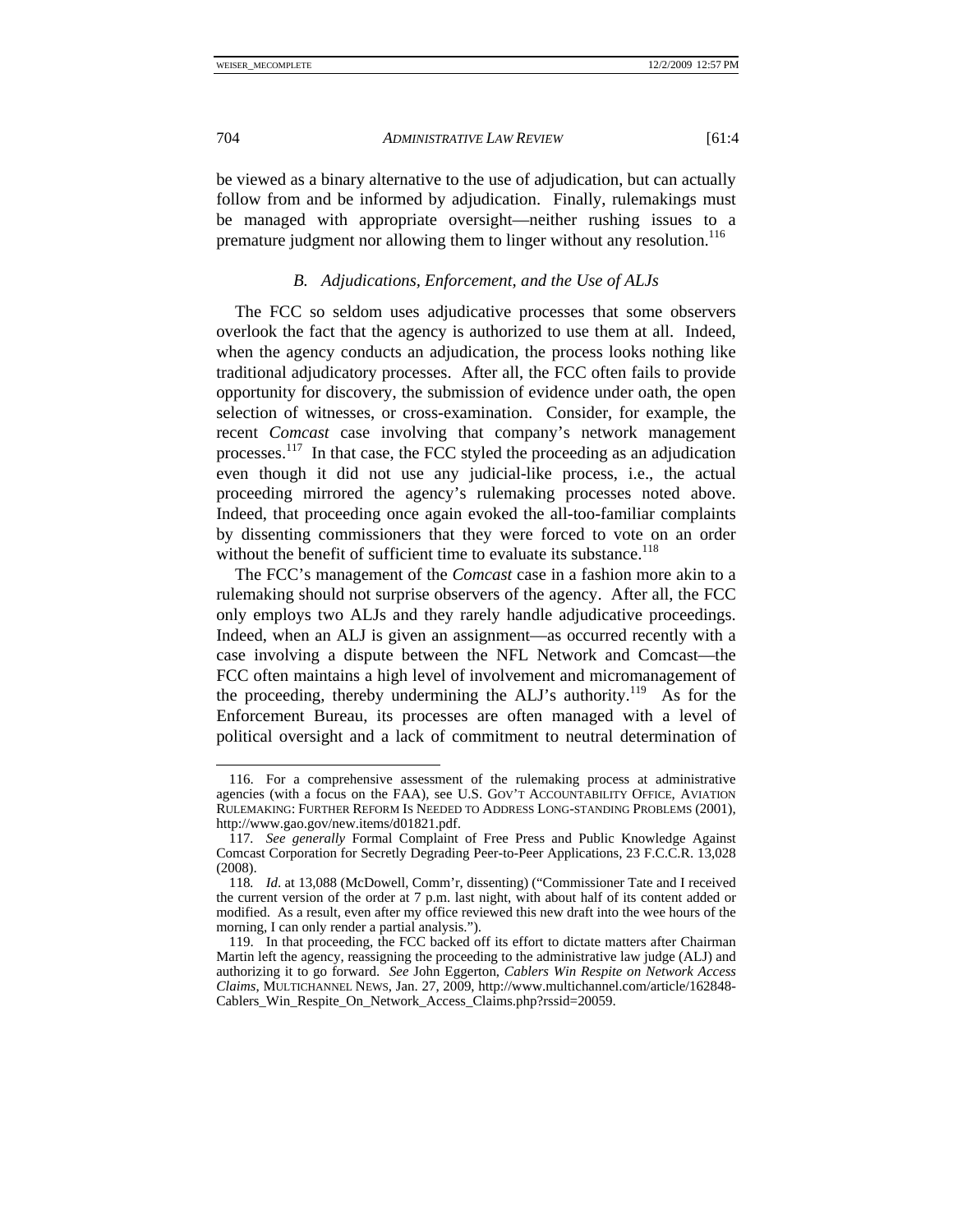complaints. Consequently, it is not empowered to act effectively on complaints and has failed, according to a GAO report, to resolve many of them or explain why no action was taken.<sup>120</sup>

Going forward, the FCC has an important opportunity to invigorate its enforcement program and use it in a more strategic matter. In particular, the FCC needs to develop the capability to enforce its rules in a credible manner so that it can, in appropriate instances, shift from its legacy focus on restricting what parties can do before the fact to evaluating the impact of actual behavior after the fact. In the case of spectrum policy, for example, the FCC's legacy orientation means that spectrum licensees are restricted in how they can use their spectrum so that they avoid even the theoretically possible creation of interference—as opposed to making a showing that they created interference in practice.<sup>121</sup> To be sure, the FCC has experimented with the model of allowing greater front-end flexibility in return for after-the-fact oversight, $122$  but this approach is the exception.

To appreciate the limited development of the FCC's enforcement processes, consider the long-standing complaints that satellite-radio providers were violating the terms of their licenses. In particular, as Commissioner Tate put it, Sirius Satellite Radio "failed to comply knowingly and repeatedly—with the specifications for its FM modulators and the terms of its Special Temporary Authorizations . . . for more than five years."<sup>123</sup> In the face of this problem, one might suspect the FCC had conducted a vigorous enforcement proceeding. That belief, however, would be mistaken. In fact, the FCC only took action and entered into a consent decree with the two companies once they were on the brink of receiving approval to merge with one another. Consequently, as a condition of receiving approval to merge, Sirius agreed to a "voluntary contribution" of \$2,200,000 and XM agreed to one of  $$17,394,375$ <sup>124</sup>

The FCC's failure to treat seriously the long-standing complaints about

 <sup>120.</sup> GOV'T ACCOUNTABILITY OFFICE, FCC HAS MADE SOME PROGRESS IN THE MANAGEMENT OF ITS ENFORCEMENT PROGRAM BUT FACES LIMITATIONS, AND ADDITIONAL ACTIONS ARE NEEDED 5 (2008), http://www.gao.gov/new.items/d08125.pdf.

 <sup>121.</sup> For a discussion of this issue, see Philip J. Weiser & Dale Hatfield, *Spectrum Policy Reform and the Next Frontier of Property Rights*, 15 GEO. MASON L. REV. 549, 558– 68 (2008); Weiser, *supra* note 21, at 26–28.

<sup>122</sup>*. See* Amendment of Part 15 Regarding New Requirements and Measurement Guidelines for Access Broadband over Power Line Systems (*BPL Order*), 19 F.C.C.R. 21,265 (2004) (adopting new regulations to promote the "rapid introduction and development" of broadband systems).

 <sup>123.</sup> Sirius Satellite Radio Inc., 23 F.C.C.R. 12,301, 12,324 (2008) (statement of Comm'r Tate).

<sup>124.</sup> Id. (describing the consent decree the FCC entered into with Sirius); XM Radio, Inc., 23 F.C.C.R. 12,325, 12,347 (2008) (statement of Comm'r Tate) (describing the consent decree the FCC entered into with XM).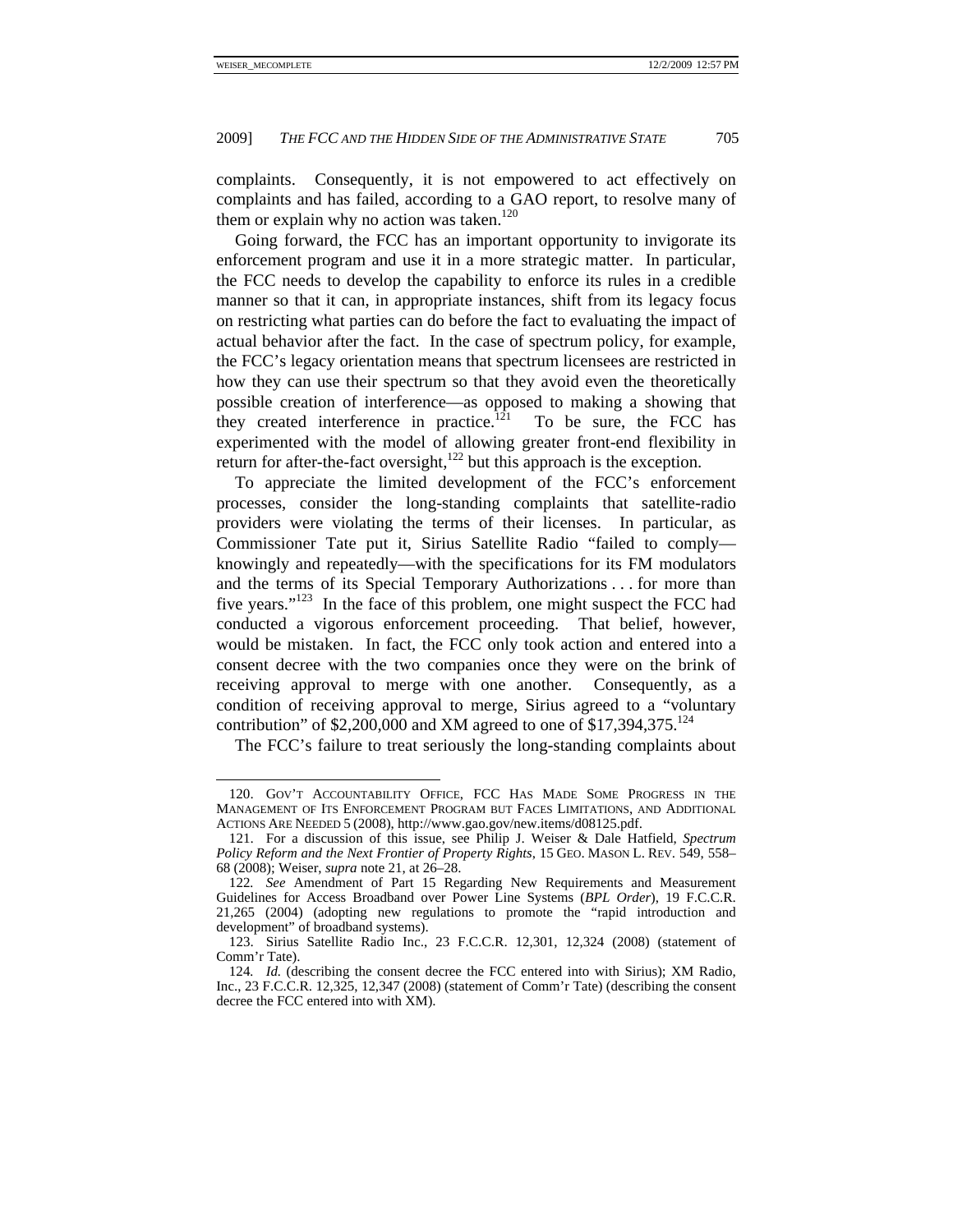Sirius and XM's behavior is emblematic of the agency's lack of commitment to effective enforcement. In failing to enforce its rules effectively and reliably, the FCC both undermines a commitment to ruleof-law values and sometimes ends up making accommodations to parties who violated rules that were not previously enforced.<sup>125</sup> Ideally, the FCC would, in such cases, authorize the Enforcement Bureau to bring cases before ALJs to develop the necessary factual record to either make the entry of consent decrees a meaningful law enforcement act (as opposed to a political negotiation)<sup>126</sup> or lead to an adjudicated decision. In practice, however, the FCC almost never uses its ALJs and, according to the FCC website, FCC ALJs have decided only three matters since 2005.<sup>127</sup>

The promise of using ALJs is readily apparent when one evaluates how state agencies manage telecommunications policymaking. In many cases, state public utility commissions are able to use ALJs to hear evidence and create a well-developed factual basis for the agency's deliberations.<sup>128</sup> Indeed, in some states, the "ALJs are more independent than state appellate or trial court judges."129 In using ALJs, state commissions (and some federal ones, like the Federal Energy Regulatory Commission) separate the trial staff so that they do not interact with the staff persons who advise the commission in its role as adjudicator.

In conceiving of the appropriate role for ALJs, it is important to appreciate that they need not be used to decide matters of regulatory policy per se. Rather, they can merely be asked to determine the relevant facts, which is their comparative advantage. Take, for example, the *Comcast* decision, where the FCC attempted, using a paper record, to evaluate what types of network management techniques Comcast used. In so doing, the FCC relied on the self-serving and unexamined statements presented in that process and reached a judgment vulnerable to the criticism offered by

<sup>125</sup>*. See, e.g.*, Unlicensed Operation in the TV Broadcast Bands, 23 F.C.C.R. 16,807, 16,808 (2008) (adopting new rules legalizing the unlicensed use of TV spectrum locations that are unused by licensed services); *see also* Posting of Harold Feld to Wetmachine, http://www.wetmachine.com/totsf/item/1256 (July 16, 2008, 18:53 EST) (complaining that the FCC should not "reward" users of illegal wireless microphones by offering them priority over authorized users).

 <sup>126.</sup> The practice of treating enforcement actions as a political negotiation is discussed and criticized in the House Commerce Committee majority report. *See* DECEPTION AND DISTRUST, *supra* note 6, at 18–19, 23–24.

<sup>127</sup>*. See* Fed. Commc'ns Comm'n, Office of Administrative Law Judges, http://www.fcc.gov/oalj/ (last visited July 19, 2009).

 <sup>128.</sup> Robert C. Atkinson, *Telecom Regulation for the 21st Century: Avoiding Gridlock, Adapting to Change*, 4 J. TELECOMM. & HIGH TECH L. 379, 396 (2006) (noting that state regulatory commissions, unlike the FCC, use ALJs regularly and arguing that the FCC should begin using them effectively).

 <sup>129.</sup> Jim Rossi, *Overcoming Parochialism: State Administrative Procedure and Institutional Design*, 53 ADMIN. L. REV. 551, 571 (2001).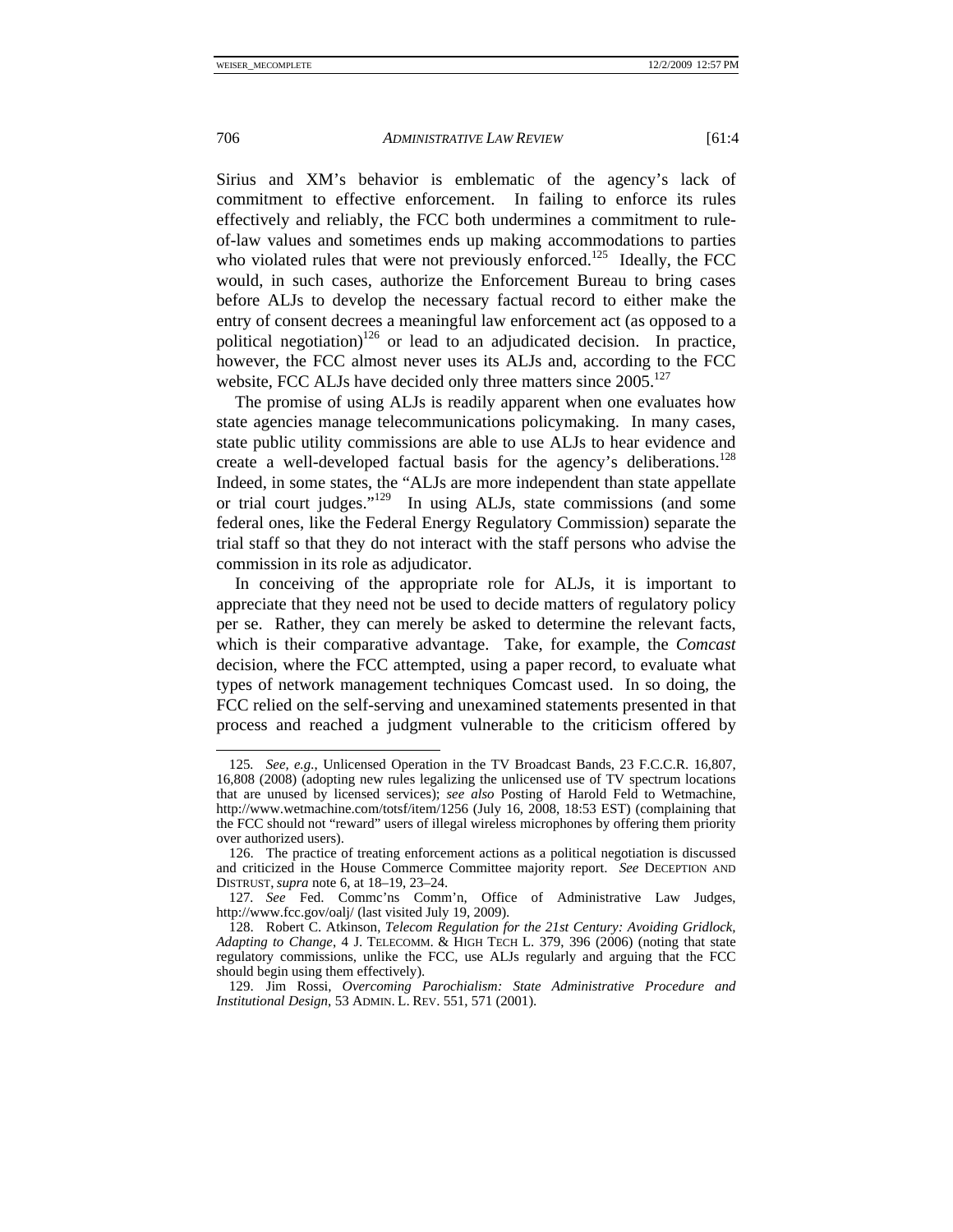Commissioner McDowell: "The truth is, the FCC does not know what Comcast did or did not do."130 The FCC could instead have referred the matter to an ALJ to render a set of proposed factual findings pursuant to established procedures that would have enabled the agency to better understand the relevant facts and make a more informed policy judgment.

In contemplating a role for ALJs, it is important to recognize that this model can be implemented in more- or less-effective ways. At the FTC, for example, the use of administrative adjudication can undermine that agency's effective and expeditious resolution of disputes when personnel rules prevent the agency from using ALJs with relevant expertise in antitrust or consumer behavior.<sup>131</sup> To address this issue, the agency has recently proposed new rules to expedite the process, has experimented with using commissioners to sit as ALJs (although that raises questions about prejudging issues), and has asked Congress to allow it to select ALJs with relevant experience.<sup>132</sup> Nonetheless, even assuming that the FTC improves its administrative-litigation process, some have leveled the more fundamental criticism of this model of decisionmaking that it often leads to the preordained results sought by the FTC.<sup>133</sup> This cautionary concern, to the extent it counsels against administrative litigation in the FTC context, is far less applicable in the FCC context where cooking the books is already an endemic concern as to its rulemaking processes. Consequently, the effective use of ALJs by the FCC promises to improve the quality of its policymaking process because it would provide the agency with a more rigorous factual understanding of the relevant issues than can be obtained by sorting through a paper record to identify the salient facts.

 <sup>130.</sup> Formal Complaint of Free Press and Public Knowledge Against Comcast Corporation for Secretly Degrading Peer-to-Peer Applications, 23 F.C.C.R. 13,028, 13,092 (2008) (McDowell, Comm'r, dissenting). As Commissioner McDowell explained,

The evidence in the record is thin and conflicting. All we have to rely on are the apparently unsigned declarations of three individuals representing the complainant's view, some press reports, and the conflicting declaration of a Comcast employee. The rest of the record consists purely of differing opinions and conjecture.

*Id.* (footnote omitted).

 <sup>131.</sup> For a discussion of FTC's use of administrative litigation, see KOVACIC, *supra* note 91, at 42–45.

<sup>132</sup>*. See* Prepared Statement of the Fed. Trade Comm'n Before the House Comm. on onmerce, Sci., and Transp. 15–16 (Apr. 8. 2008). Commerce, Sci., and Transp. 15–16 (Apr. 8, 2008), http://www.ftc.gov/os/testimony/P034101reauth.pdf.

<sup>133</sup>*. See* A. Douglas Melamed, *The Wisdom of Using the "Unfair Method of Competition" Prong of Section 5*, GCP, NOV. 2008, at 12–24, http://www.wilmerhale.com/files/Publication/704e2922-6df7-4bb7-bd88-014695e523b1/Pre sentation/PublicationAttachment/f5c9a3c8-3a90-4b16-900b-2a54a5ba420a/Melamed\_Nov\_ 08\_1.pdf (arguing that agency members cannot be neutral and independent adjudicators because they unavoidably act to advance the interests of the agency and providing statistical evidence showing that the FTC consistently rules against respondents).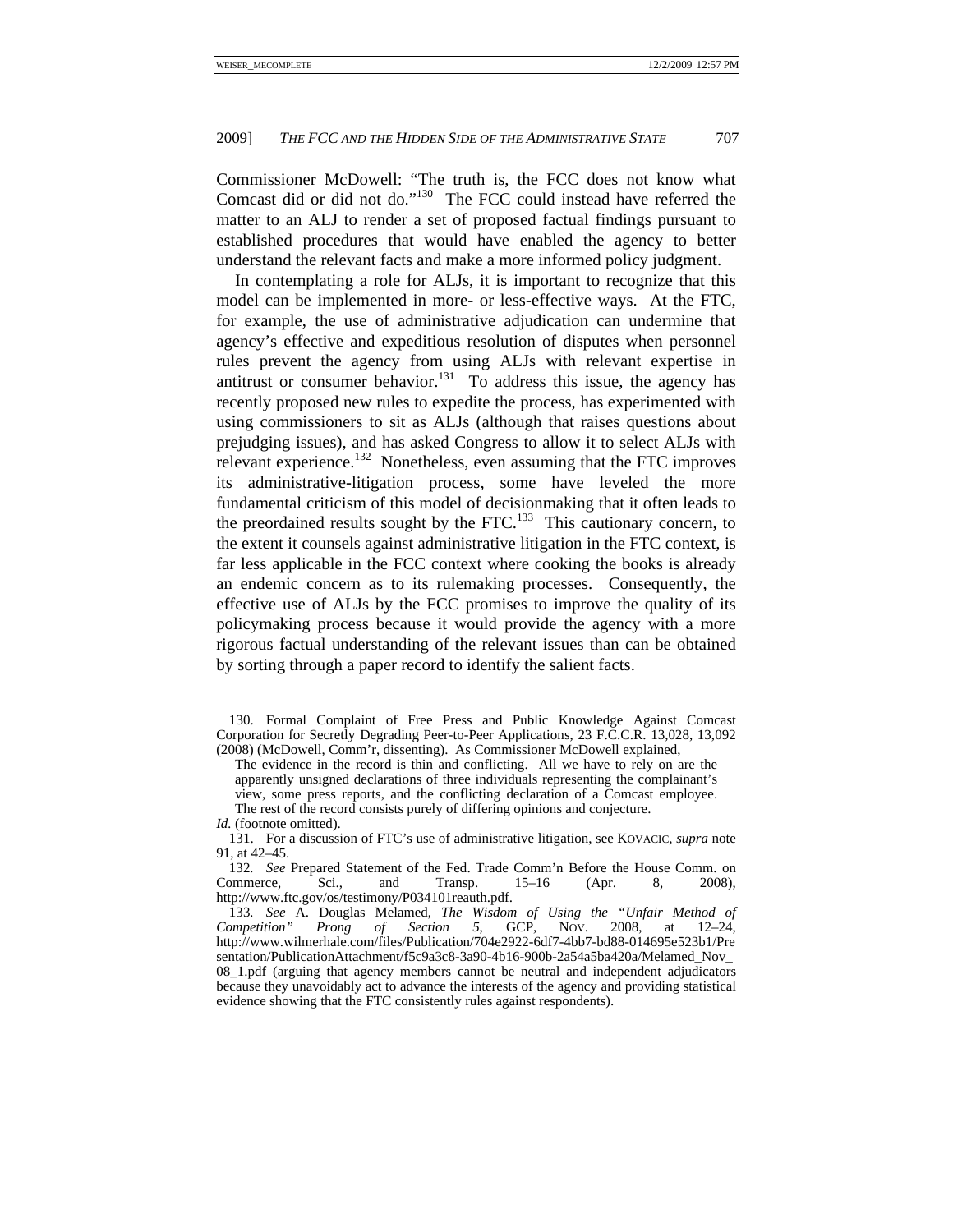The third principal type of policymaking vehicle used by the FCC is merger-review proceedings. Technically speaking, these proceedings are adjudications, but practically speaking, they are often negotiations where the FCC seeks to leverage its authority to approve the merger to obtain concessions that often have little or nothing to do with the competitive issues raised by the transaction.<sup>134</sup> In his criticism of this process, former Chairman Powell noted that it "places harms on one side of a scale and then collects and places any hodgepodge of conditions—no matter how illsuited to remedying the identified infirmities—on the other side of the scale."<sup>135</sup> Thus, unlike the Justice Department, the FCC does not make any effort to ensure that there is "a significant nexus between the proposed transaction, the nature of the competitive harm, and the proposed remedial provisions."<sup>136</sup> But because the very nature of the proceeding involves "voluntary" concessions, this type of action is outside the scope of judicial review.

In conducting its merger reviews, the FCC often engages in a form of the rushed judgments that it makes at the end of a rulemaking proceeding. Consider, for example, the review of the merger between AOL and Time Warner in  $2001$ .<sup>137</sup> In that case, the FCC evaluated whether it should impose an interoperability mandate on AOL's instant messaging service. The agency not only failed to analyze the connection of the remedy to the merger, but it cursorily concluded that it had the authority to regulate in an area outside its traditional mandate. Notably, the FCC concluded that instant messaging and "AOL's [names and presence database] are subject to our jurisdiction under Title I of the Communications Act."<sup>138</sup> As then-Commissioner Powell pointed out in dissent, it was questionable for the FCC to reach such a judgment in haste, as "such a grand conclusion should only be reached after very careful and thoughtful deliberations and full

 <sup>134.</sup> One commentator has referred to this tactic as "administrative arm-twisting." Lars Noah, *Administrative Arm-Twisting in the Shadow of Congressional Delegations of Authority*, 1997 WIS. L. REV. 873, 876.

 <sup>135.</sup> Applications of Ameritech Corp., Transferor, and SBC Commc'ns Inc., Transferee for Consent to Transfer Control of Corporations Holding Commission Licensees and Lines Pursuant to Sections 214 and 310(d) of the Communications Act and Parts 5, 22, 24, 25, 63, 90, 95, and 101 of the Commission's Rules (*Ameritech Order*), 14 F.C.C.R. 14,712, 15,197 (1999) (Powell, Comm'r, concurring in part and dissenting in part).

 <sup>136.</sup> ANTITRUST DIVISION, U.S. DEP'T OF JUSTICE, ANTITRUST DIVISION POLICY GUIDE TO MERGER REMEDIES 2 (2004), http://www.usdoj.gov/atr/public/guidelines/205108.pdf.

<sup>137</sup>*. See* Applications for Consent to the Transfer of Control of Licenses and Section 214 Authorizations by Time Warner Inc. and America Online, Inc., Transferors, to AOL Time Warner Inc., Transferee, 16 F.C.C.R. 6,547 (2001).

<sup>138</sup>*. Id.* at 6,610.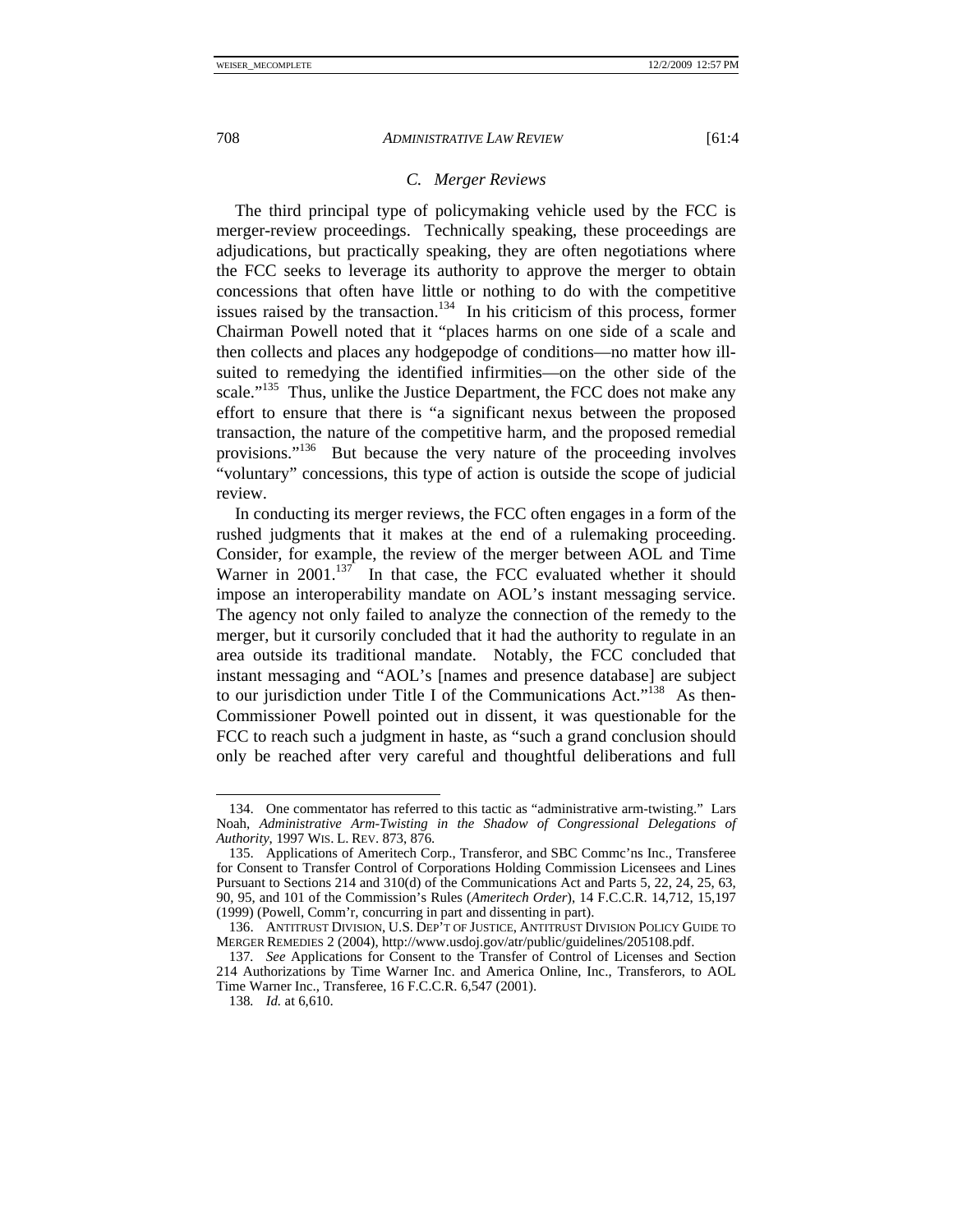comment by a wide range of interested parties."139 As to the merits of the FCC's action, there were serious questions at the time that its decision was flawed on competition policy grounds.<sup>140</sup> The passage of two years revealed as much and the FCC decided to remove the condition.<sup>141</sup>

A second flaw in the FCC's use of its merger authority is that the willingness of applicants to negotiate "voluntary conditions" facilitates the agency's tendency to make decisions in an ad hoc manner. Despite the fact that such conditions only apply to the merging parties, the FCC sometimes uses such proceedings to decide issues that are otherwise pending in industry rulemakings—leading to one set of rules for those who have merged and another set of rules for similarly situated parties who have not. Consider, for example, the issue of whether local telephone companies should be required to provide "naked DSL" (i.e., DSL service without providing a telephone line). Rather than address the issue in an industrywide rulemaking, the FCC used the pendency of two merger proceedings involving the largest telephone companies (AT&T and Verizon) to impose such a requirement on them alone.<sup> $142$ </sup> Similarly, with respect to network neutrality, the FCC had originally suggested that its Internet policy statement was nonbinding; $143$  nonetheless, when SBC and Verizon proposed to merge with AT&T and MCI, respectively, the FCC imposed a condition that the companies agree to abide by those principles.<sup>144</sup> In urging that the agency not operate in this fashion, then-Commissioner Abernathy highlighted that "the customary administrative weaponry in the Commission's arsenal—rulemaking, enforcement, and so on—does not suddenly evaporate once a merger is approved."<sup>145</sup>

The final flaw that is often inherent in the FCC's merger-review process

<sup>139</sup>*. Id.* at 6,713 (Powell, Comm'r, concurring in part and dissenting in part).

<sup>140</sup>*. See* Philip J. Weiser, *Internet Governance, Standard Setting, and Self-Regulation*, 28 N. KY. L. REV. 822, 842 (2001) (critically evaluating the FCC's decision in the AOL– Time Warner merger case).

<sup>141</sup>*. See* Applications for Consent to the Transfer of Control of Licenses and Section 214 Authorizations by Time Warner Inc. and America Online, Inc., Transferors, to AOL Time Warner Inc., Transferee, 18 F.C.C.R. 16,835 (2003).

<sup>142</sup>*. See* SBC Commc'ns Inc. and AT&T Corp. Applications for Approval of Transfer of Control (*AT&T Order*), 20 F.C.C.R. 18,290, 18,392 (2005); Verizon Commc'ns Inc. and MCI, Inc. Applications for Approval of Transfer of Control (*Verizon Order*), 20 F.C.C.R. 18,433, 18,537 (2005).

<sup>143</sup>*. See* Press Release, Fed. Commc'ns Comm'n, Chairman Kevin J. Martin Comments on Commission Policy Statement (Aug. 5, 2005), http://hraunfoss.fcc.gov/edocs\_public/attachmatch/DOC-260435A2.pdf ("While policy statements do not establish rules nor are they enforceable documents, today's statement does reflect core beliefs that each member of this Commission holds regarding how broadband internet access should function.").

<sup>144</sup>*. See AT&T Order*, 20 F.C.C.R. at 18,350–51; *Verizon Order*, 20 F.C.C.R. at 18,509.

<sup>145</sup>*. Verizon Order*, 20 F.C.C.R. at 18,573 (Abernathy, Comm'r, statement).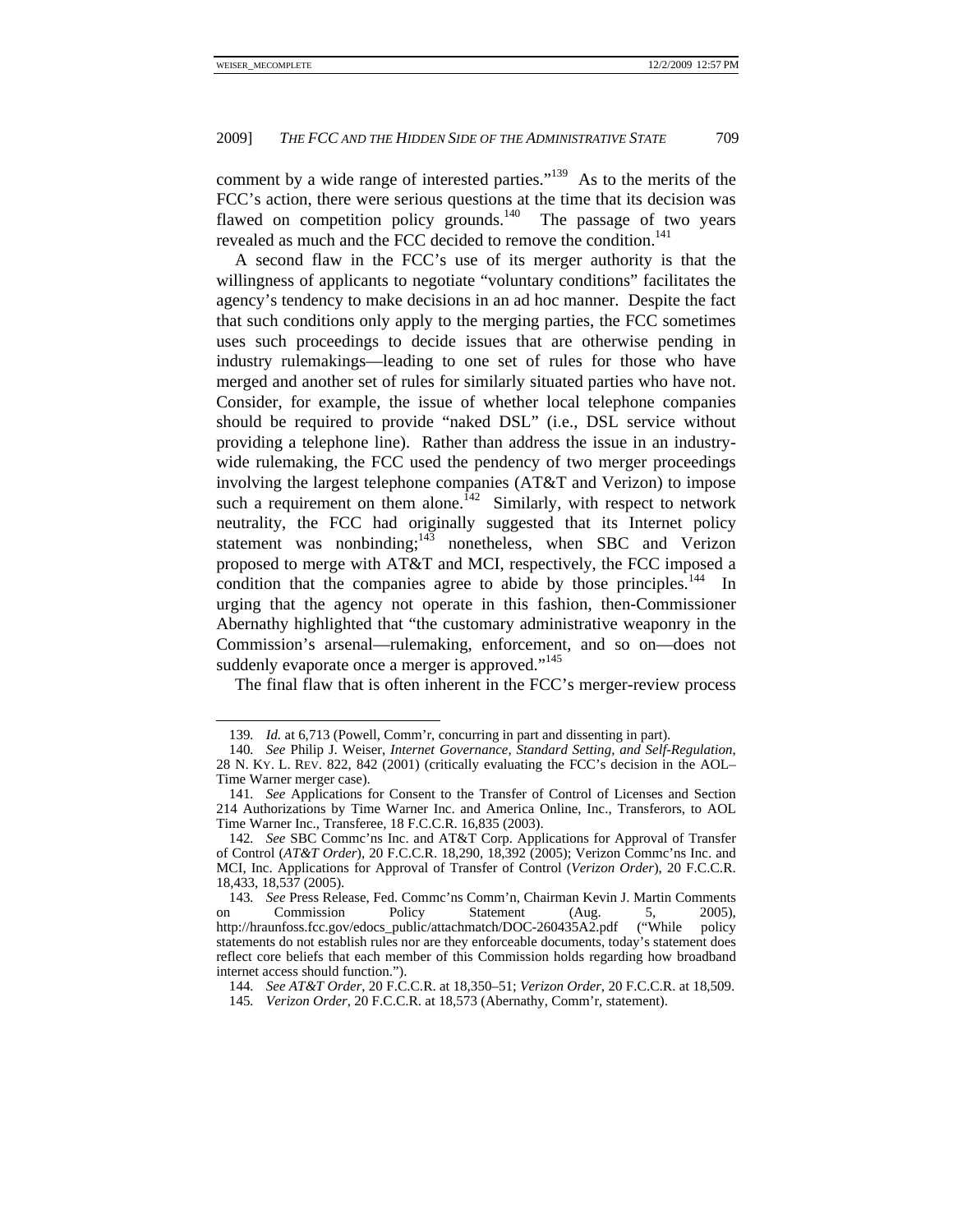is the agency's practice of accepting a variety of "voluntary conditions" that it later declines to enforce. Consider, for example, the FCC's decision to condition the merger between SBC and Ameritech on, among other things, SBC's commitment to entering into thirty markets outside of its region.<sup>146</sup> The sheer ambition of enforcing such a commitment begs so many questions—what constitutes "real entry," is a transitory entry sufficient, etc.—that it did not surprise seasoned observers of the agency that there was little or no follow-through on enforcing the commitment. Nonetheless, the agency continues to impose a variety of conditions that are far from self-executing and are outside its normal regulatory mandates, doing so most recently in the merger of XM and Sirius, where the agency imposed a series of conditions ranging from an "a la carte" mandate to a requirement to provide noncommercial channels.<sup>147</sup> Despite the request of some parties that the agency adopt a specific enforcement mechanism to ensure that such requirements are followed, $148$  the FCC declined to do so, suggesting that, once again, the past may well be prologue in terms of enforcing merger conditions.

Contrary to the claims of some critics, the FCC's merger-review processes are not hopelessly dysfunctional and irremediable. To be sure, this view is plausible and pressed by former Commissioner Harold Furchtgott-Roth, among others.<sup>149</sup> This position, however, overlooks that there are successful cases of FCC merger review and that the agency's oversight of mergers can be a productive part of the policymaking process.150 Consider, for example, the FCC's review of the News Corp.–

<sup>146</sup>*. Ameritech Order*, 14 F.C.C.R 14,712, 14,877 (1999).

<sup>147</sup>*. See* Applications for Consent to the Transfer of Control of Licenses XM Satellite Radio Holdings Inc., to Sirius Satellite Radio Inc., Transferee, 23 F.C.C.R. 12,348, 12,359 (2008) (listing the FCC's requirements in permitting the merger).

<sup>148</sup>*. See* Letter from Gigi B. Sohn, President, Public Knowledge, and Andrew J. Schwartzman, President & CEO, Media Access Project, to Kevin Martin, Chairman, Fed. Commc'ns Comm'n (July 10, 2008), http://fjallfoss.fcc.gov/prod/ecfs/retrieve.cgi? native\_or\_pdf=pdf&id\_document=6520033905 (arguing that the lengthy petition process and waiting for licenses to come up for renewal are not sufficient enforcement mechanisms and that the FCC should have an independent oversight position to enforce merger terms); Letter from Paul P. Desai and Andrew J. Schwartzman, Media Access Project, to Marlene Dortch, Sec'y, Fed. Commc'ns Comm'n (July 9, 2007), http://fjallfoss.fcc.gov/ prod/ecfs/retrieve.cgi?native\_or\_pdf=pdf&id\_document=6519541586 (arguing that, if approved at all, the proposed merger between Sirius and XM should be conditioned on the following requirements: (1) "A set aside for non-commercial, educational programming," (2) "Leased access of channels," (3) "[A] portion of the allocated spectrum returned for auction," and (4) "[C]arry[ing] local non-commercial, educational channels").

<sup>149.</sup> Harold W. Furchtgott-Roth, Testimony Before the Antitrust Modernization<br>
2005), http://govinfo.library.unt.edu/amc/ Comm'n 5–7 (Dec. 5, 2005), http://govinfo.library.unt.edu/amc/ commission\_hearings/pdf/Furchtgott\_Roth\_statement.pdf.

 <sup>150.</sup> For a discussion of merger remedies and the appropriate role of regulatory authorities in them, see generally Philip J. Weiser, *Reexamining the Legacy of Dual*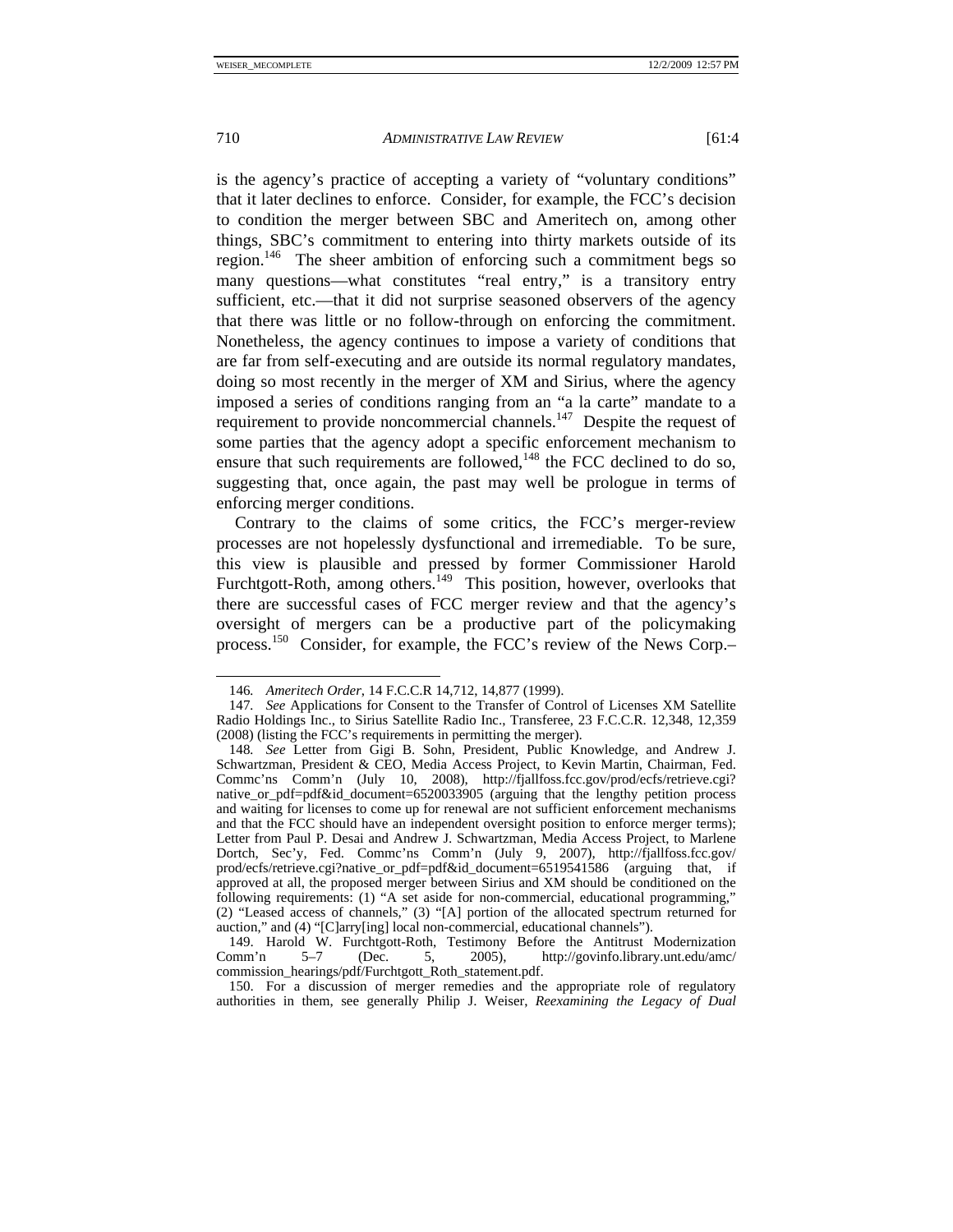DIRECTV merger. In that case, the agency stuck to devising competition policy remedies that were necessitated by the merger.<sup>151</sup> Notably, the Justice Department concluded in that case that the FCC's action "addresse[d] the Department's most significant concerns with the proposed transaction" and the FCC's action justified its decision to close its investigation.152 In imposing a set of conditions as part of clearing the merger, the FCC did not adopt a stand-alone regime that it would be unlikely to enforce but rather imposed a set of requirements that were harmonized with its existing regulatory requirements.<sup>153</sup> Finally, as for the rules imposed as part of the merger that had no counterpart in the FCC's regulatory requirements, the agency developed a special procedure of the kind it declined to adopt in the XM–Sirius matter, i.e., it instituted an arbitration regime with appeal to the Commission.<sup>154</sup>

#### IV. TOWARD DATA-DRIVEN DECISIONMAKING

The FCC has yet to develop a model of generating information and insights that can inform its policymaking agenda. This part outlines how the agency could seek to obtain better information, elicit more-effective public input, and, finally, enable the public to play a more constructive role in the agency's work. First, it highlights the importance of commissioning and publishing research that underlies its conclusions. Second, it calls for a more effective partnership with other resources that can provide valuable analysis and insight. Third, it makes the case for a more self-conscious strategy for developing sources of data. Finally, it explains that there are a number of strategies the agency could use to involve the public in its decisionmaking.

#### *A. A Commitment to Independent Research*

The FCC rarely commissions, supports, or uses truly independent research in its policymaking activities. Over the last several years, this tendency has eroded both the intellectual credibility and legal validity of the agency's rules. To address this failing, the FCC must commit to seeking out relevant sources of data and engaging in data-driven analysis as

*Regulation: Reforming Dual Merger Review by the DOJ and the FCC*, 61 FED. COMM. L. J. 167 (2008).

<sup>151</sup>*. See* Gen. Motors Corp. & Hughes Elec. Corp. (*News Corp. Order*), 19 F.C.C.R. 473, 552–55 (2004).

 <sup>152.</sup> Press Release, U.S. Dep't of Justice, Justice Department Will Not Challenge News Corp.'s Acquisition of Hughes Electronics Corp. (Dec. 19, 2003), http://www.usdoj.gov/opa/pr/2003/December/03\_at\_714.htm.

<sup>153</sup>*. See News Corp. Order*, 19 F.C.C.R. at 531–34.

<sup>154</sup>*. Id*. at 553–55.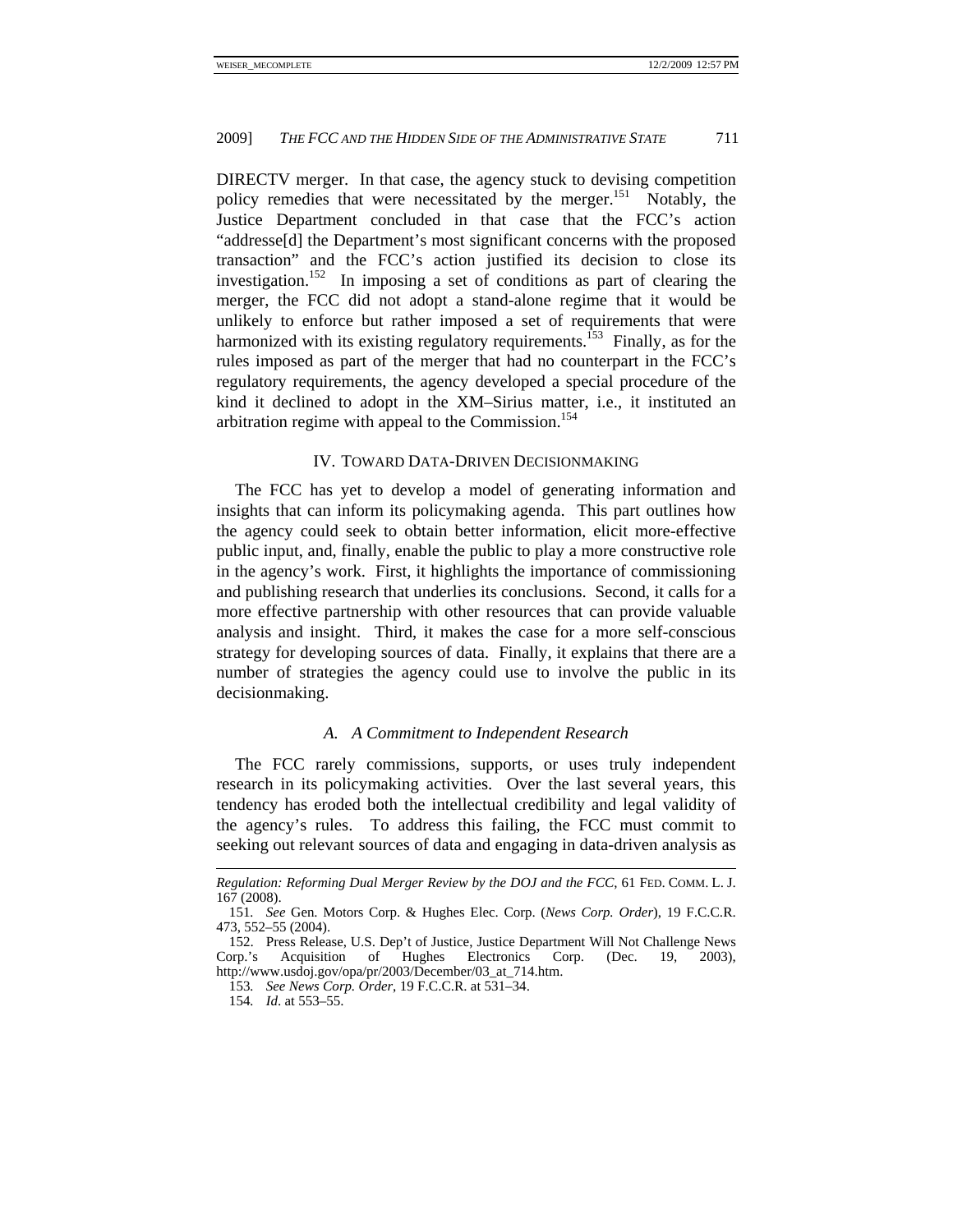well as ending its habit of relying on single points of data that, in many cases, it avoids sharing for analysis and criticism. In so doing, the FCC should reestablish the tradition of an empowered Chief Economist and Chief Technologist, both of whom should play essential parts in an Office of Strategic Planning and Policy Analysis (OSPPA) that develops published working papers to inspire constructive discussions and farsighted analysis. In recent years, both positions have been filled only sporadically and very few OSPPA working papers have been published. Worse yet, employees often were afraid that those who "express an opinion, even if based on fact" might well be "demoted, reassigned, or hounded out of the agency" if the opinions articulated differed from a preset agenda.<sup>155</sup>

To begin on a positive note, it merits appreciation that two of the FCC's signature achievements over the last forty years emerged from independent research commissioned from outside of the agency. First, consider the *Computer I* decision,<sup>156</sup> where the FCC sought to protect competition in the data processing industry and keep it free of regulation. To develop its rules in that case, the FCC contracted with the Stanford Research Institute to analyze the comments and develop a proposal for the agency's regulatory strategy. Similarly, in the case of the Part 68 rules,  $15^{\overline{7}}$  which facilitated competition in the equipment market and ended the almost decade-long effort by AT&T to avoid the letter and spirit of the *Carterphone* decision,<sup>158</sup> the FCC contracted with the National Academy of Sciences to define the relevant interface to the public switched telephone network for terminal equipment. In both cases, the FCC's regulations were upheld by the courts and were a huge success in practice.

The *Computer I* decision is a remarkable FCC decision and an important guide to policymakers for a number of reasons. First, the agency examined an issue in a proactive fashion and sought independent analysis to guide its judgment. Second, the decision reflected a commitment to considering the interests of the innovator who was not before the Commission in the particular proceeding.<sup>159</sup> Finally, the FCC engaged in ongoing Finally, the FCC engaged in ongoing.

 <sup>155.</sup> DECEPTION AND DISTRUST, *supra* note 6, at 21.

 <sup>156.</sup> Regulatory and Policy Problems Presented by the Interdependence of Computer and Communication Services and Facilities (*Computer I*), 28 F.C.C.2d 267 (1971).

 <sup>157. 47</sup> C.F.R. §§ 68.1, 68.2 (2008).

 <sup>158.</sup> Use of the Carterfone Device in Message Toll Telephone Service, 13 F.C.C.2d 420 (1968).

 <sup>159.</sup> The same praise is owed to the FCC's extension of the Part 15 rules to authorize the use of spread spectrum, ultimately leading to the development of Wi-Fi technology. *See generally* Thomas W. Hazlett, *A Rejoinder to Weiser and Hatfield on Spectrum Rights*, 15 GEO. MASON L. REV. 1031, 1038 (2008) (noting that deregulation of the use of unlicensed bands for radio transmitters paved the way for the use of spread spectrum devices, including Wi-Fi routers and cordless phones).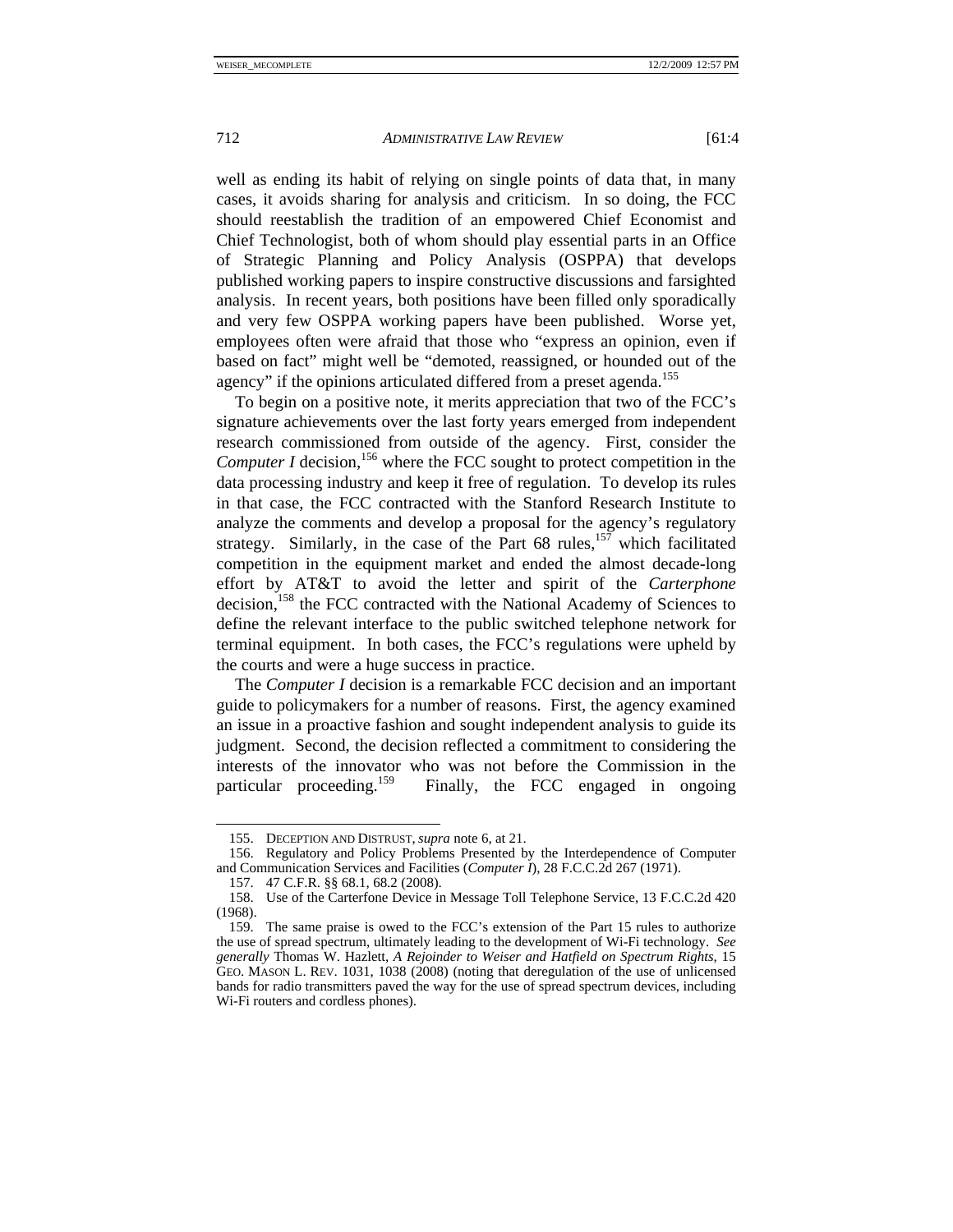reassessment of the effects of the decision, ultimately revising it as the agency evaluated the relevant economic issues and technological changes.<sup>160</sup>

Over the last several years, the FCC has encountered increasing judicial hostility and criticism for its management of research related to its decisions. Consider, for example, the FCC's *Access Broadband over Power Line* (*BPL*) decision.<sup>161</sup> That ruling sought to move to an after-thefact model of spectrum management, thereby evaluating interference between different users in practice rather than in theory. This effort to generate more real world data emerged from a flawed FCC decisionmaking process whereby the agency failed to make public the initial spectrum measurements that informed its judgment that this change in regulatory strategy was appropriate. Consequently, the U.S. Court of Appeals for the D.C. Circuit reversed the FCC's decision, underscoring that the Administrative Procedure Act requires that agencies make public "the technical studies and data upon which the agency relies" to establish binding regulations.<sup>162</sup> In so doing, the D.C. Circuit revealed some of its impatience with the FCC's operating practices, noting that "[i]t would appear to be a fairly obvious proposition that studies upon which an agency relies in promulgating a rule must be made available during the rulemaking in order to afford interested persons meaningful notice and an opportunity for comment"<sup>163</sup> and that "the Commission can point to no authority allowing it to rely on the [unpublished] studies in a rulemaking but hide from the public parts of the studies that may contain contrary evidence, inconvenient qualifications, or relevant explanations of the methodology employed."<sup>164</sup>

The last two media ownership proceedings revealed a similar missed opportunity to generate, evaluate, and utilize thoughtful research. In the 2003 effort to evaluate the optimal regulatory strategy for restricting media ownership, the FCC sought to develop a "Diversity Index" to structure its regulation of the broadcast industry.<sup>165</sup> When the agency adopted its rules, it failed to provide parties with a sufficient opportunity to scrutinize and

<sup>160</sup>*. See* Joseph Farrell & Philip J. Weiser, *Modularity, Vertical Integration, and Open Access Policies: Towards a Convergence of Antitrust and Regulation in the Internet Age*, 17 HARV. J.L. & TECH. 85, 129–33 (2003) (highlighting the various actions taken in the Computer Inquiries and describing the changes made in the subsequent *Computer II* and *Computer III* decisions).

<sup>161</sup>*. BPL Order*, 19 F.C.C.R. 21,265, 21,300 (2004).

 <sup>162.</sup> Am. Radio Relay League, Inc. v. FCC, 524 F.3d 227, 236 (D.C. Cir. 2008) (internal quotation marks and citation omitted).

<sup>163</sup>*. Id.* at 237.

<sup>164</sup>*. Id.* at 239.

<sup>165</sup>*. See* 2002 Biennial Regulatory Review, 18 F.C.C.R. 13,620, 13,887–901 (2003).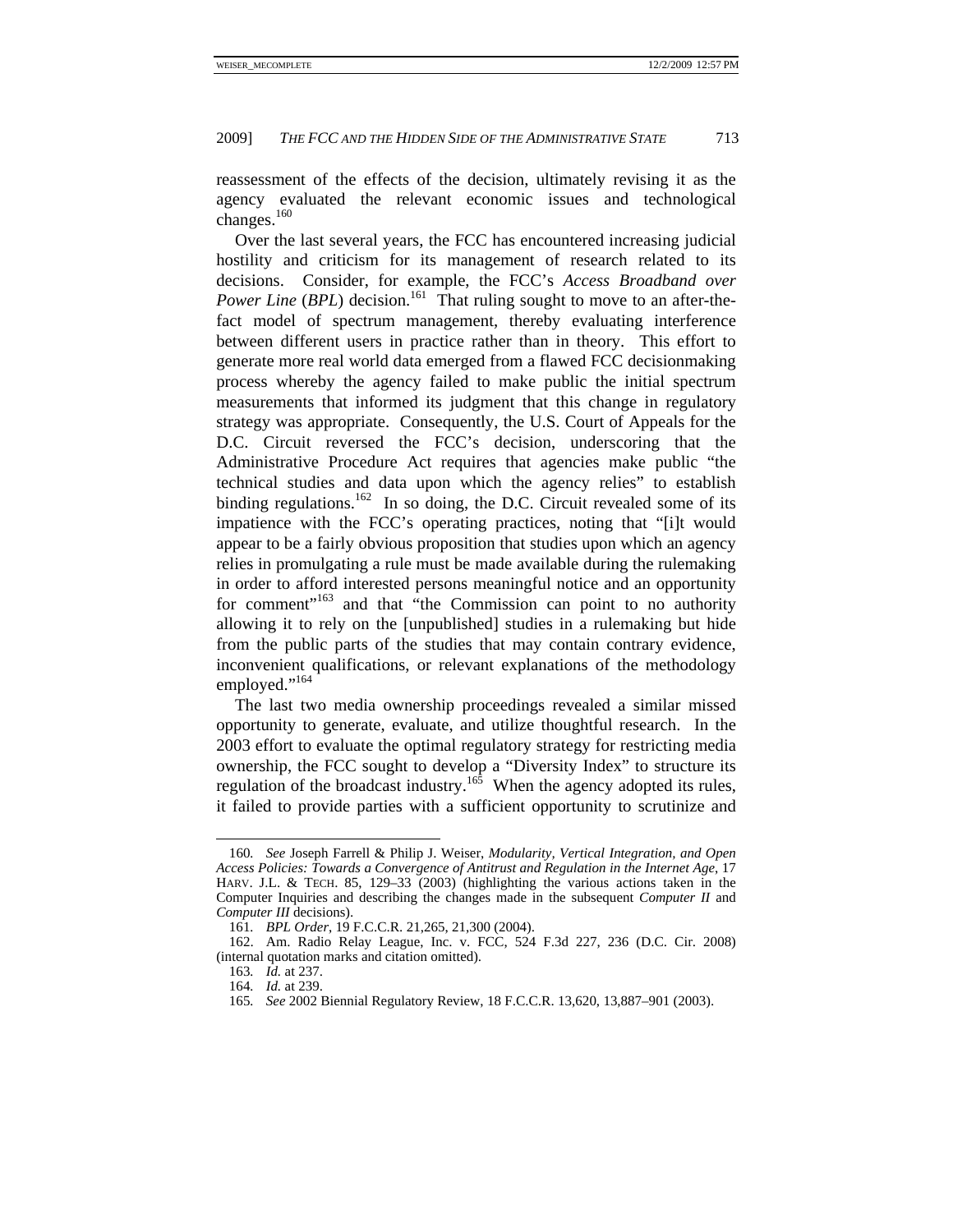provide feedback about the scope and nature of the Diversity Index. Consequently, the U.S. Court of Appeals for the Third Circuit reversed the FCC in *Prometheus Radio Project v. FCC*, 166 highlighting that

[a]s the Diversity Index's numerous flaws make apparent, the Commission's decision to withhold it from public scrutiny was not without prejudice. As the Commission reconsiders its Cross–Media Limits on remand, it is advisable that any new "metric" for measuring diversity and competition in a market be made subject to public notice and comment before it is incorporated into a final rule.<sup>167</sup>

The FCC's latest media ownership rulemaking (discussed above) did not heed this counsel and essentially repeated the mistake made in its earlier proceeding. In particular, the agency not only failed to rest its decision on more supportable grounds, it actually ignored the research that the agency itself was developing. As Mark Cooper described the most recent proceeding,

In its haste, the new research agenda devoted little attention to defining and operationalizing the goals of the Communications Act. This tunnel vision ignored efforts by the FCC to understand its policy goals in the period after the court remanded its new media ownership rules. The new agenda led to results-driven research projects. Simply put, the Commission started from the result it wanted and worked backwards.<sup>1</sup>

In light of the judicial responses to failed FCC processes in the BPL and media-ownership cases discussed above, some might argue that the necessary incentives for institutional reform are present and, in any event, the Judiciary is capable of compensating for the FCC's institutional failings. This view, however, overstates greatly the impact of judicial review. Notably, many rulemakings vulnerable to the concerns highlighted above—such as an overreliance on the ex parte process—do not necessarily raise a ground for reversal.<sup>169</sup> More fundamentally, many of the institutional failings discussed above often lead to agency inaction that, even when subject to correction through the extraordinary remedy of a writ of mandamus, can only be addressed many years—even a decade—after

 <sup>166. 373</sup> F.3d 372, 435 (3d Cir. 2004) (remanding so that the FCC may justify or modify its method for setting numerical limits).

<sup>167</sup>*. Id.* at 412.

 <sup>168.</sup> Mark Cooper, Junk Science and Administrative Abuse in the Effort of the FCC to Eliminate Limits on Media Concentration 5–6 (May 21, 2008) (unpublished paper, presented at the 2008 annual meeting of the International Communication Association), http://www.allacademic.com//meta/p\_mla\_apa\_research\_citation/2/3/3/1/1/pages233118/p2 33118-1.php.

 <sup>169.</sup> Consider, for example, that the D.C. Circuit has concluded that reliance on ex parte contacts is "impolitic" but not grounds for reversal. *See* Action for Children's Television v. FCC, 564 F.2d 458, 473 (D.C. Cir. 1977).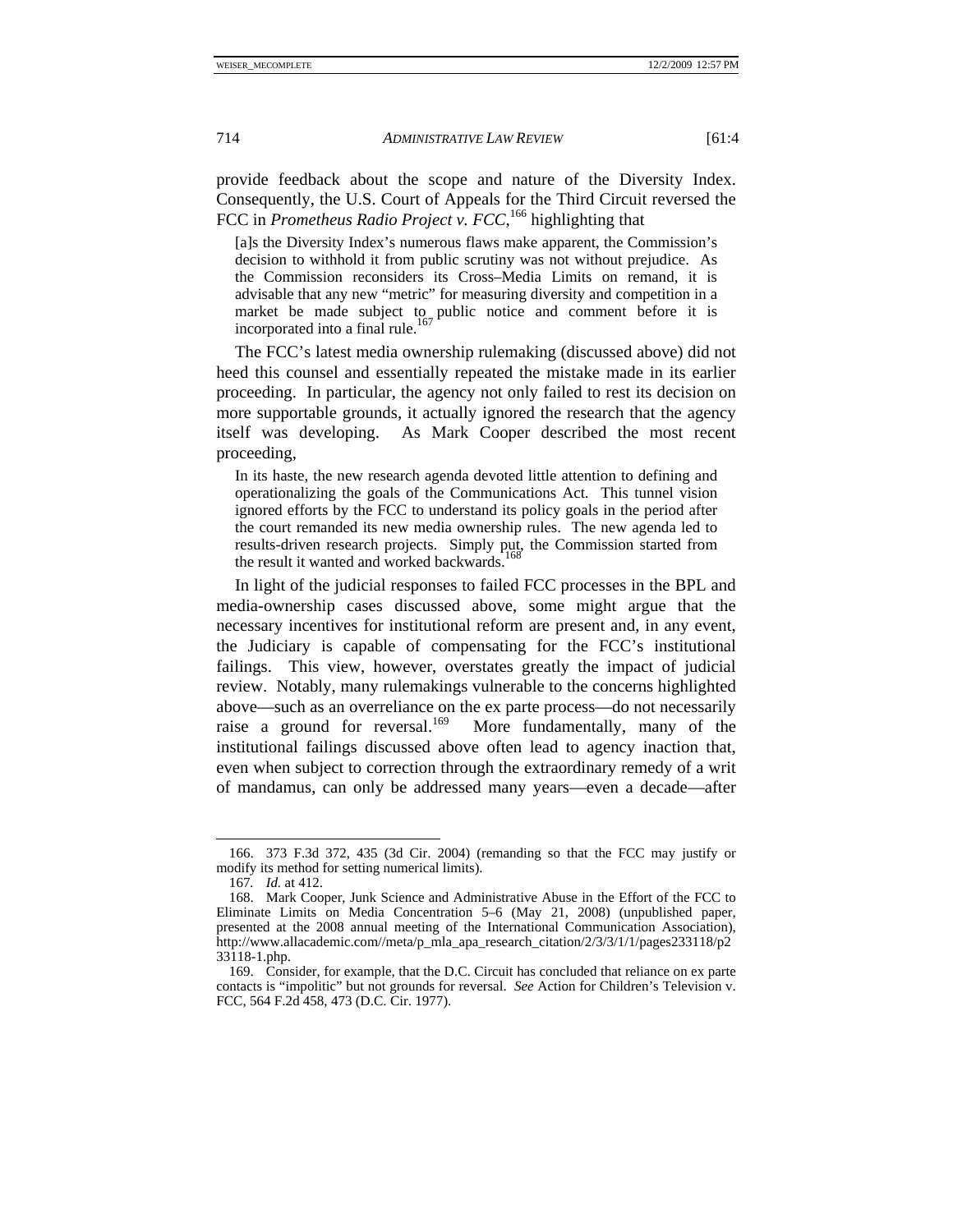the fact.<sup>170</sup> Consequently, the impetus for institutional reform will need to come either from the agency itself or Congress.

# *B. An Effective Partnership with Other Governmental, Academic, and Industry Resources*

Over the last several years, the FCC has generally sought to go it alone. Considering that it regulates an industry in which technological change is exploding and in which a wide variety of stakeholders can provide the agency with valuable insights and information, this strategy is misguided. In the years ahead, the agency should seek to engage an array of entities that can enable it to operate more effectively.

First, the agency should reengage other governmental agencies, nonprofit organizations, and academic institutions. With respect to other governmental agencies, there are a number of notable agencies with scientific and technical capabilities with whom the FCC could and should seek more frequent cooperation, including the Commerce Department laboratories and the standard-setting expertise at National Institute of Standards and Technology. On the state and local front, the FCC's abandonment of the State and Local Government Advisory Committee and its lack of relationship with state chief information officers both greatly hamper its effectiveness in areas ranging from broadband policy to publicsafety communications. As for nonprofit and academic organizations, the agency can enlist them as partners in elevating the level of analysis of critical communications policy issues by reaching out to them, taking their research more seriously, and seeking to generate data that can enable independent research.

In terms of the private sector, the FCC has a number of opportunities to enlist valuable expertise. For starters, the agency should once again activate the Technical Advisory Committee that, when active, was a valuable sounding board on both broad strategic issues and specific tactical ones.171 As Russell J. Lefevre, president of IEEE-USA, put it, "Despite the generally excellent nature of its internal staff, given all of the technical issues within the FCC's jurisdiction, it may be prudent to seek means to supplement the internal technical capabilities of the Commission."<sup>172</sup>

<sup>170</sup>*. See, e.g.*, *In re* Core Commc'ns, Inc., 531 F.3d 849, 861–62 (D.C. Cir. 2008) (granting a writ of mandamus and ordering the FCC to respond to a 2002 remand by 2008).

 <sup>171.</sup> For a broad discussion about how such bodies are and can best be used, see BRUCE L.R. SMITH, THE ADVISERS: SCIENTISTS IN THE POLICY PROCESS (1992).

 <sup>172.</sup> Letter from Russell J. Lefevre, President, IEEE-USA, to Kevin J. Martin, Chairman, Fed. Commc'ns Comm'n (June 5, 2008), http://www.ieeeusa.org/policy/policy/2008/060508.pdf.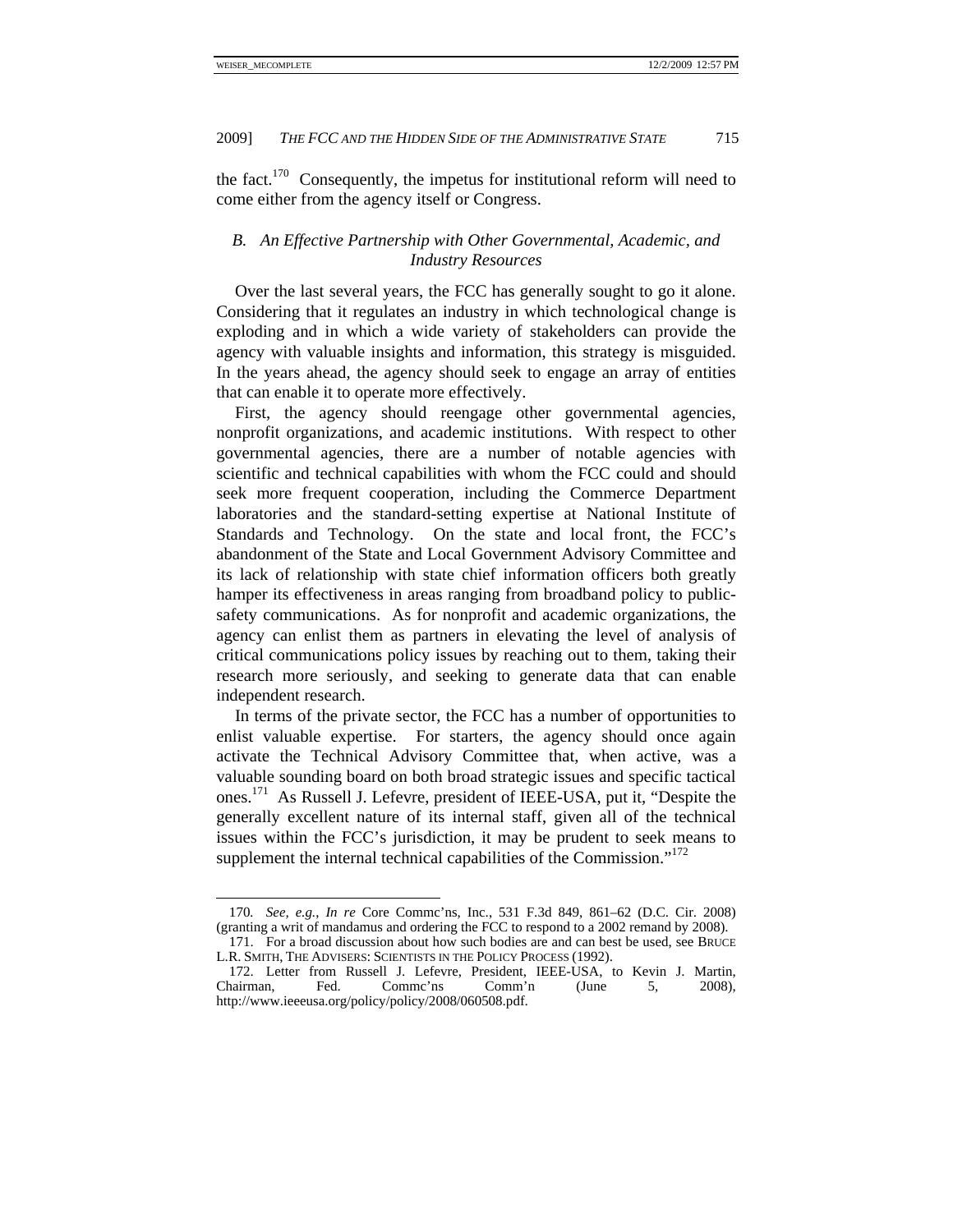# *C. Collecting and Sharing Data with the Public*

To facilitate data-driven decisionmaking, the FCC must develop a more coherent and comprehensive commitment to collecting relevant data. The agency currently lacks, for example, the most basic data about how the wireless spectrum is being used and where broadband services are available. Moreover, the agency has failed to make available the information it does have in an easily accessible form that can invite outside parties to analyze it and remix it in interesting ways. This failing is not just a missed opportunity. Rather, it fundamentally undermines the agency's ability to execute on its mission. With respect to the prices businesses paid for high-capacity lines (so-called special access pricing), for example, the GAO excoriated the FCC's lack of data that, as it put it, is necessary to determine whether the agency's "deregulatory policies are achieving their goals."173 In short, the FCC has not developed an effective strategy for either collecting data or distributing it. $174$ 

On the broadband front, there are huge opportunities for the FCC's datacollection efforts to play an important role in public policy development. To date, the FCC has abdicated that responsibility, setting up a measurement regime in 1998 (which defined *broadband* as "200 kilobits" and measured availability by whether anyone in a zip code had broadband service) and leaving that system unchanged for a decade.<sup>175</sup> In the absence of FCC leadership on this front, different states took up the mantle of broadband policy, emphasizing the importance of broadband measurement and mapping and proceeding without the benefit of federal guidance or support. $176$  Just recently, Congress unanimously passed the Broadband

 <sup>173.</sup> GOV'T ACCOUNTABILITY OFFICE, FCC NEEDS TO IMPROVE ITS ABILITY TO MONITOR AND DETERMINE THE EXTENT OF COMPETITION IN DEDICATED ACCESS SERVICES 15 (2006), http://www.gao.gov/new.items/d0780.pdf.

<sup>174</sup>*. See generally* Philip M. Napoli & Joe Karaganis, *Toward a Federal Data Agenda for Communications Policymaking*, 16 COMMLAW CONSPECTUS 53 (2007) (outlining the problems associated with communications policymaking due to the deficiencies in availability and accessibility of data sources); David Robinson et al., *Government Data and the Invisible Hand*, 11 YALE J.L. & TECH. 160 (2009) (proposing that the government redesign the means in which it provides information to the public by creating a publicly accessible infrastructure).

 <sup>175.</sup> In 2008, the FCC finally revised its decade-long measurement procedure, but that revised model will not go into effect until 2009. *See* Development of Nationwide Broadband Data to Evaluate Reasonable and Timely Deployment of Advanced Services to All Americans, Improvement of Wireless Broadband Subscribership Data, and Development of Data on Interconnected Voice Over Internet Protocol (VOIP) Subscribership, 23 F.C.C.R. 9691 (2008), *reconsidered*, 23 F.C.C.R. 9800 (2008).

<sup>176</sup>*. See* PHILIP J. WEISER, A FRAMEWORK FOR A NATIONAL BROADBAND POLICY 14–15<br>008) (discussing "ConnectKentucky" and California initiatives). (2008) (discussing "ConnectKentucky" and California initiatives), http://www.aspeninstitute.org/sites/default/files/content/docs/pubs/A\_Framework\_for\_a\_Na tional\_Broadband\_Policy\_0.pdf.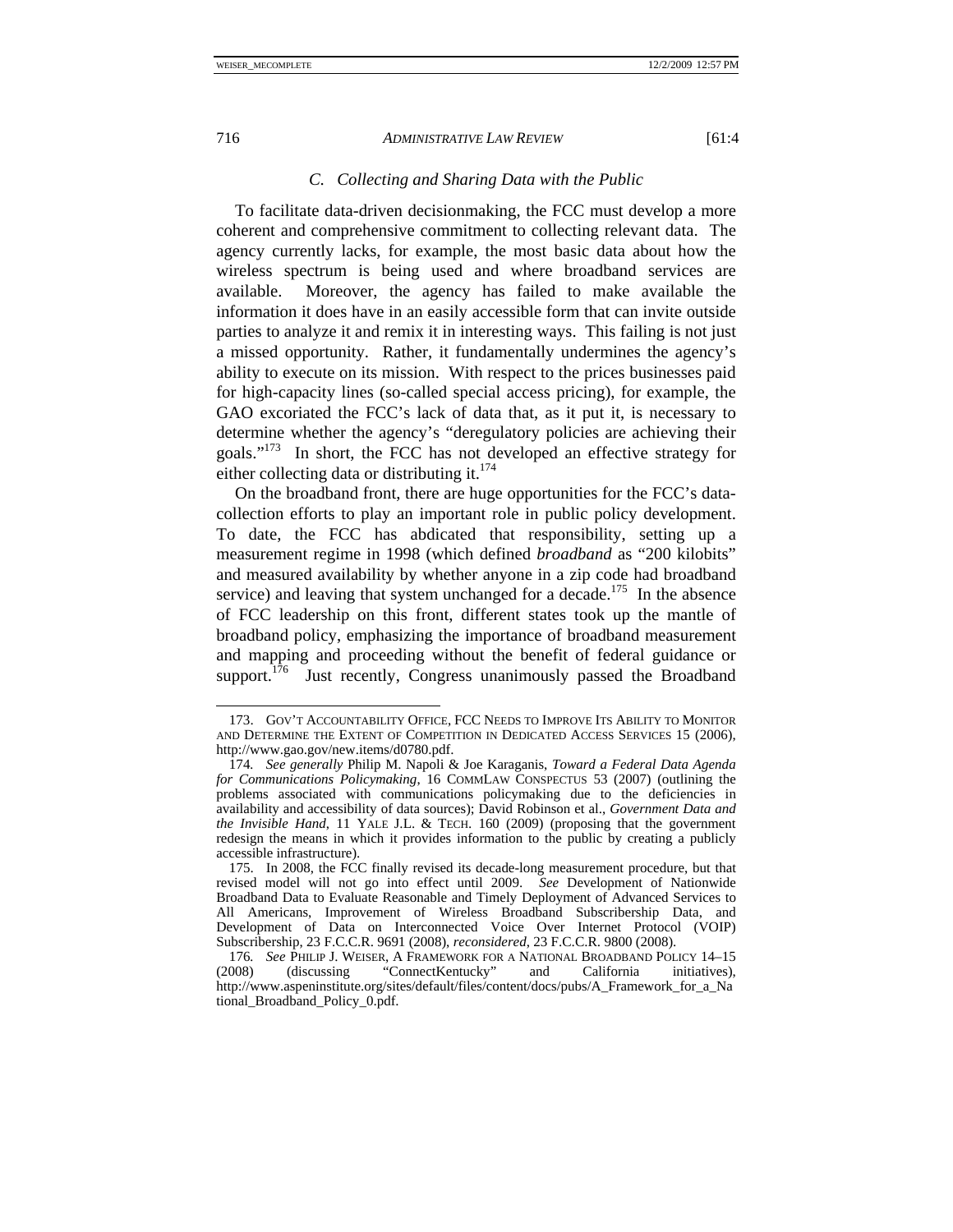Data Improvement Act, requiring the FCC to take such a leadership role in this area.<sup>177</sup>

In addition to evaluating the extent of broadband deployment, the FCC could also help to more clearly define the level of broadband service and educate consumers in broadband markets as to what they should expect from their provider.<sup>178</sup> Today, for example, no effective disclosure regime exists to make clear what "up to 1 megabit per second" really means.<sup>179</sup> With a better understood disclosure regime in place, providers would be pressured to compete more vigorously along quality dimensions (as opposed to merely price). Indeed, competition for lower calorie, lower sodium, or lower fat foods only emerged once an understandable disclosure regime for nutritional information was developed and implemented.<sup>180</sup>

The FCC's decision to end the collection of some quality measures in telephone markets suggests a lack of appreciation for the point that, especially in competitive markets, sunlight on the services offered by providers is even more important. In making this decision, the FCC concluded that the absence of similar obligations on other carriers rendered the legacy regime suspect.<sup>181</sup> In short, this Order moved the FCC in the wrong direction. The right question is how can the agency develop a systematic portrait of the marketplace so that its data-collection efforts are accurate, can inform consumers, and can enable data-driven policymaking in a sound and prudent manner.<sup>182</sup>

 <sup>177.</sup> Martin H. Bosworth, *Congress Passes Broadband Data Improvement Act*, CONSUMERAFFAIRS.COM, Oct. 2, 2008,

http://www.consumeraffairs.com/news04/2008/10/congress\_broadband.html.

 <sup>178.</sup> For a discussion as to how such an effort could operate, see Phillip J. Weiser, *The Next Frontier for Network Neutrality*, 60 ADMIN. L. REV. 273 (2008).

 <sup>179.</sup> *See id.* at 291–92.

 <sup>180.</sup> As Ellen Goodman related,

<sup>[</sup>I]t seems natural that food manufacturers with a relatively good nutritional story to tell would disclose nutritional information. Kraft and Nabisco could then compete on nutritional value or Kraft could use nutritional information to distinguish its premium brands like Progresso. So one might think, and yet the market did not produce widespread disclosure of nutritional information until federal regulation required it. It was the regulation that created a market for nutritional information that now appears to be strong.

Ellen P. Goodman, *Stealth Marketing and Editorial Integrity*, 85 TEX. L. REV. 83, 139 (2006) (footnote omitted); *see also* Archon Fung et al., The Political Economy of Transparency: What Makes Disclosure Policies Effective? 16–17 (Dec. 2004), http://www.hks.harvard.edu/taubmancenter/transparency/downloads/effectiveness.pdf (noting competition based on nutritional information after government regulation set forth framework for disclosure).

 <sup>181.</sup> Service Quality, Customer Satisfaction, Infrastructure and Operating Data Gathering, 23 F.C.C.R. 13,647 (2008).

 <sup>182.</sup> The lack of effective information collection by the FCC "create[s] 'information vacuums that hamper just the kinds of analyses that have become an increasingly prominent part of contemporary media policymaking[,]' thereby undermining the agency's ability to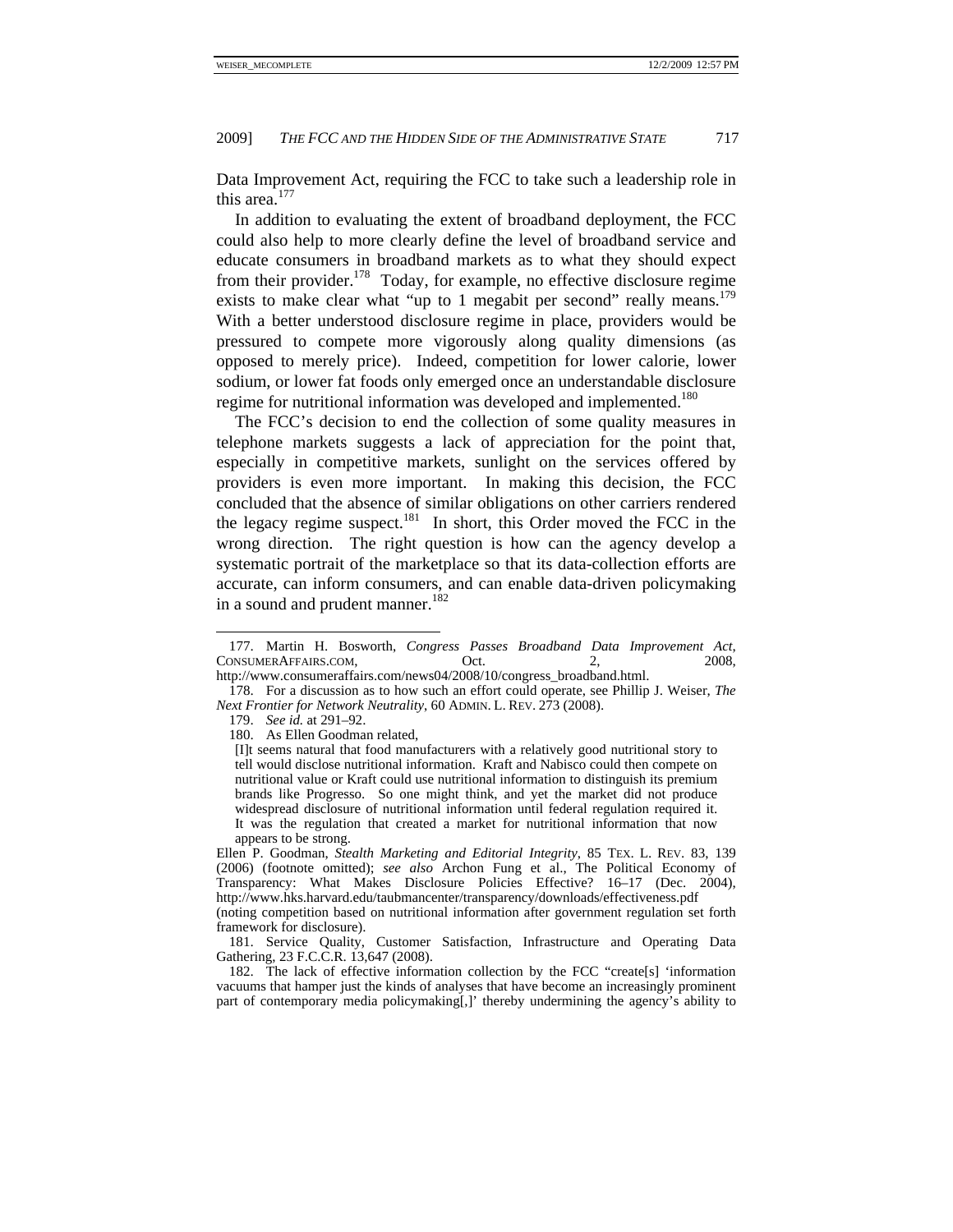On the wireless spectrum front, it is widely appreciated that spectrum is both a valuable and underused resource. One challenge in facilitating the development of a robust secondary market is that many would-be lessors of spectrum licenses do not know whom to contact. Thus, an initial challenge for the FCC is to establish a user-friendly spectrum registry that identifies the different bands of spectrum, a contact person, and stated terms for leasing access to spectrum.<sup>183</sup> By posting this information, the FCC would enable entrepreneurs, policymakers, and ordinary citizens to evaluate both potential policy reforms and new business strategies.

In developing new databases of information, it is not sufficient merely to make them available to the public—the FCC also should enable citizens to manipulate information and use it in creative ways.<sup>184</sup> At present, unfortunately, the FCC databases are not only difficult to search, but they do not give citizens the opportunity to use that data and make connections between different data sets—say, broadband deployment and job creation. Consequently, the agency has failed to spur what one commentator calls "wikinomics," i.e., enabling user-generated content.<sup>185</sup> This trend is just now taking root, as groups of ordinary citizens are combining information related to a variety of topics, ranging from crime rates in Chicago neighborhoods and Los Angeles communities at risk of fire violations to using technologies like Google Maps to make interesting connections.<sup>186</sup>

Over the last several years, the FCC has often viewed the job of engaging the public as a chore, not a responsibility and opportunity. Significantly, the public should not merely be viewed as interested and informed consumers—say, individuals interested in the best opportunities to purchase broadband connections—but also engaged citizens. Improving

184*. See* Robinson, *supra* note 174, at 160–61 (arguing that private actors are better suited to provide information to citizens and should be allowed to create and alter the ways individuals have access to public data).

185*. See generally* DON TAPSCOTT & ANTHONY D. WILLIAMS, WIKINOMICS: HOW MASS COLLABORATION CHANGES EVERYTHING (2006) (highlighting various examples of mass and global internet collaboration).

engage in data-driven decisionmaking. Philip M. Napoli, Paradoxes of Media Policy Analysis: Implications for Public Interest Media Regulation 4–5 (2008) (McGannon Center Working Paper), http://fordham.bepress.com/cgi/ viewcontent.cgi?article=1000&context=mcgannon\_working\_papers.

 <sup>183.</sup> To its credit, the FCC has recognized that such a registry would help facilitate effective spectrum trading but has not developed one. In particular, the FCC has concluded that intensive spectrum leasing within the existing administrative regime "would require tradeoffs in multiple dimensions—*e.g*., time, space, geography, type of use, and technology—and that, in the absence of an effective facilitator, search costs would be high." Promoting Efficient Use of Spectrum Through Elimination of Barriers to the Development of Secondary Markets, 18 F.C.C.R. 20,604, 20,692 (2003).

<sup>186</sup>*. See* L. Gordon Crovitz, Op-Ed., *From Wikinomics to Government 2.0*, WALL ST. J., May 12, 2008, at A13 (describing the growth of user-generated content as it expands to various public citizen-driven endeavors).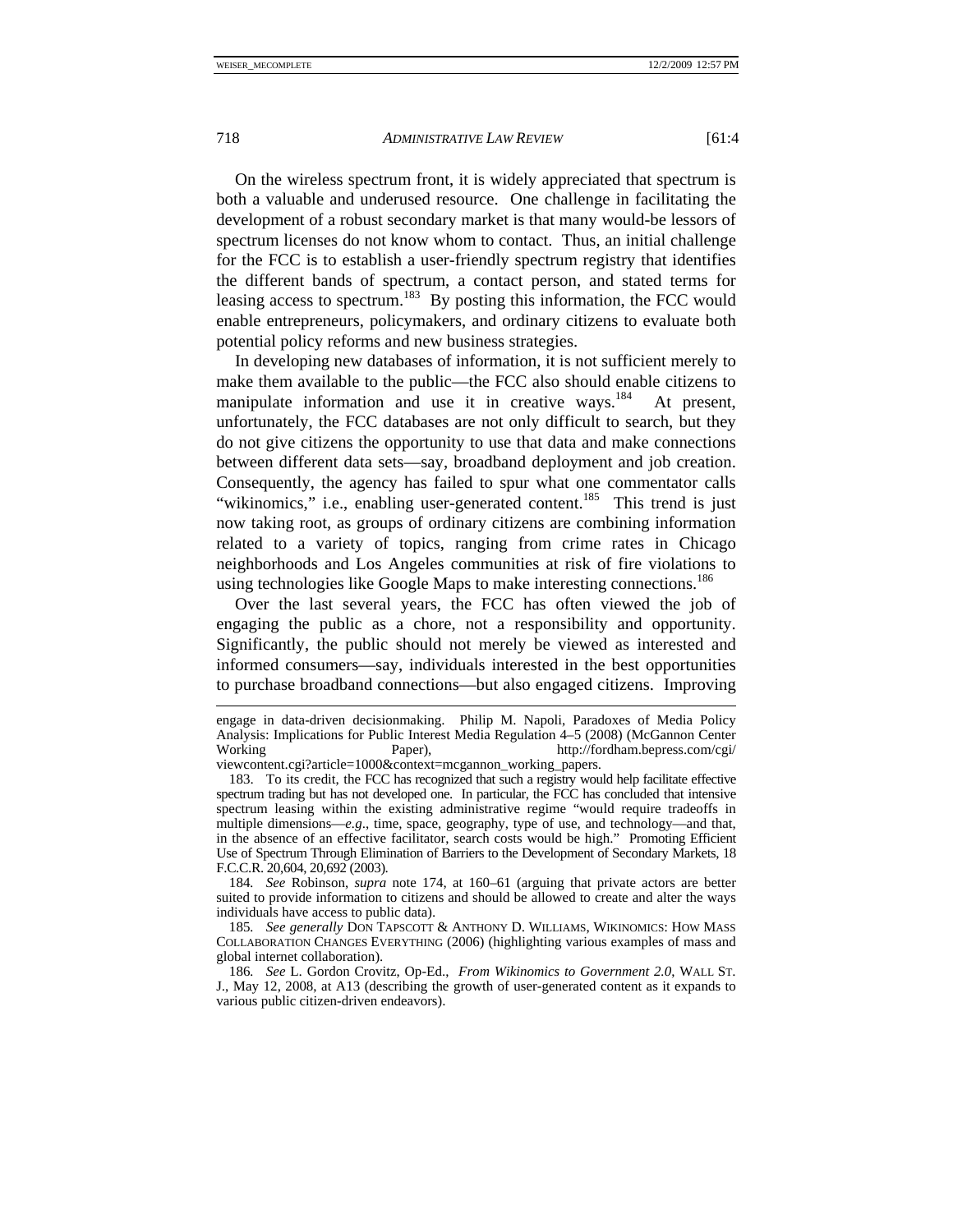the transparency of how the agency operates, upgrading its website to make it more usable, and involving the public in data collection on matters ranging from spectrum use to broadband deployment are all important steps. But such steps must also be followed up with efforts to engage the public.

In soliciting public engagement, the FCC should seek ways of getting feedback that is most conducive to shaping regulatory policy. Consider, for example, the difference between a short e-mail expressing an opposition to media consolidation as opposed to a more developed reaction to a specific proposal. To be sure, a large number of e-mails expressing a basic level of opposition to a particular course of action provides a very valuable signal. To help justify its action, however, the agency must develop well-reasoned arguments, which can be aided by well-informed civic participation that comes from the deliberation on issues akin to that produced by the jury system.<sup>187</sup>

# V. TOWARD A NEW PROJECT FOR ADMINISTRATIVE LAW

The failings of the FCC are not unique among administrative agencies. Administrative law scholars, however, have rarely evaluated the nuts and bolts of how administrative agencies themselves operate, preferring to address the substantive legal questions they address or the legal issues involved in reviewing agency decisionmaking. Thus, for every one hundred articles addressing one aspect or another of the *Chevron* doctrine, there is perhaps one article—if that many—evaluating how administrative agencies or a particular agency operates in practice.

The challenge for administrative law scholars is thus to reinvent the field and set new priorities as to what type of scholarship can best promote effective administrative decisionmaking. As discussed in this Article, there is an entire aspect of the administrative state—how administrative agencies operate in practice—that remains relatively unexplored. Going forward, scholars can profitably engage in the important project of investigating this question, comparing the strategies and practices of different agencies (both domestic and foreign ones) and developing a better understanding of both how agencies can and should operate.

<sup>187</sup>*. See* Nou, *supra* note 99, at 617–24; *id.* at 621–22 ("[C]itizen deliberation is particularly important when valuing goods that are politically salient or that resonate with social meaning, lest the decision be—or be perceived to be—left to unelected technocrats."). For suggestions on how to enable more effective deliberation using new technologies, see Peter M. Shane, *Deliberative America*, 1 J. PUBLIC DELIBERATION Article 10 (2005) (reviewing BRUCE ACKERMAN & JAMES S. FISHKIN, DELIBERATION DAY (2004) and ETHAN J. LEIB, DELIBERATIVE DEMOCRACY IN AMERICA: A PROPOSAL FOR A POPULAR BRANCH OF GOVERNMENT (2004)).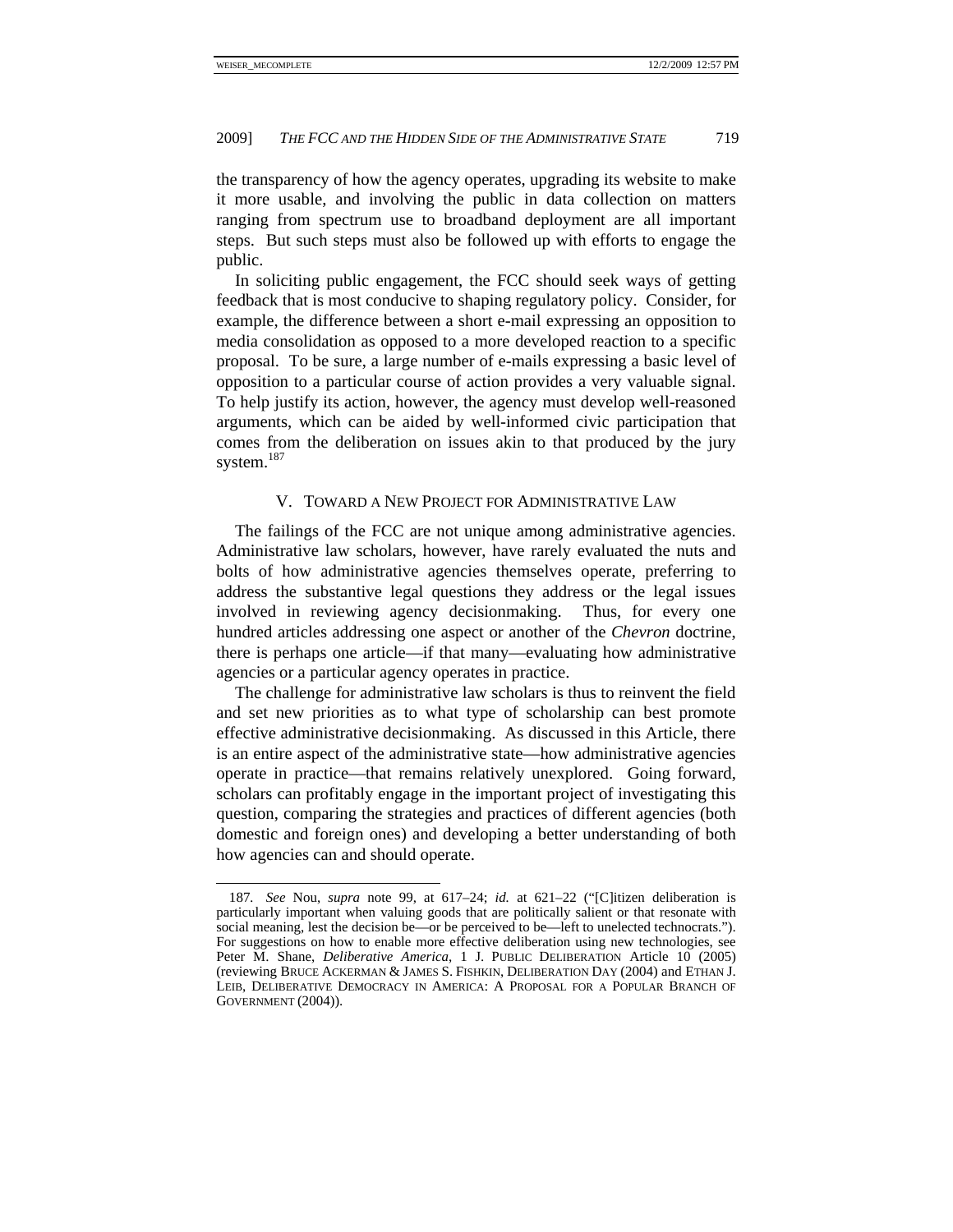The FCC provides an illuminating case study, but a number of other agencies are also ripe for examination. The Securities and Exchange Commission, for example, appears to have made policy decisions premised on the promise of effective monitoring that never took place.<sup>188</sup> In one view, this can be viewed as simply a bad policy decision. Another perspective, however, is to evaluate why the promised monitoring did not take place, whether monitoring behavior after the fact is something the agency is able to perform in other contexts, and, if not, what reforms might enable the agency to perform such monitoring. Stated differently, administrative and regulatory law scholarship generally takes the institutional processes used by agencies as a given and evaluates whether the substantive policy decisions or administrative procedures are within that constraint. As explained in this Article, an agency's institutional process is not a black box; rather, it is shaped by a series of practices that can be examined, evaluated, and potentially changed.

Moving from institutional practices to institutional structure, the future of administrative law scholarship will need to take seriously questions about whether and when the right strategy is to abolish an agency rather than to reform it. In the case of the FCC, Lawrence Lessig's call for abolition is premised on the theory that "[y]ou can't fix DNA."189 That theory, however, is not necessarily the case. As demonstrated by the shock to the FTC's system in the 1980s, agencies can radically transform their institutional practices and performance. Moreover, any analysis of whether to abolish an agency must also grapple with the concomitant challenge of building a new institutional culture—a challenge that Lessig plainly ignores.

Finally, addressing questions of institutional mission and culture must also grapple with the sometimes awkward juxtapositions of responsibilities lodged in administrative agencies. The framers of the New Deal Constitution—those legislators who embraced the notion that agencies could act effectively as a quasi-executive, quasi-legislative, and quasijudicial body—acted on questionable assumptions about how administrative agencies would operate in practice. In particular, they failed to appreciate that the ability to use these different tools sometimes leaves agencies at a loss of how to proceed and without a fully developed sense of

<sup>188</sup>*. See* Stephen Labaton, *Agency's '04 Rule Let Banks Pile Up New Debt, and Risk*, N.Y. TIMES, Oct. 3, 2008, at A1 (explaining how the SEC's supervisory program, led by the former SEC Chairman Christopher Cox, was deemed a "low priority").

<sup>189</sup>*. See* Lessig, *supra* note 7. This view, which depicts agency culture as fixed, follows a long-standing and credible depiction of how agencies operate. For an earlier such portrait, see Feller, *supra* note 4, at 654 ("Existing agencies have congenital characteristics which the most heroic efforts cannot change.").